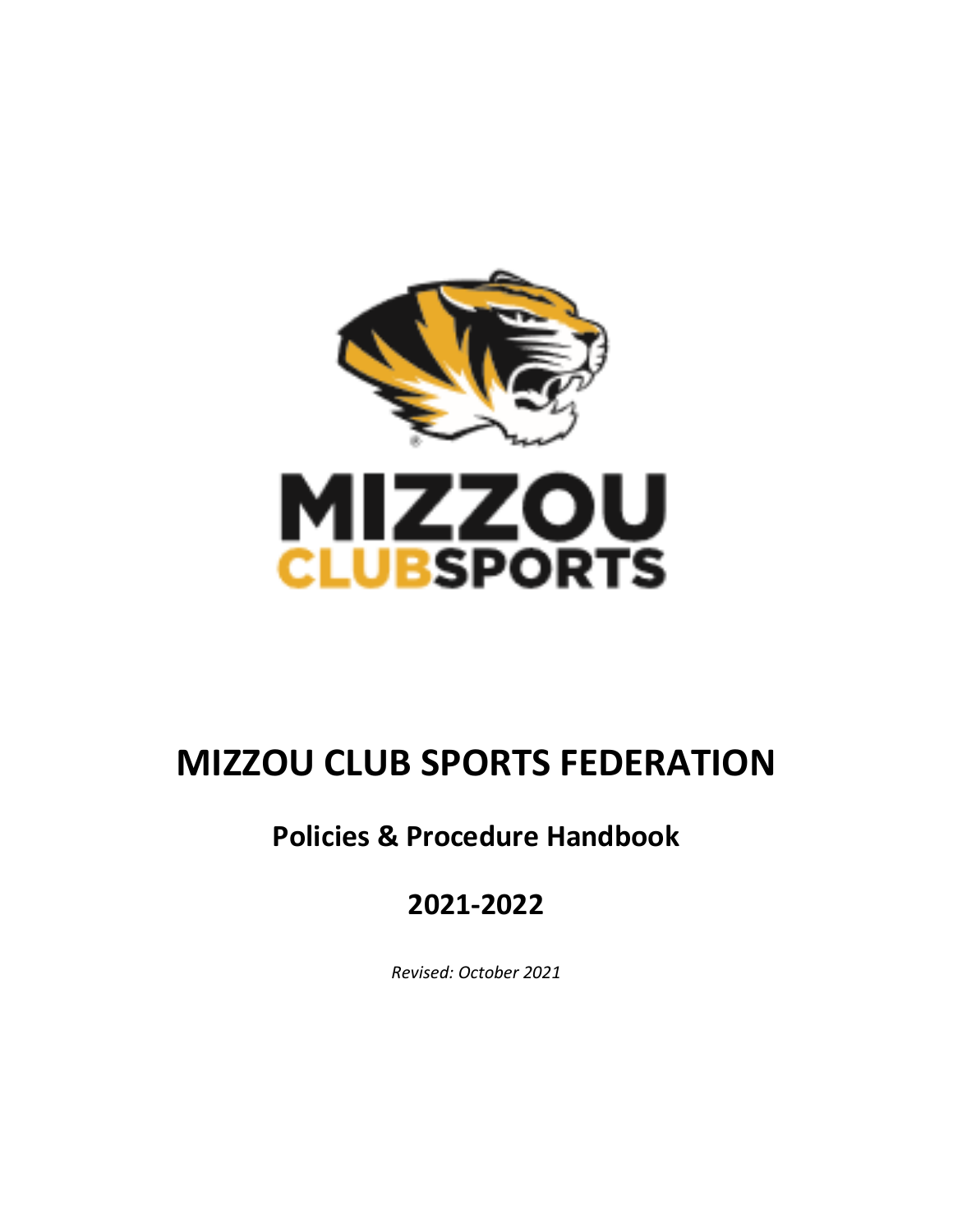# **Contents**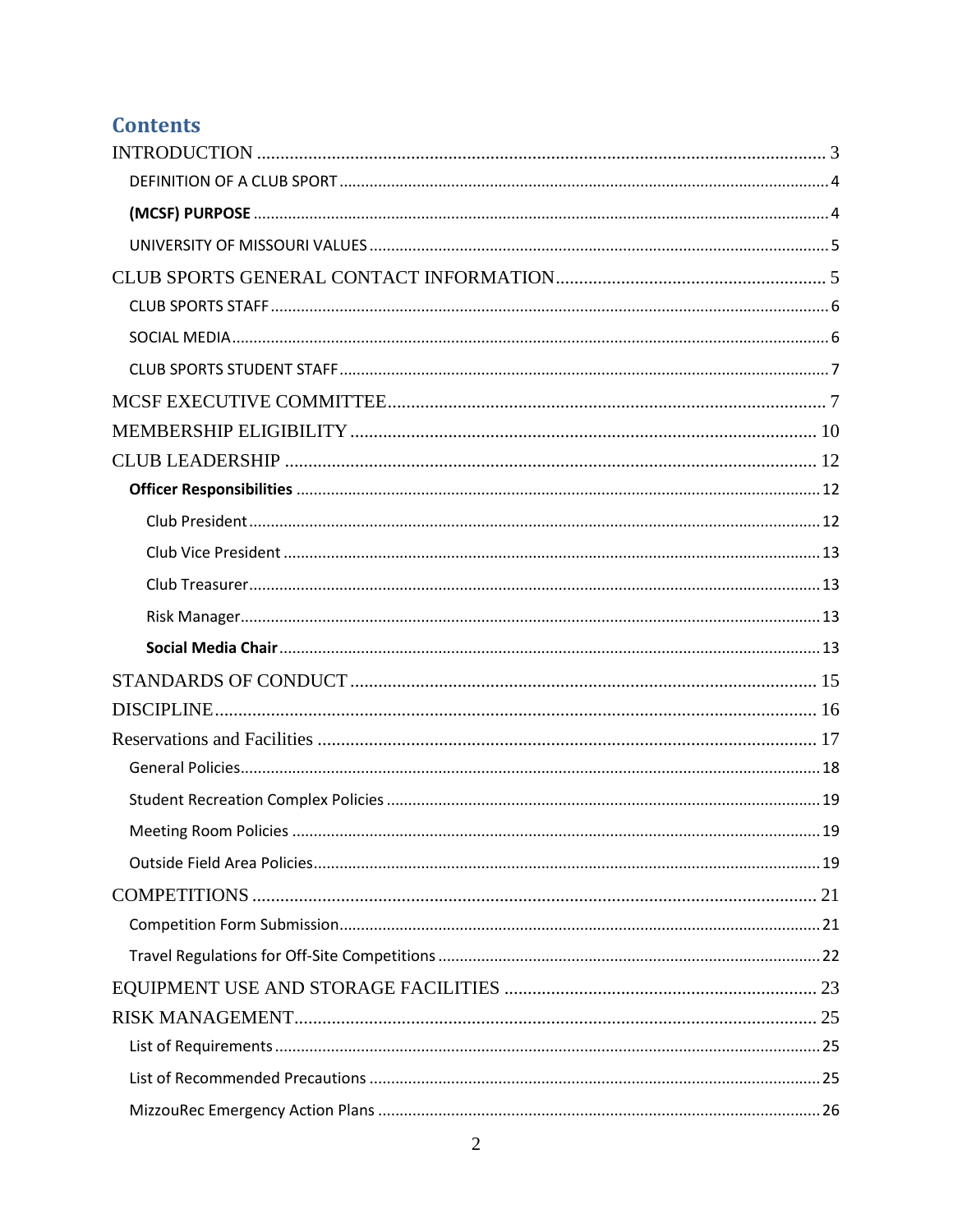| $\bullet$ |  |
|-----------|--|
|           |  |
|           |  |
| $\bullet$ |  |
|           |  |
|           |  |
|           |  |
|           |  |
|           |  |
|           |  |
|           |  |
|           |  |
|           |  |
|           |  |

# <span id="page-2-0"></span>**INTRODUCTION**

The University of Missouri and the Department of Recreation Services and Facilities Policies and Procedures Handbook is in place to ensure that all club sports are treated equitably. This is a supplement to any University of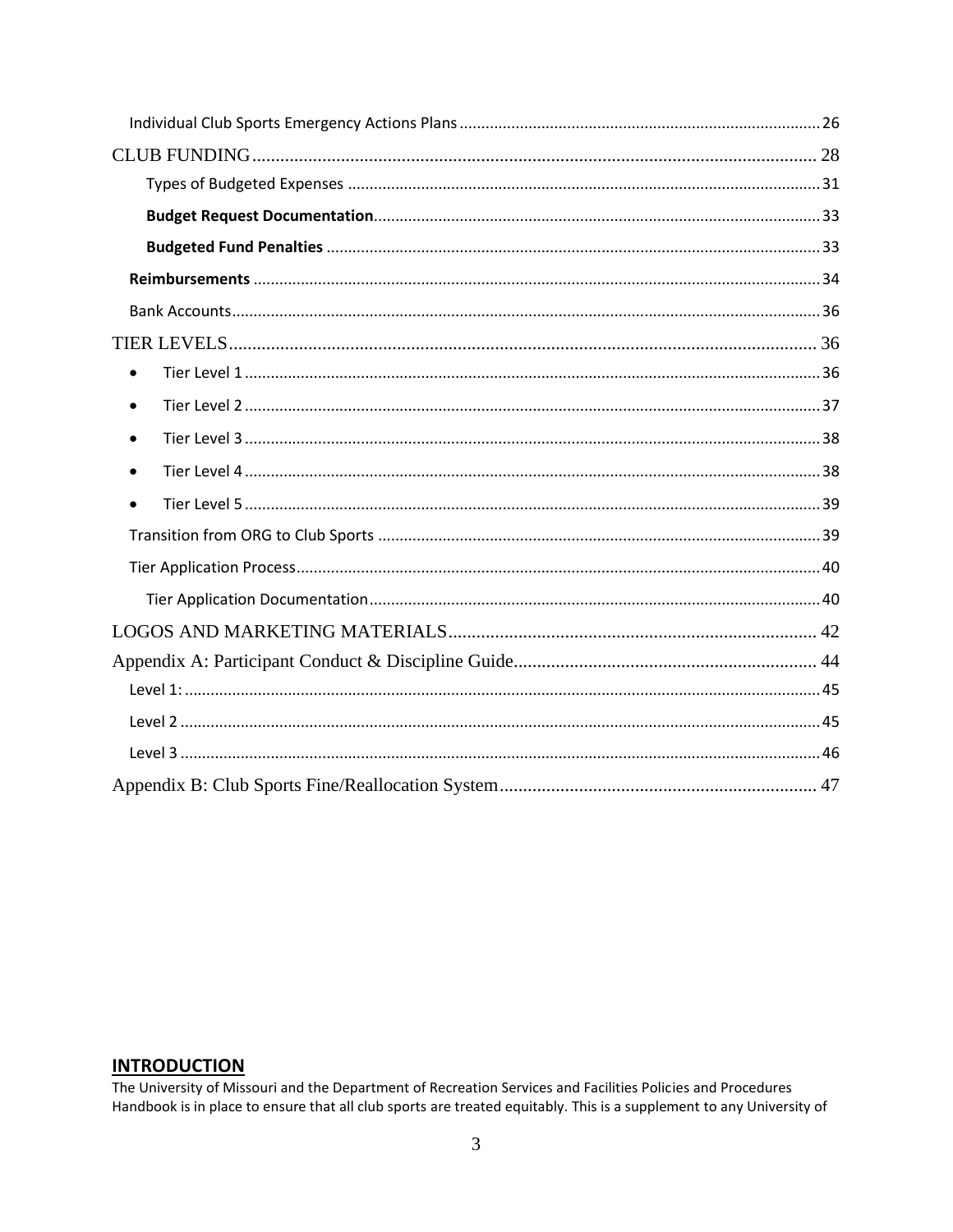Missouri student policies and procedures (outlined for student organizations in the Guidelines for Recognized Student Organizations). Policies and procedures of the University of Missouri and MizzouRec Services and Facilities supersede all club policies, procedures, constitutions, by-laws, etc. Additionally, all sections of the Policies and Procedures Handbook are subject to change at any time. Should changes take place, all club sport student organizations will be notified.

The University of Missouri Club Sports Program consists of recognized student organizations categorized as Club Sports that comprise the Mizzou Club Sports Federation (MCSF), and directly governed by the Club Sports student staff, the Club Sports Specialist, the Sports & Competition Assistant Director and the Mizzou Club Sports Federation (MCSF) Executive Committee (when active). All participants of Clubs Sports should be aware of risks involved within their interest area, and participation in a Club Sport is voluntary to all eligible students, faculty and staff of the University of Missouri. Membership and participation in a Club Sport is free from discrimination on the basis of race, color, national origin, ancestry, religion, sex, sexual orientation, gender identity, gender expression, age, disability or protected veteran status.

# <span id="page-3-0"></span>**DEFINITION OF A CLUB SPORT**

*Club Sports are student-led organizations that travel to compete against other collegiate club teams from around the region and nation. Some are highly competitive in nature and aim to provide both a rewarding experience and opportunity for athletic excellence and personal growth. All club sport teams at the University of Missouri are administered by MizzouRec and comprise the Mizzou Club Sports Federation, MCSF, which seeks to develop student leadership, promote student participation in various physical and athletic activities, promote healthy lifestyles, and create a community atmosphere between club sports teams.*

- *Medium to high-risk groups*
- *More complex structure*
- *Advisor Agreement required*
- *Has strong University support*
- *Highly competitive in nature and requires physical exertion*
- *Student led with oversight from MizzouRec Staff*
- *Additional requirements of Mizzou Club Sports Federation (MCSF)*
- *Utilize a unique brand separate from the University of Missouri Athletic Department approved by Licensing and Trademark*
- *Utilize MizzouRec facilities and properties for meeting space as well as practice/competition when applicable*
- *Funds are kept in external bank account (U.S. Bank)*
- *Risk Management training required (Includes officer on executive committee)*
- *Compete and represent the University of Missouri collegiately against other club teams*
- *Be an active member of a National/Regional Governing Body for their Collegiate Club Sport*

**What is a competition?** A competition is an event or contest in which Mizzou club members and club teams compete against external club members and teams from other educational institutions.

**How does a Club Sport differ from Intramural Sports and Athletics?** Intramural Sports are internal competitions held against other Mizzou students. Club Sports are external competitions between other academic institutions. Club Sports are not intercollegiate athletic or NCAA affiliated, Club Sports do not serve as the university varsity sport programs.

# <span id="page-3-1"></span>**(MCSF) PURPOSE**

The purpose of the Mizzou Club Sports Federation is to: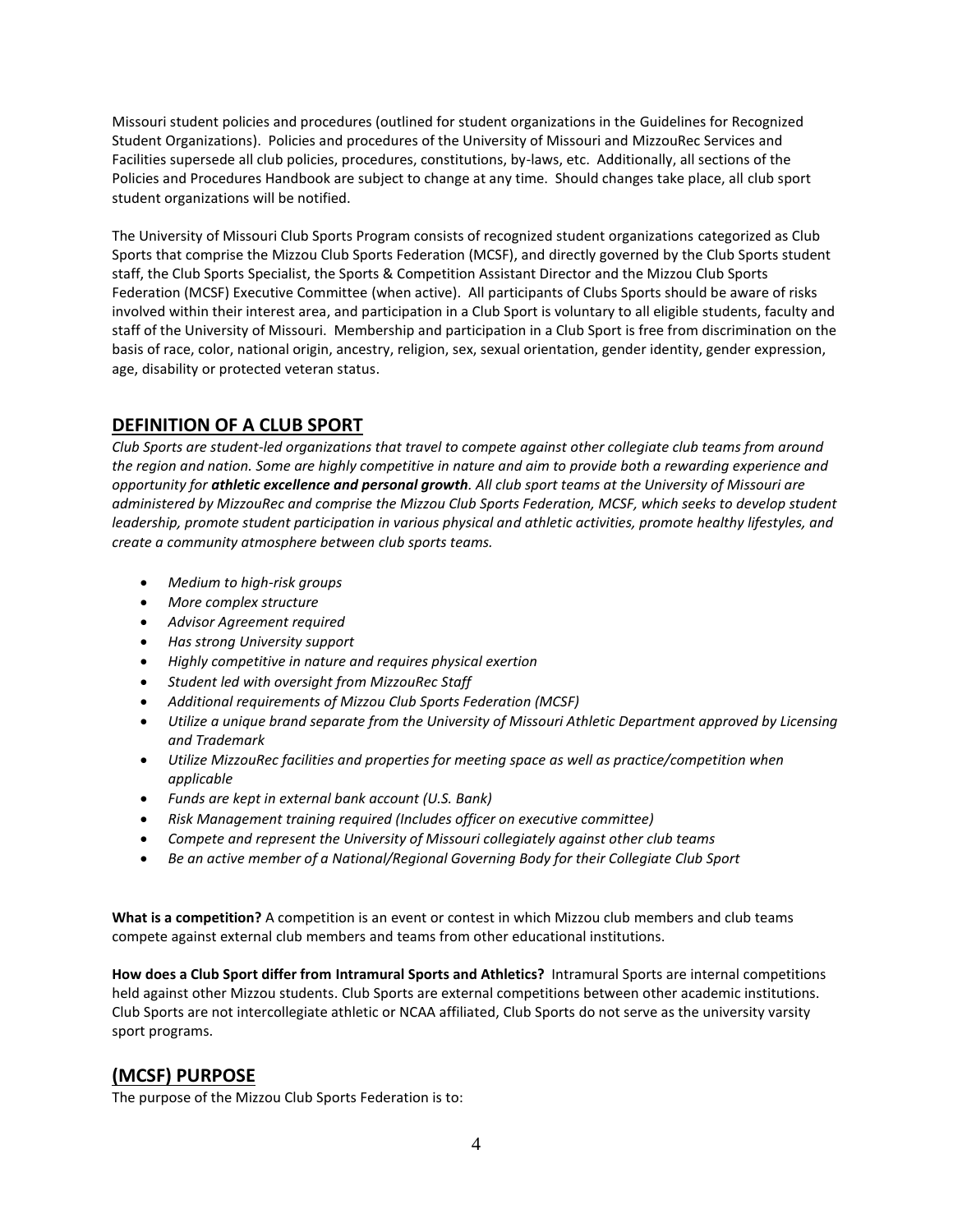- Develop student leadership through involvement in public relations, organization, administration, budgeting and scheduling
- Promote student participation in various physical and athletic activities
- Promote healthy lifestyles
- Create relationships between Club Sports participants

While the MizzouRec Services and Facilities assists in the development and growth of the MCSF, the emphasis of the program is on student leadership and involvement of all club members. The existence of each club sport and the success of the MCSF are dependent upon student interest and commitment from all club members.

# <span id="page-4-0"></span>**UNIVERSITY OF MISSOURI VALUES**

The University of Missouri, as the state's major land-grant university, honors the public trust placed in it and accepts the associated accountability to the people of Missouri for its stewardship of that trust. Our duty is to acquire, create, transmit, and preserve knowledge, and to promote understanding.

We the students, faculty, and staff of MU hold [these values](https://missouri.edu/mission-values) to be the foundation of our identity as a community. We pledge ourselves to act, in the totality of our life together, in accordance with these values.

# **MIZZOUREC – MISSION, VISION, VALUES**

#### **Mission**

MizzouRec strives to enhance the recreation experience of the extended university community through its programs, facilities, and other services provided.

#### **Vision**

Positively impacting the overall wellbeing of Mizzou students and offering them a place where they'll always belong.

#### **Values**

MizzouRec supports the values of MU Student Affairs by contributing to diversity & inclusion, mental health, student success, and to the organizational health of the institution.

# <span id="page-4-1"></span>**CLUB SPORTS GENERAL CONTACT INFORMATION**

**To have something mailed to your Club, please use the following address info:**

**"Mizzou (Gender) Club \_\_\_\_\_\_\_\_\_\_\_\_"** MizzouRec Services and Facilities 213 Rothwell Gymnasium Columbia, MO 65211-4210

**To send something to our Club Sports office:**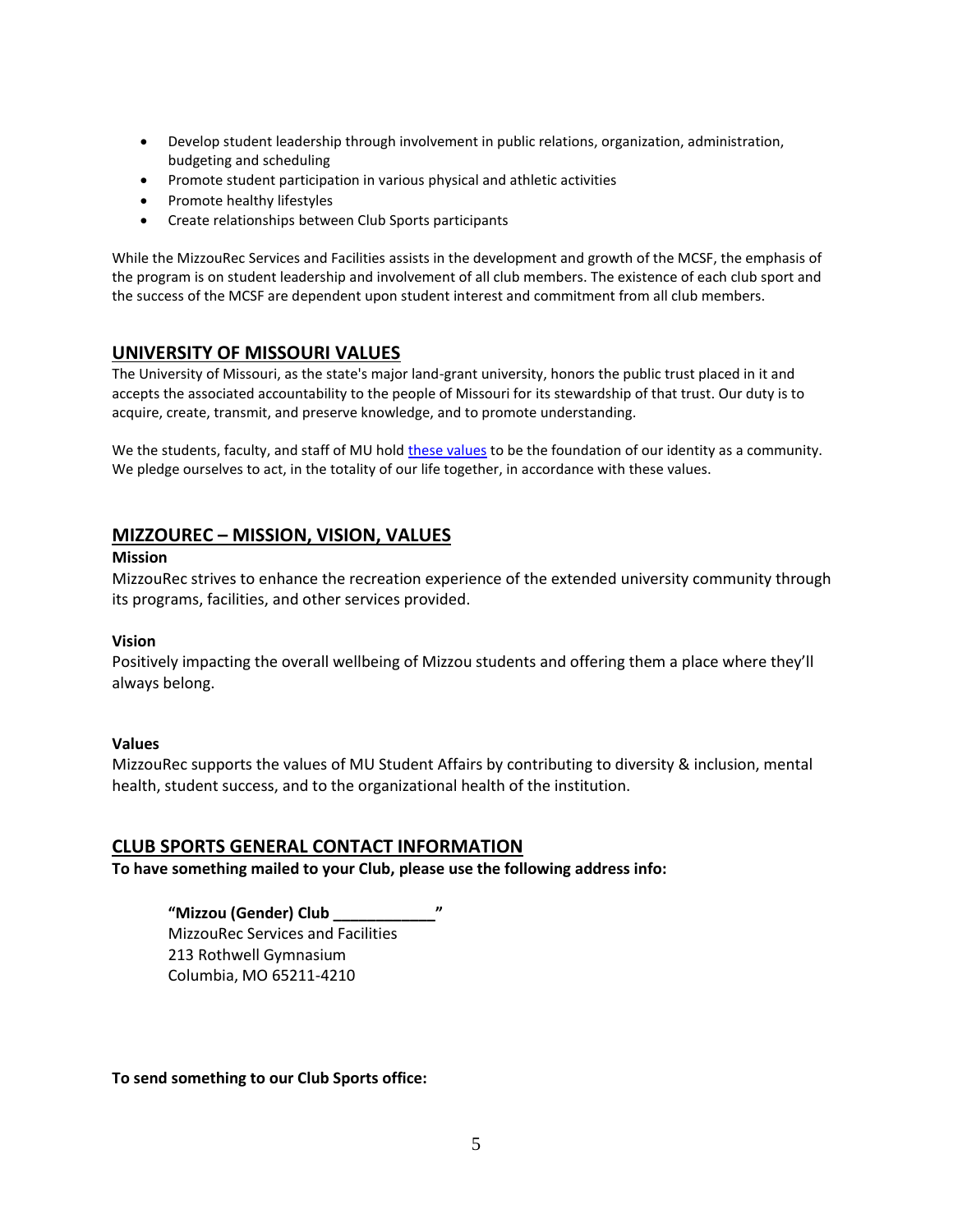University of Missouri MizzouRec Services and Facilities Attn: Club Sports Office 213 Rothwell Gymnasium Columbia, MO 65211-4210

#### **Additional Contact Information:**

| Club Sports Phone Number | 573-882-4742                  |
|--------------------------|-------------------------------|
| Club Sports Email        | mizzouclubsports@missouri.edu |

Department Website **[www.mizzourec.com](http://www.mizzourec.com/)** 

#### <span id="page-5-0"></span>**CLUB SPORTS STAFF**

#### **PLEASE NOTE: ALWAYS CONTACT CLUB SPORTS SPECIALIST PRIOR TO CONTACTING ANY OTHER MIZZOUREC OR UNIVERSITY STAFF MEMBER**

#### **Ethan Cobb**

Sports & Competition Assistant Director Office: (573) 882-4742 Email: [e.d.cobb@missouri.edu](mailto:e.d.cobb@missouri.edu)

#### **Braedon Sims**

Club Sports Specialist Office: (573) 884-3166 Email: [ablsbkf@missouri.edu](mailto:ablsbkf@missouri.edu)

#### **Erin McGinley**

Athletic Trainer Mizzou Therapy Services Missouri Orthopedic Institute Email: [mcginleye@health.missouri.edu](mailto:mcginleye@health.missouri.edu)

<span id="page-5-1"></span>**SOCIAL MEDIA Twitter:** @MizClubSports

#### **CLUB SPORTS OFFICE**

MizzouRec Services and Facilities and MCSF have provided an office near Brewer Station, situated off the east side of Court 10 at the Student Recreation Complex for all members of club sport student organizations to use. Club mailboxes, computers and a copy/fax machine are available for club members free of charge to use for **club business**. As it is in a place of business, all club members must conduct themselves accordingly.

#### **Office Guidelines**

• Hours: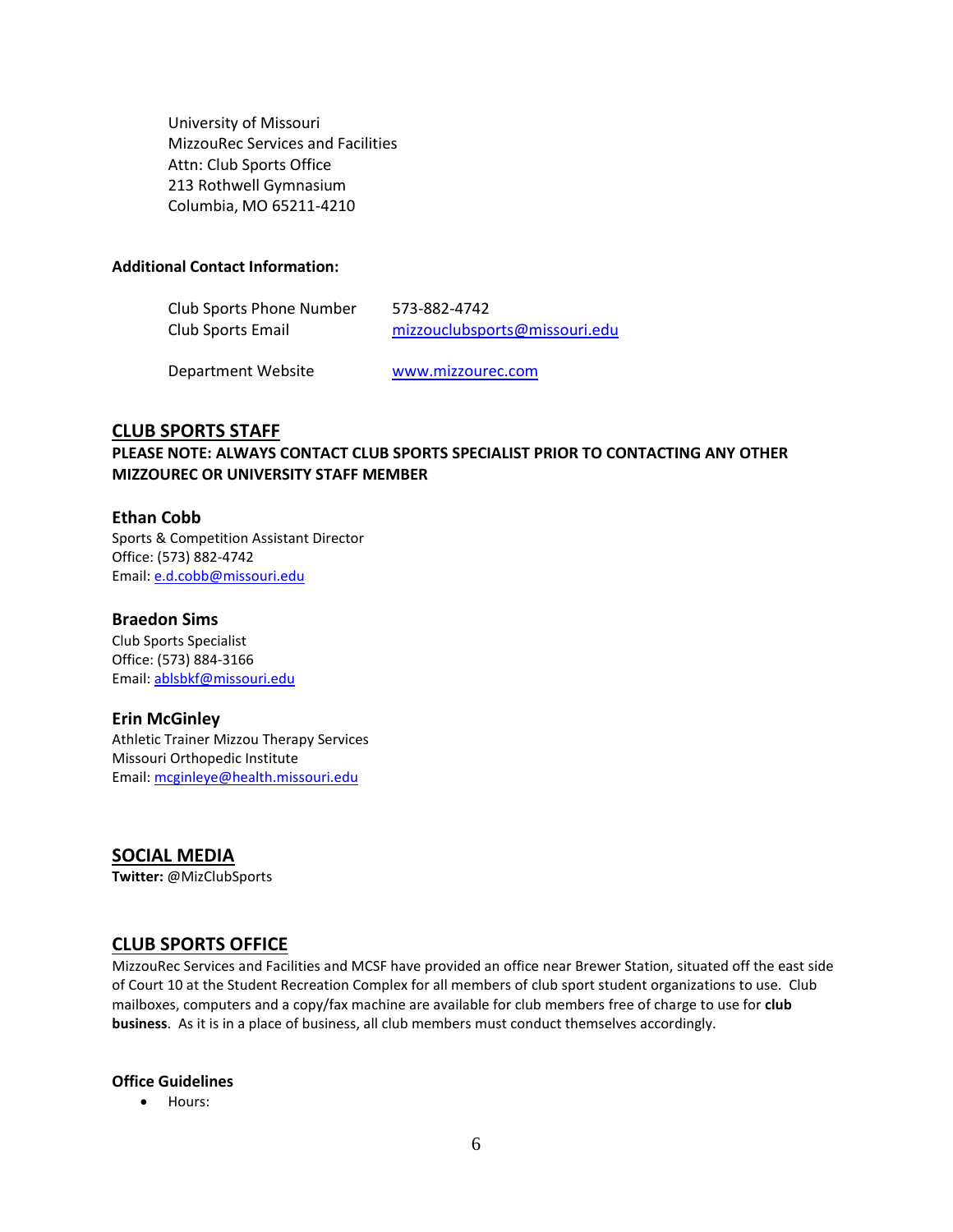- $\circ$  1:00pm-4:00pm (Mondays and Wednesdays), 12:00pm-4:00pm (Tuesdays and Thursdays)
	- A Club Sports staff member will be available during these times: Club Sports Specialist or Club Sports Business Manager
	- If you need to meet at a time outside this, please contact the Club Sports specialist, Braedon Sims, a[t blsbkf@missouri.edu](mailto:blsbkf@missouri.edu) o[r clubsports@mizzourec.com](mailto:clubsports@mizzourec.com) to set up a meeting time.
- $\circ$  Office is also available for use during facility operational hours. However, club staff may not be present to assist with office needs outside of the scheduled time.
- Please respect this space.
	- o Desks are to be left clean of paper/office supplies are put away
	- o Chairs are to be pushed in when not being used
	- o No foul language
	- o No food or snacks
	- $\circ$  All resources provided (pens, paper, stapler, etc.) are to remain in the office and should not be taken outside of this area
- Do not use office for any storage purposes
	- o Contact Club Sports Specialist if club storage area is needed
	- o Do not use as personal storage
- Priority goes to Club Sports staff attending to work based assignments
- Any paperwork submitted while a staff member is not present should be labeled with the appropriate club name if it is not provided already by the content of the paperwork
- Club meetings are not allowed in the office as it is a common workspace
	- o If your club needs a meeting space please complete the **Meeting Room Reservation Request Form** on Engage.

# <span id="page-6-0"></span>**CLUB SPORTS STUDENT STAFF**

#### **Primary Responsibilities**

The Club Sports student staff are members of the MizzouRec Services and Facilities' Team Mizzou student staff. Their primary duties are to supervise club practices and home events located on University of Missouri property with some off campus events. They are there to ensure the compliance of all MizzouRec Services and Facilities, Mizzou Club Sports Program and University of Missouri policies and procedures as well as to assist club members, visitors and spectators in the case of emergencies.

**NOTE:** All Club Sport members, visiting teams, spectators, etc. are to adhere to any and all directives given by the Club Sports student staff on behalf of the Mizzou Club Sports Program and MizzouRec Services and Facilities Department. Failure to adhere to directives could result in potential sanctions against individuals and/or Club Sport involved.

# <span id="page-6-1"></span>**MCSF EXECUTIVE COMMITTEE**

The Mizzou Club Sports Federation Executive Committee, when active, acts as an advisory group to the MCSF program performing various tasks such as budget allocations and disciplinary sanctions. The Club Sports Specialist and/or Sports & Competition Assistant Director will serve as an advisor to the committee but will not have voting privileges. In the rare event that the Club Sports professional staff believes decisions made are detrimental to the MCSF and its members, they reserve the right to overrule any decision made by the MCSF Executive Committee. When there is no active MCSF Committee, these responsibilities fall back to Club Sports staff.

#### **Potential Responsibilities**

• Make recommendations on approval or denial of potential student organizations to become a Club Sport and an active member of the MCSF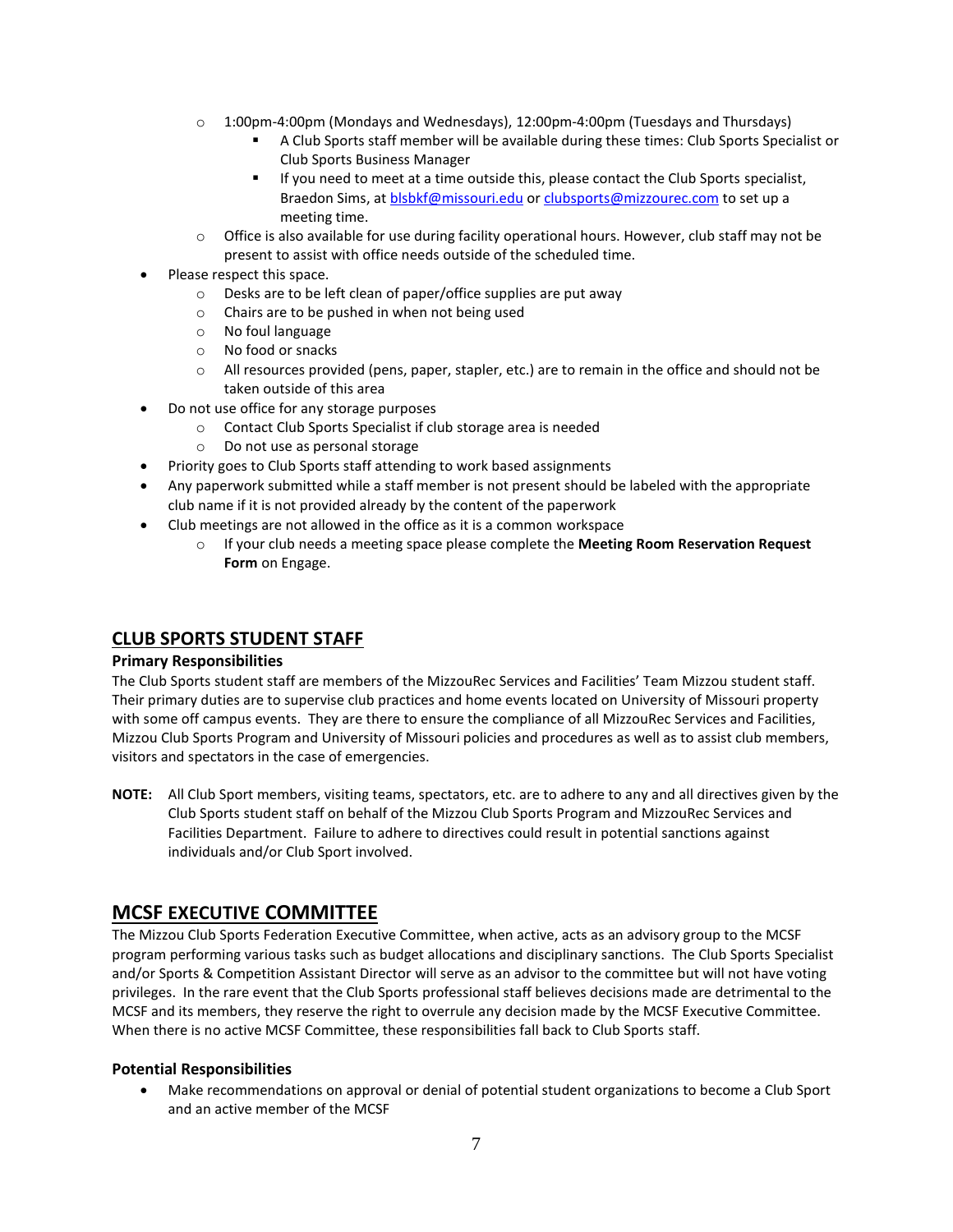- Review semi-annual budget requests for the following year and make final decisions concerning allocation amounts
- Review policy infractions and dispense disciplinary sanctions
- Review tier applications and place clubs in the appropriate tier level according to the tier level guidelines within this handbook
- Make recommendations regarding revisions to the MCSF Policies and Procedures Handbook
- Serve as liaisons between the club sport membership and the University
- Assist clubs in learning the policies and procedures of the MCSF
- Assist with the planning, facilitation, and assessment of the Club Sports Events (philanthropic, campus, recognition)
- Make recommendations, offer advice, and assist in the decision-making process on other matters when requested to do so by the Club Sports Specialist and Sports & Competition Assistant Director
- Review Extra Competition Day requests submitted by clubs
- Review Executive Fund requests submitted by clubs

#### **Membership**

- The MCSF Executive Committee may be comprised of a maximum 4-6 student Club Sport officers, the Club Sports Business Manager, and the Club Sports Specialist. Additionally, the Sports & Competition Assistant Director will contribute when applicable. The committee may be comprised of the following positions:
	- o **Chair**
		- Filled by the Club Sports Business Manager; Oversee the MCSF Executive Committee; Prepare for and run all committee meetings; Serve as the spokesperson of the committee; Present on behalf of the MCSF as needed; Serve as the main point of contact for the MCSF Executive Committee
		- **The Chair will not have voting rights but will serve as the deciding vote in the event of a** tie
	- o **Vice Chair**
		- **EXEC** Assist Chair in overseeing committee and preparing agenda items for discussion; keeps committee meeting minutes
		- **EXECUTE:** Fulfils Chair duties if position is vacant
	- o **Financial Chair**
		- Filled by the Club Sports Business Manager; Prepares all budget requests and tier applications for the MCSF Executive Committee; Prepare and present all figures for the Executive Committee Fund as needed
		- The Financial Chair will not have voting rights
	- o **Philanthropy Chair**
		- Oversee the organizing of at least two program-wide philanthropic endeavors each academic year. One event will target the Mizzou community specifically. The other will target the city of Columbia community. Typically, one event is hosted in the fall and the other in the spring.
	- o **Fundraising Chair**
		- **Determine best practices for fundraising opportunities for club organizations outside of** club dues and university allocations. This individual will help organizations move to a financially self-sufficient model.
	- o **Club Relations Chair**
		- Oversees club behavior. Responsible for identifying conflicts within the clubs and addressing disciplinary concerns. Also responsible for reaching out to the clubs to identify areas of improvement within the program between the MCSF and individual clubs.
	- o **Request and Review Chair**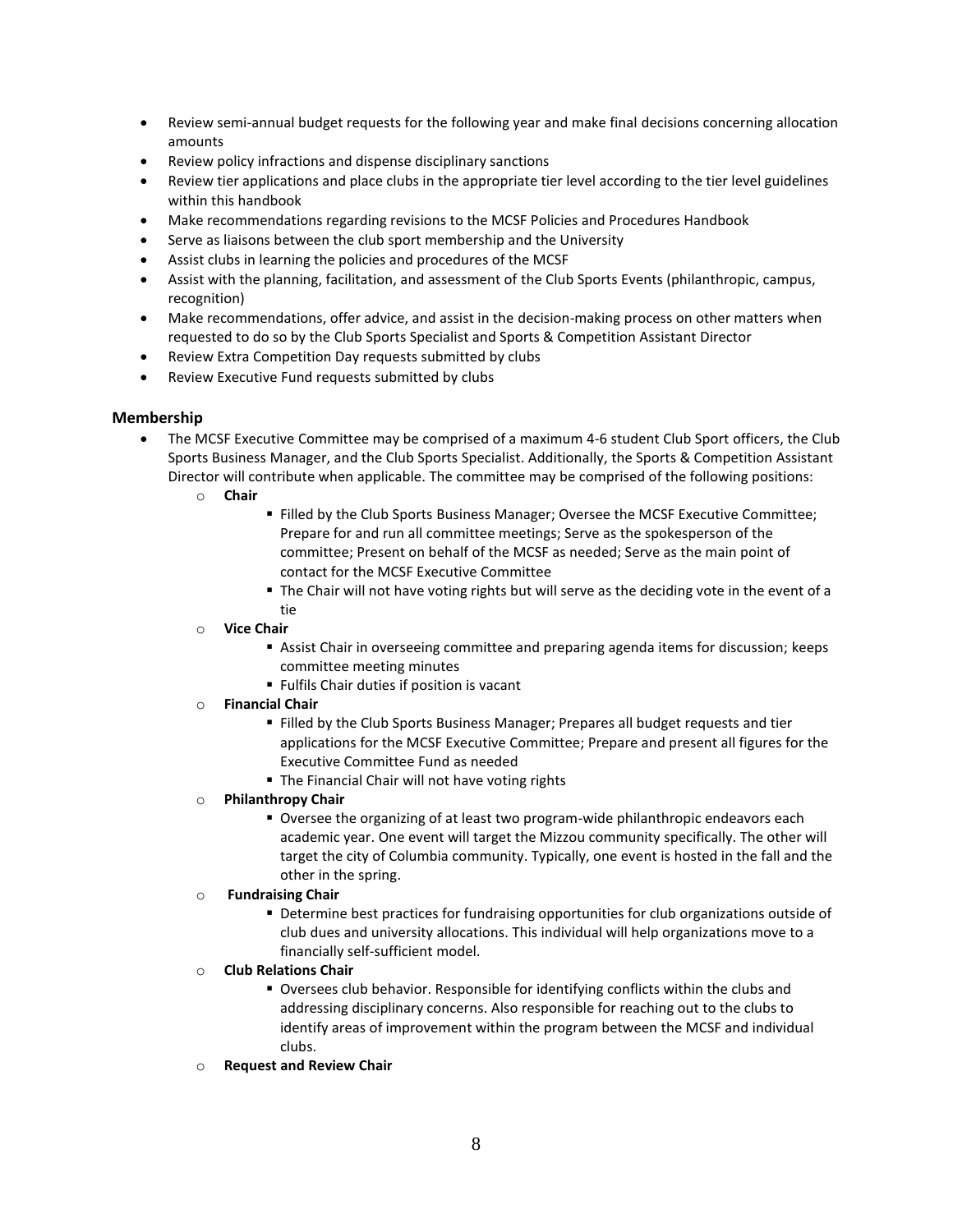- **EXECT** Assists with the reviewal assignments of Budget Requests, Tier Applications, Extra Competition Day Requests, Executive Committee Funds Requests, and Potential Club Requests
- Any current officer of a recognized club sport of the MCSF may apply for a position on the MCSF Executive Committee except when:
	- $\circ$  The member is individually or from a club sport currently on disciplinary probation by the MCSF, ORG or the University of Missouri Judicial Affairs Office
	- o The member is from a club sport in Tier Level 5
- Only one officer of a club can serve on the MCSF Executive Committee at the same time
- Failure to attend MCSF Executive Committee meetings may result in removal from committee
- Terms of MCSF Executive Committee members will be limited to one year, with the option of an automatic reappointment, as described below.

#### **Selection Committee**

The Selection Committee shall have the task of selecting the new members of the MCSF Executive Committee for the following year running July 1<sup>st</sup> – June 30<sup>th</sup>. Selection is determined through an application process that is reviewed by the Club Sports Specialist, Sports & Competition Assistant Director and active executive committee members.

- **Selection Process**
	- o Club officers interested in becoming a member of the MCSF Executive Committee will need to submit a 100–150-word essay explaining why they want to become a member as well as why they believe they would be an asset to the MCSF Executive Committee along with a resume by the pre-determined date to the MCSF Executive Committee mailbox in the Club Sports Office.
	- o Final selections will be voted upon by the MCSF Executive Committee upon completion of all interviews.
		- A majority of the MCSF Executive Committee constitutes a quorum and a majority of the quorum rules in determining final selections.
	- o Those candidates chosen to become the newest members of the MCSF Executive Committee will then be notified.

#### • **Auto Reappointment Process**

- o Current members of the MCSF Executive Committee may choose to utilize the auto reappointment process, in which they submit a request to maintain their seat on the MCSF Executive Committee for another year to the Club Sports Specialist by the pre-determined date set by the MCSF Executive Committee.
- $\circ$  If the Club Sports Specialist approves this request, the member is allowed to maintain their seat on the MCSF Executive Committee. If not, the member may choose to reapply through the normal selection process.
- $\circ$  Members that wish to be reappointed must maintain an officer position within their club. However, this position does not have to be President.
- **Chair Selection**
	- $\circ$  Once the members of the MCSF Executive Committee have been decided, each current member will have the opportunity to express interest in holding a specific chair position.
	- $\circ$  Current Committee members will submit their top three choices, listed in order of preference, to the Club Sports Specialist as well as a brief explanation of why they would like to fill the listed positions.
	- $\circ$  The Specialist and the Chair will then appoint the Committee members to specific positions based on member experience, level of interest, and who they feel is the best fit for each position.

#### **ANNUAL CLUB SPORT REQUIREMENTS**

#### **Compliance:**

Recognized student organizations must abide by all University polices and campus regulations and all applicable laws. All organizations must maintain a compliance clause in their constitution.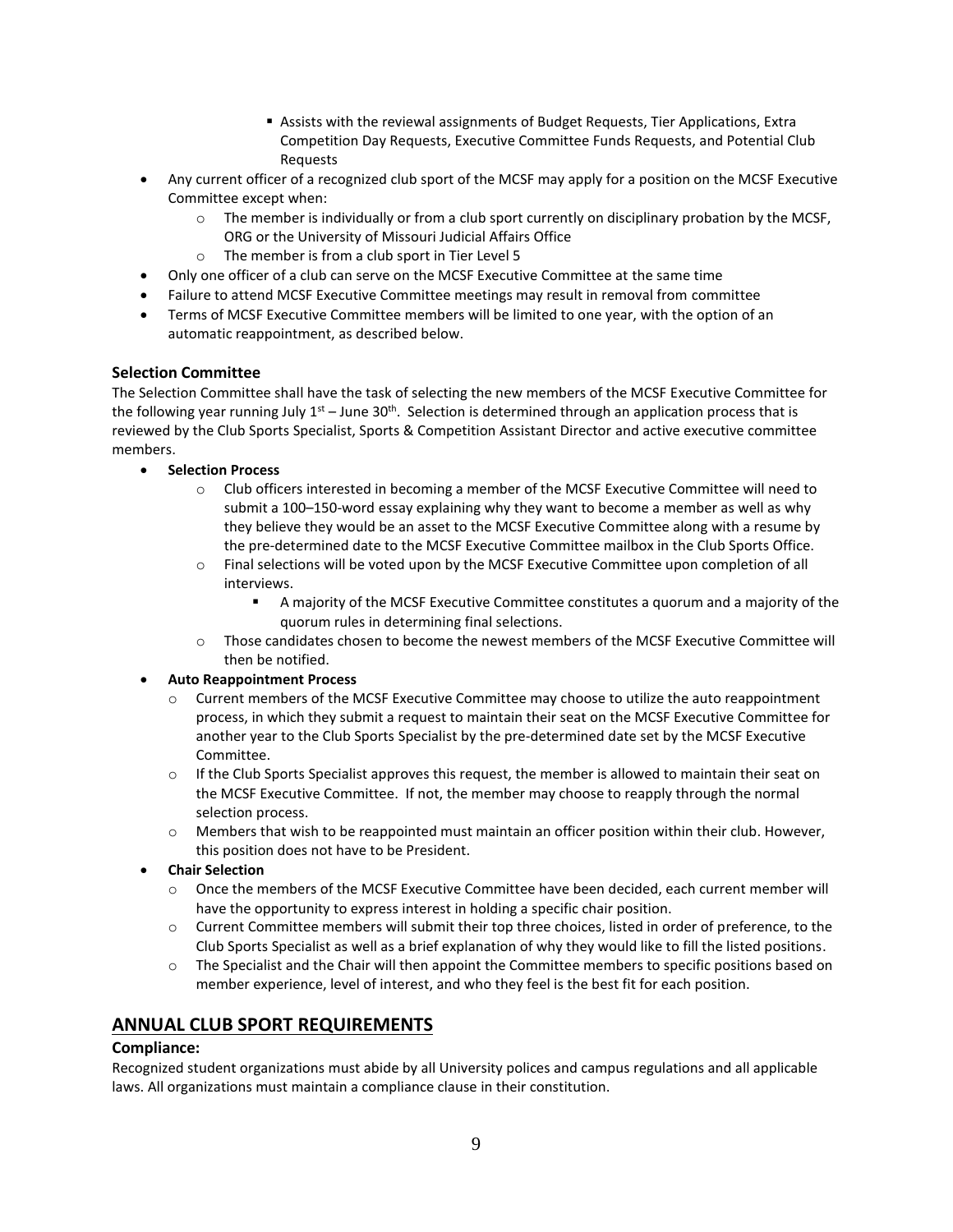#### **Club Sport Annual Requirements**

The following are annual requirements for Club Sports in addition to the Student Org Annual Requirements:

• **Constitution:**

All recognized student organizations (or designee) must maintain a current copy of their constitution with the Office for Student Engagement through Engage. Any changes to the constitution need to be reviewed and approved by the Club Sports staff. The constitution should be reviewed on an annual basis and uploaded to their Engage portal by the second Friday of the Fall Semester. A constitution checklist can be found in the appendixes or can be emailed to you by Club Sport Specialist. Requests to update Constitutions within the academic may be approved on a case-by-case basis. Failure to act in accordance with the club's constitution may result in loss of funding, club suspension, and loss of Club Sports status.

- **Risk Management Manual (or Emergency Action Plan):** The Risk Management Manual, or Emergency Action Plan, should cover how to manage risk as it pertains to your sport, practices, equipment, practice, location, etc. Examples include, but are not limited to, inclement weather, equipment storage and maintenance, safety and protective gear, managing risk off site, medical emergencies and first aid.
- **CPR/AED Certification by 2 active members (1 being the Risk Manager)**
- **Financial Responsibility:**

The University of Missouri requires financial responsibility from all student organizations and encourages groups to complete an independent audit on a periodic basis. The University reserves the right to require an audit when made aware of financial concerns or misuse of funds, however, the University assumes no responsibility or liability for lost funds or debts accrued by the student organization and its members. The Sports & Competition Assistant Director will be the contact person to assess if an audit is necessary. Fees for mandatory audits shall be paid by the student organization. Results are to be provided within 90 days from the time of notification by the University to the Center for Student Involvement in 2500 MU Student Center.

#### • **Registration/Updates:**

The registration process will be completed through the MizzouRec portal on Engage. Student Organizations that do not submit a completed registration from by the Friday before Labor Day will not be eligible to participate in the annual Club Sports Fair and will have reservations and travel suspended as well as allocations frozen. Organizations that are six months delinquent in filing an update with MCSF will be recommended to the SA Committee for removal of their status as a recognized organization. SA Committee shall consider this recommendation and if recognition is removed, reinstatement of recognition status will require an organization to follow the procedures outlined for beginning a new student organization.

# <span id="page-9-0"></span>**MEMBERSHIP ELIGIBILITY**

All guidelines governing the Club Sports Program are in place to protect the rights and safety of each participant and designed to provide fair and equal opportunity for all persons eligible to participate in club activities. Additionally, all club sports must abide by the University of Missouri, MCSF, state of Missouri and the club's appropriate governing body (when applicable) rules and regulations in competition that has such guidelines. **University, State, and MCSF policies and guidelines have priority over a club's governing body.** 

#### **General Membership**

- All club sport organizations must be comprised of a minimum of ten (10) members with the majority of the membership being made up of students
	- o Any club below 10 members will be required to meet with Executive Committee and explain how they plan to increase membership
	- Members must have the following to be recognized as an official member and prior to participation:
		- o Be listed on the club's official Engage roster
		- o Completed the University Hold Harmless Form, Anti-Hazing Pledge and MOI Consent to treat on Engage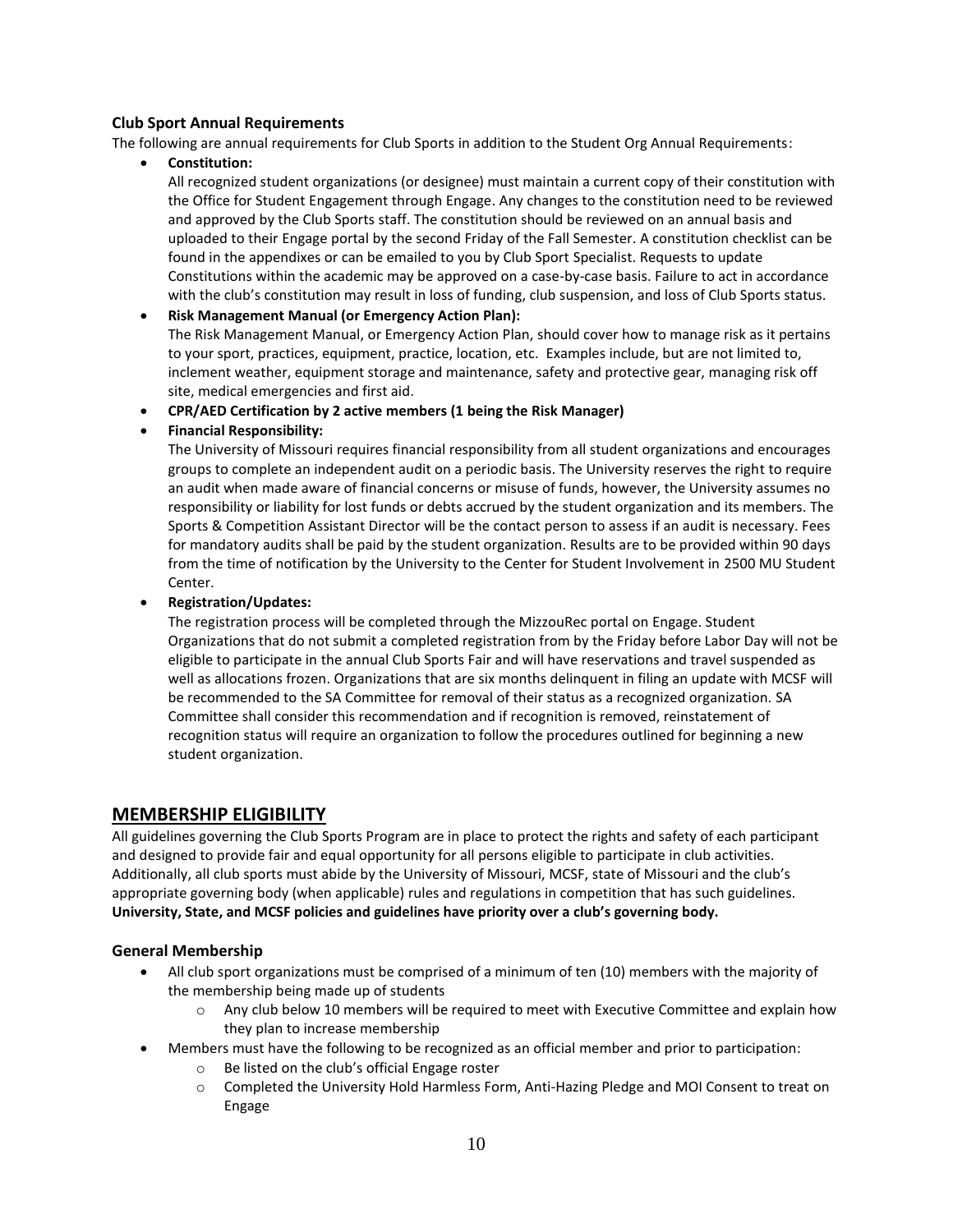$\circ$  Additional participation restrictions may apply due to conference and/or league affiliation and club constitutions.

#### **Eligibility**

- **MU Students** All currently enrolled full and part time students at the University of Missouri are eligible to join a Club Sport. Those below full-time student status must purchase a student membership in order to be eligible to practice and compete. For competitions off-campus or in regional/national tournament, academic requirements are determined by leagues and/or governing bodies.
- **Intercollegiate Athletes** Current Intercollegiate Athletes are not eligible to participate in their respective sport associated with MCSF. Former Intercollegiate Athletes are eligible to participate in accordance with the club's governing body policies.
- **Transgender Participation Policy** Participants may join a Sport Club in accordance with their selfidentified gender, regardless of any medical treatment. It is expected that this is done in good faith and is consistent with a player's expressed gender identity. Participants will be able to compete against other clubs in accordance with the policies set forth by the National Governing Body of the respective sport. Mizzou Club Sports seeks to provide opportunities for all students to participate in its sport programs, if an individual or team is unsure of how participants fit into the framework of any sports, please contact the Club Sports Specialist. If conflicts, procedural questions, or protests arise under these guidelines, a committee consisting of the Club Sports Specialist, the Sports & Competition Assistant Director , and other resources such as the Women's and Gender Resource Center, Office of Student Conduct, Office of Council, Risk Management, and Sport Club Council will be consulted for advice and resolution.
- **Non-University Affiliated People-** Non-University affiliates may not be members of a club sport. This includes competitions, practices, meetings, etc. Non-University affiliated people includes those not listed as current students, faculty and/or staff of the University of Missouri. University alumni that are not faculty and/or staff are not eligible to participate.

#### **Recreation Facility Fee**

This mandatory fee charged to all campus students enrolled in at least 7 credit hours for each of the Fall and Spring terms and at least 5 credit hours for the Summer term regardless of usage. The Recreation Facility fee allows students to use campus-based indoor and outdoor facilities as a self-service participant. Recreation facilities include an aquatic complex, basketball courts, a fitness center, racquetball courts, indoor and outdoor tracks, and tennis courts. Campus students who are enrolled in 6 hours or less for each of the Fall and Spring terms or 5 hours or less if it is the Summer term may opt to include the charge if they would like to access the recreation facilities.

- o **Students not enrolled in the minimum hours (as outlined above) and wish to use MizzouRec property (Recreation Complex, Stankowski Field, Hinkson Field, and Epple Field) for any club activity (practice or event) must pay this fee. Club membership does not automatically allow all members to use these facilities.**
- o **A portion of the recreation facility fee funds the Club Sports program**

#### **Faculty/Staff Membership**

- Faculty/Staff may become members of select club sports. When these clubs utilize the Mizzou Rec Complex, they are required to purchase a membership to the facility
- Recognized Faculty/Staff members may not hold an officer position within the club
- Recognized Faculty/Staff members may not vote on club matters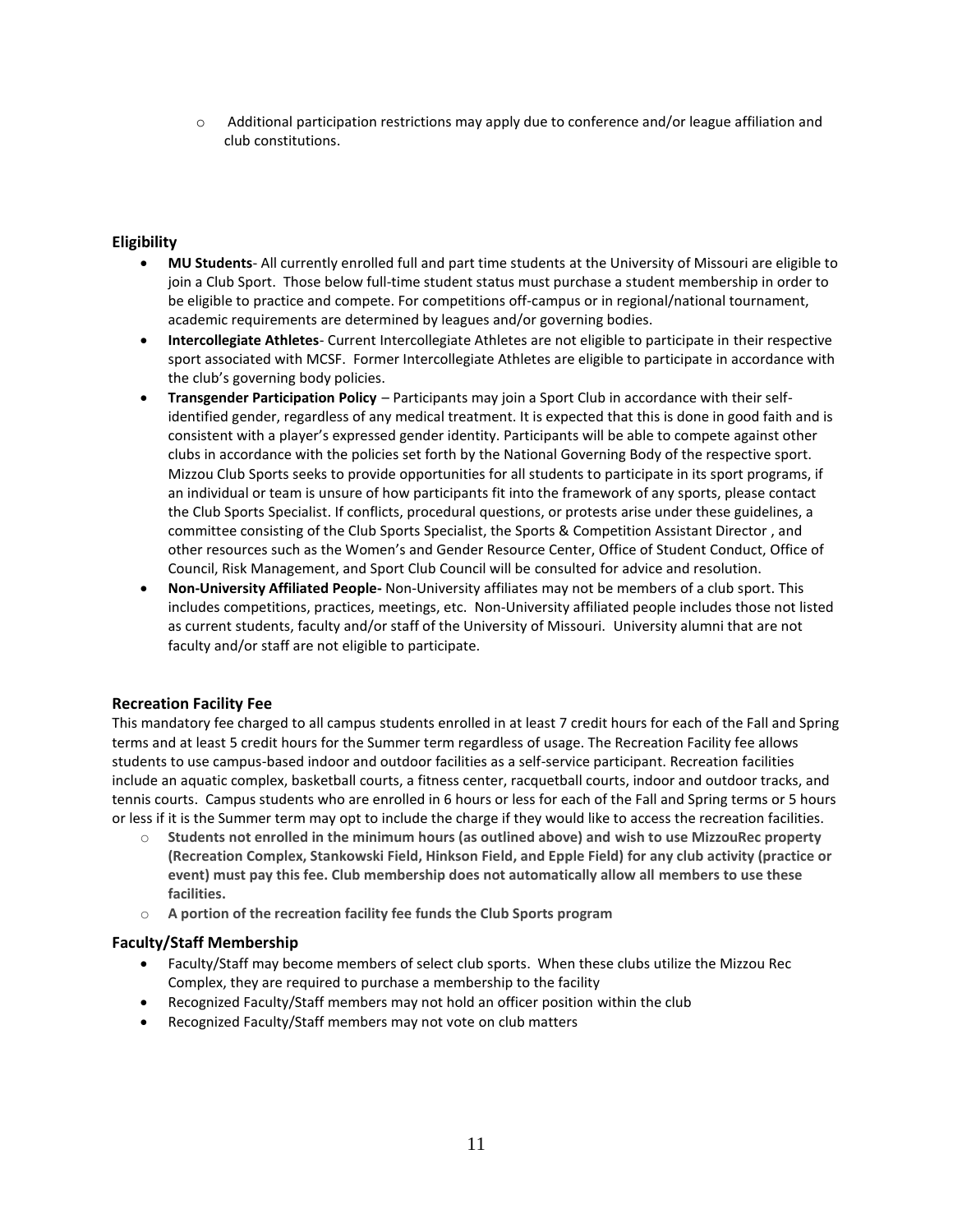# <span id="page-11-0"></span>**CLUB LEADERSHIP**

#### **Role of Officers**

Club Sports are self-governed therefore the daily operation of all clubs is the responsibility of its officers. Each club is required to have the officer positions of president, vice-president, treasurer, risk manager, and a social media chair. The contribution of each officer is vital to the club's success, however it is the president who is ultimately responsible for ensuring the club functions smoothly and properly within Guidelines for Recognized Student Organizations, ORG and MCSF guidelines. Club members serving a sanction of University Disciplinary Probation for student conduct code violations may not serve as club officers and are required to step down should a sanction be levied during the officer's tenure.

#### **Club Sports Officer Requirements and Guidelines:**

- Be currently enrolled as a student at the University of Missouri
- Must be enrolled in a minimum of six class hours per semester during both Fall and Spring terms.
	- $\circ$  Doctor of Philosophy and Doctor of Education students who have completed their formal coursework for the degree, have passed their comprehensive or matriculation examination and are continuously enrolled in at least two hours of research in the fall and winter, or one hour in the summer semesters, also may hold office for a maximum of two years.
- Be popularly elected as stated in the club's constitution by the club's members
- Be responsible for representing the club's interest in all matters pertaining to club operations.
- Faculty/Staff are not eligible to hold an officer position within the club.
- Cannot serve as an officer while serving a sanction of University Disciplinary Probation

#### <span id="page-11-1"></span>**Officer Responsibilities**

Use the below responsibilities as a general guide for the club's officer positions. Each club may alter the responsibilities of their officers as they see fit. However, each club is responsible for fulfilling each of the listed officer roles as well as filling the four officer positions with different club members. It is acceptable to have more than the four positions listed. For example, some clubs have additional positions such as secretary, travel chair, captain, etc. If you choose to have any other positions listed, please include their duties in your Constitution.

#### <span id="page-11-2"></span>**Club President**

- Ensure each club member is familiar with and in compliance with the MCSF Handbook, the Guidelines for Recognized Student Organizations and the ORG Administrative Manual
- Ensure club is in compliance with all conference, league, or union rules governing eligibility, competition, and financial obligations
- Serve as the club contact with Club Sports Office as well as with potential members
- Represent club at all Club Sports meetings and functions.
- Ensure completion of all paperwork as required
- Provide Club Sports Staff with updated officer information
- Ensure club has an advisor and an updated constitution
- Hold regular elections of officers
- Train incoming club president on routine club and MCSF operations prior to assuming office
- Know club's financial status and ensure club meets financial obligations
- Keep the Club Sports Office and Advisor informed of all club activities
- Work with Club Sports Staff on club events, tournaments, fundraisers, and/or trips
- Know the location of all club equipment and maintain equipment inventory records
- Ensure fellow officers are completing duties and assignments
- Attend President officer workshop trainings (listed on Engage)
- Attend MCSF Meetings (listed on Engage)
- Attend the Org Admin Training within 6 months of being appointed President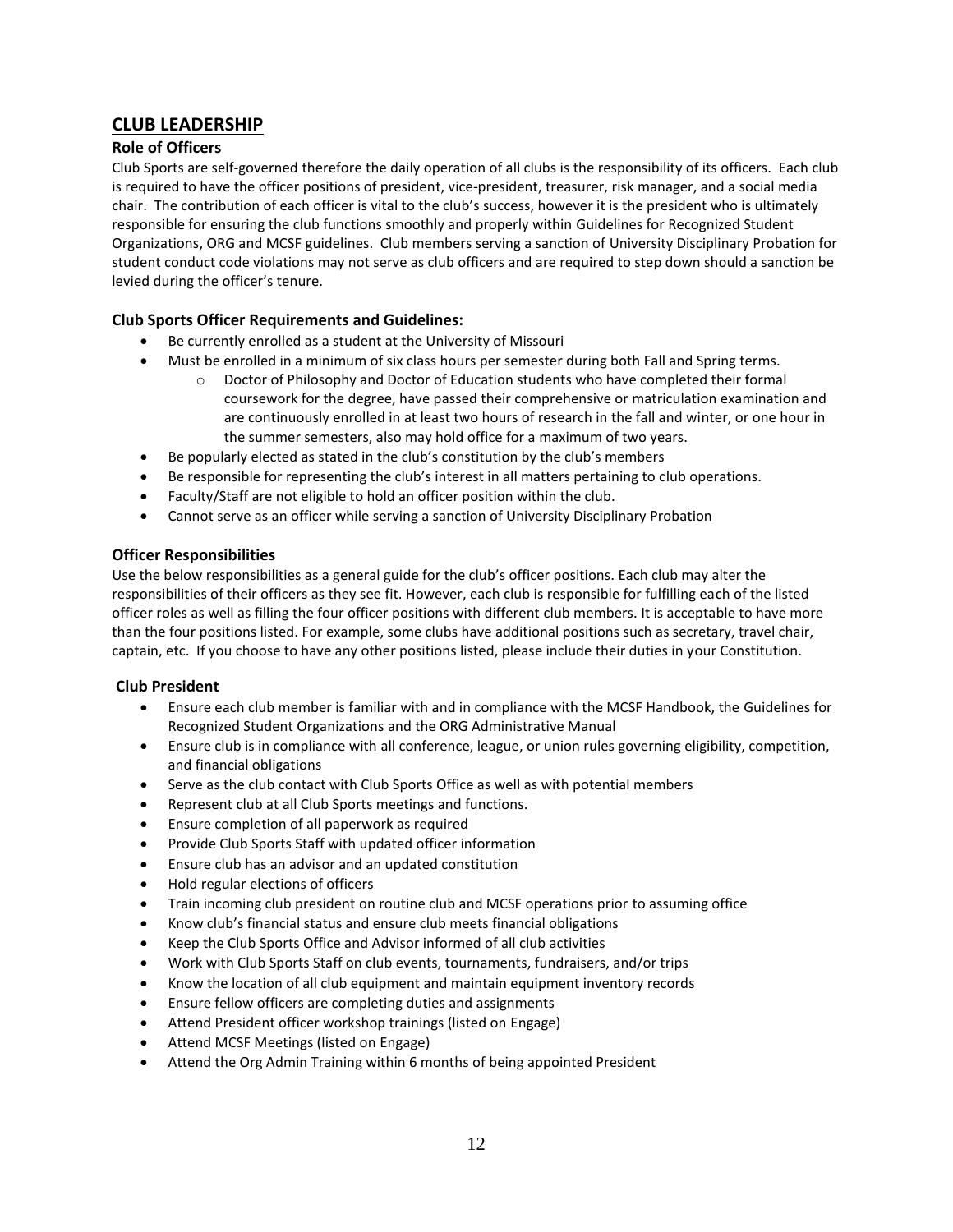#### <span id="page-12-0"></span>**Club Vice President**

- Assist's club president with his/her responsibilities
- Actively recruit new members
- Preside over club meetings and business in club president's absence
- Responsible for completing all required paperwork with assistance from club president
- Keep club records current with Organization Resource Group and Club Sports Office
- Develop and circulate publicity regarding club activities
- Maintain a current roster of members with primary and emergency contact information
- Attend Vice President officer workshop trainings (listed on Engage)

#### <span id="page-12-1"></span>**Club Treasurer**

- Responsible for all financial transactions including off-campus banking and allocations
- Maintain a positive U.S. Bank balance, failure to do so will result in removal by Sports & Competition Assistant Director
- Submitting budgets request form and allocation request form/fundraising reports/expense reports
- Work with club president on securing fundraising and sponsorships opportunities
- Attend Treasurer officer workshop trainings

#### <span id="page-12-2"></span>**Risk Manager**

- Be First Aid/CPR/AED certified
- Ensure all equipment and field/activity areas are safe for members to utilize
- Know club's and MCSF Handbooks' emergency action plan (EAP)
- Verify all emergency contact information for each member is collected and available
- Check out all vehicles prior to each trip
- Ensure that no hazing or actions resembling hazing occurs. Report any hazing activity to Club Sport Specialist immediately
- Ensure that at least two members are CPR/AED/First Aid certified throughout the year
	- o The Risk Manager must be one of those certified
	- o Copies of certifications are to be submitted on Engage, to be verified and approved.
- Ensure that all club members:
	- o Completed and submitted a Hold Harmless form, Anti-Hazing Pledges, MOI Consent to Treat forms on the MizzouRec's Engage umbrella
	- o Are listed as a member of your Club Sport's Engage page (they will need to be invited and accept to be shown as a member of the roster)
	- $\circ$  If under 18, have their parent or guardian complete forms, upload and submit on Engage
- Attend Risk Manager officer workshop trainings

# <span id="page-12-3"></span>**Social Media Chair**

- Utilize social media platforms (Twitter, Facebook, Instagram) to market the club and the Club Sport brand in a positive manner
- Communicate via social media/email when club hosts home games/tournaments and when they are traveling off-campus
- Responsible for keeping social media pages up to date with the club's successes
- Send Sports & Competition Assistant Director updates or changes that need to be made on MizzouRec website
- Reach out to various campus resources to gain publicity for club
- Ensure club logos abide by Licensing and Trademark policies
- Ensure all merchandise utilize proper verbiage of "Mizzou Gender Club Sport"
- Secures all social media passwords and keeps Club Sports Business Manager up to date on any password changes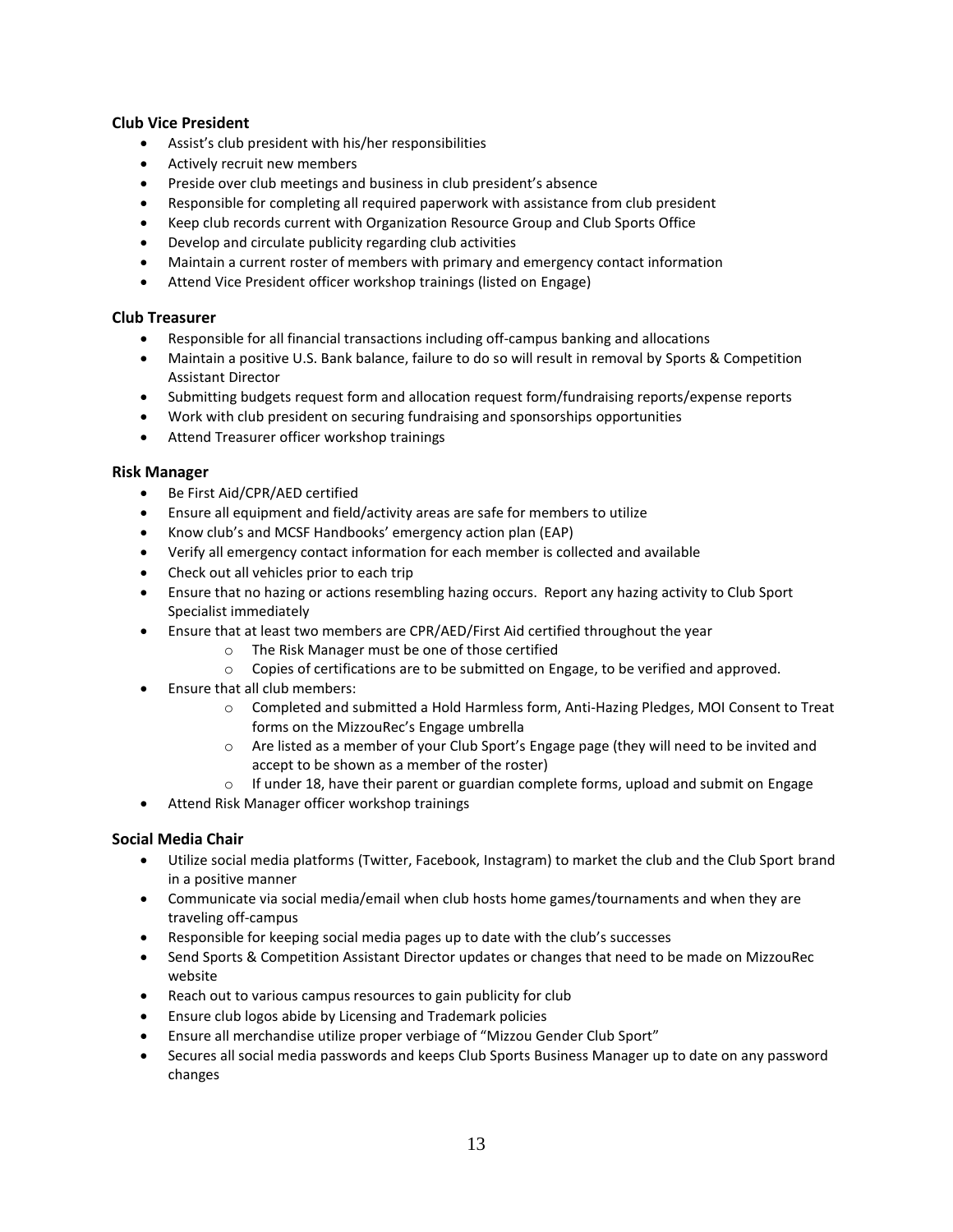#### **Officer Meetings**

Officers of each club will attend mandatory meetings throughout the academic year with the given dates on the Club Sports Calendar. It is the responsibility of the club sport officers to be prepared for each meeting with necessary club information. These meetings include but are not limited to:

- Monthly MCSF Meetings
- New Club Orientation
- Presidents and Vice Presidents/ Treasurer/ Risk Manager Officer Trainings
- ORG Administration Training
- Pre-Event Planning Meetings

#### **Officer Transition Periods**

Officer transition periods are determined by the organizations active sport season. The MCSF program allows for officer transition to take place in March every year. Once new officers are voted/appointed, they should promptly submit the officer contact form through Engage.

#### **Role of the Club Advisor**

Guidelines for Recognized Student Organizations, ORG and MCSF policy requires that all club sport have a club advisor. They must be a current 75% Full Time Employee faculty or staff member of the University of Missouri and in all instances, the Club Advisor must be accepted by the membership of the club. Clubs must have an advisor to approve updates to their Engage portal profile. The club Advisor's responsibilities include:

- Approve the club's Engage annual portal update submission
- Provide expertise and mature judgment to the club sport officers
- Provide knowledge of and ensure compliance of the policies and procedures of the Guidelines for Recognized Student Organizations, ORG and MCSF by all club members
- Be available during the development of plans and programs for the club
- Help ensure that the activities and undertakings of the club are sound and reflect favorably on the University
- Counsel individual club sport members and officers as needed
- An advisor is required at all times to be considered a recognized club
- Advisors must complete the Advisor Agreement on an annual basis through Engage

#### **Meetings with Advisors**

It is recommended that club advisors attend officer and general club meetings on a regular basis as this puts him/her in a better position to understand and assist the members of the club sport. If meeting attendance is impossible then regular meetings with club sport officers are encouraged so that relevant information is passed on to the club advisor.

#### **Role of the Club Coach/Instructor**

Some club sports find it necessary to bring in individuals who are qualified to serve in the role as "coach" or "instructor." They serve to provide the club members with the knowledge they have gained in their particular sport or activity, in a safe manner.

#### *\*IMPORTANT: Coaches and instructors of Mizzou Club Sports must agree and adhere to the following policies prior to assuming a position of coach and/or instructor.*

#### **Coaches and instructors of Mizzou Club Sports:**

- May or may not be affiliated with the University of Missouri however being named as coach/instructor of a club sport does not make them employees of the University of Missouri
- Will adhere to the University of Missouri sexual harassment and alcohol policies regardless of employee status with the University of Missouri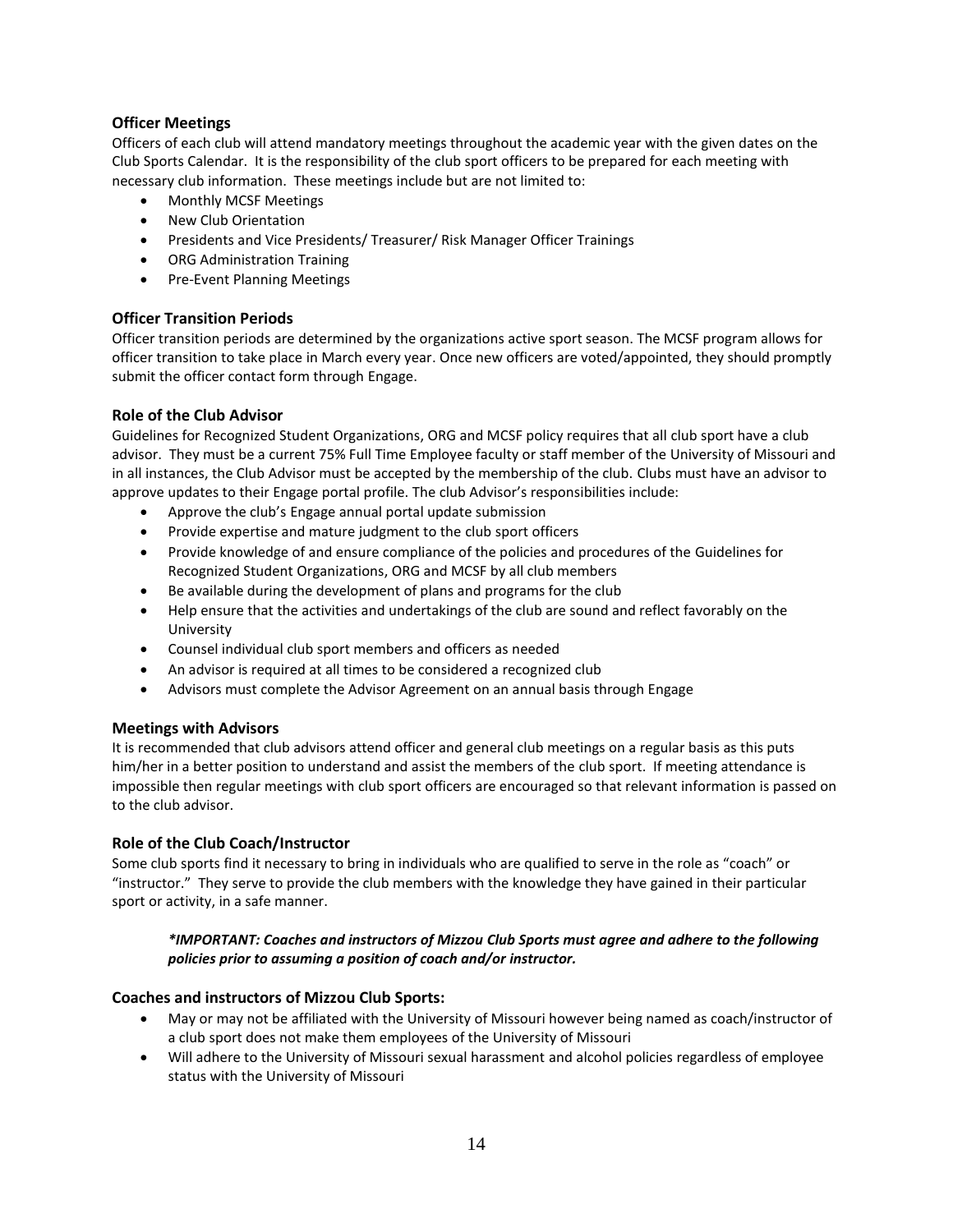- Will be aware of and follow all University, MizzouRec Services and Facilities, ORG and MCSF policies and procedures
- Need to complete and submit an MCSF Coach/Instructor Agreement for approval prior to working with a club sport every academic year
- May only utilize MizzouRec Services and Facilities' resources in order to promote interests associated with their club sport, the University of Missouri and/or the Mizzou Club Sports Federation
- Can secure an Instructor Pass each semester for club sport practicing inside the Student Recreation Complex on a regular basis so purchase of a membership will not be necessary
	- o An MCSF Coach/Instructor Agreement must be on file in the Club Sports Office prior to obtaining an Instructor's Pass
	- o The Instructor Pass will be applicable for only the designated practice time period and location listed on the Instructor Pass. The club must request coach/instructor facility access one week in advance to the first date access is needed.
	- $\circ$  The request will be sent to Membership after all paperwork has been completed. Membership will coordinate with the coach/instructor in regards to the process of obtaining a facility pass.
	- o The Club Sports Specialist can make arrangements for access to the Student Recreation Complex for Coaches and Instructors of club sport not regularly practicing inside the facility
- Will leave club management and business matters to be handled by the student members but may serve as in an advisory capacity
- Will help club officers ensure good sportsmanship at all times. Individuals must conduct themselves in a manner that does not detract from the reputation of the University of Missouri.
- Will attend the Coaches/Instructors Meeting once a year with the Club Sports Specialist and Sports & Competition Assistant Director
- Cannot promise and/or give monetary rewards and/or scholarships to any member or prospective member
- Will not have access to or signing privileges on any financial accounts held by the club
	- o This includes access to organization bank accounts
- May not enter into any contract and/or agreement with the club or on behalf of the club with the exception of the MCSF Coach/Instructor Agreement
	- $\circ$  Neither the Club Sports Specialist nor the Mizzou club sport have the authority to enter the University of Missouri or any of its departments and organizations into any binding agreements or contracts
	- o The MizzouRec Services Business Office will assist club sport with possible contracts and agreements

#### **Oversight of Coaches/Instructors**

The Club Sports Office and MCSF Executive Committee have the obligation to protect the club sport and club members. While the hope is that everything works well between the coach/instructor and club members, the Club Sports Specialist and MCSF Executive Committee have the ability to remove any coach/instructor from their coaching/instructing responsibilities if found that they are not working in the best interests of the club sport and/or its club members. The same applies if found that they have broken any of the standards of the MCSF Coaches/Instructors Agreement. At any time though, the club sport itself has the ability to remove a coach/instructor for any reason should they decide to do so.

# <span id="page-14-0"></span>**STANDARDS OF CONDUCT**

[https://www.umsystem.edu/ums/rules/collected\\_rules/programs/ch200/200.020\\_rules\\_of\\_procedures\\_in\\_stude](https://www.umsystem.edu/ums/rules/collected_rules/programs/ch200/200.020_rules_of_procedures_in_student_conduct_matters) [nt\\_conduct\\_matters](https://www.umsystem.edu/ums/rules/collected_rules/programs/ch200/200.020_rules_of_procedures_in_student_conduct_matters)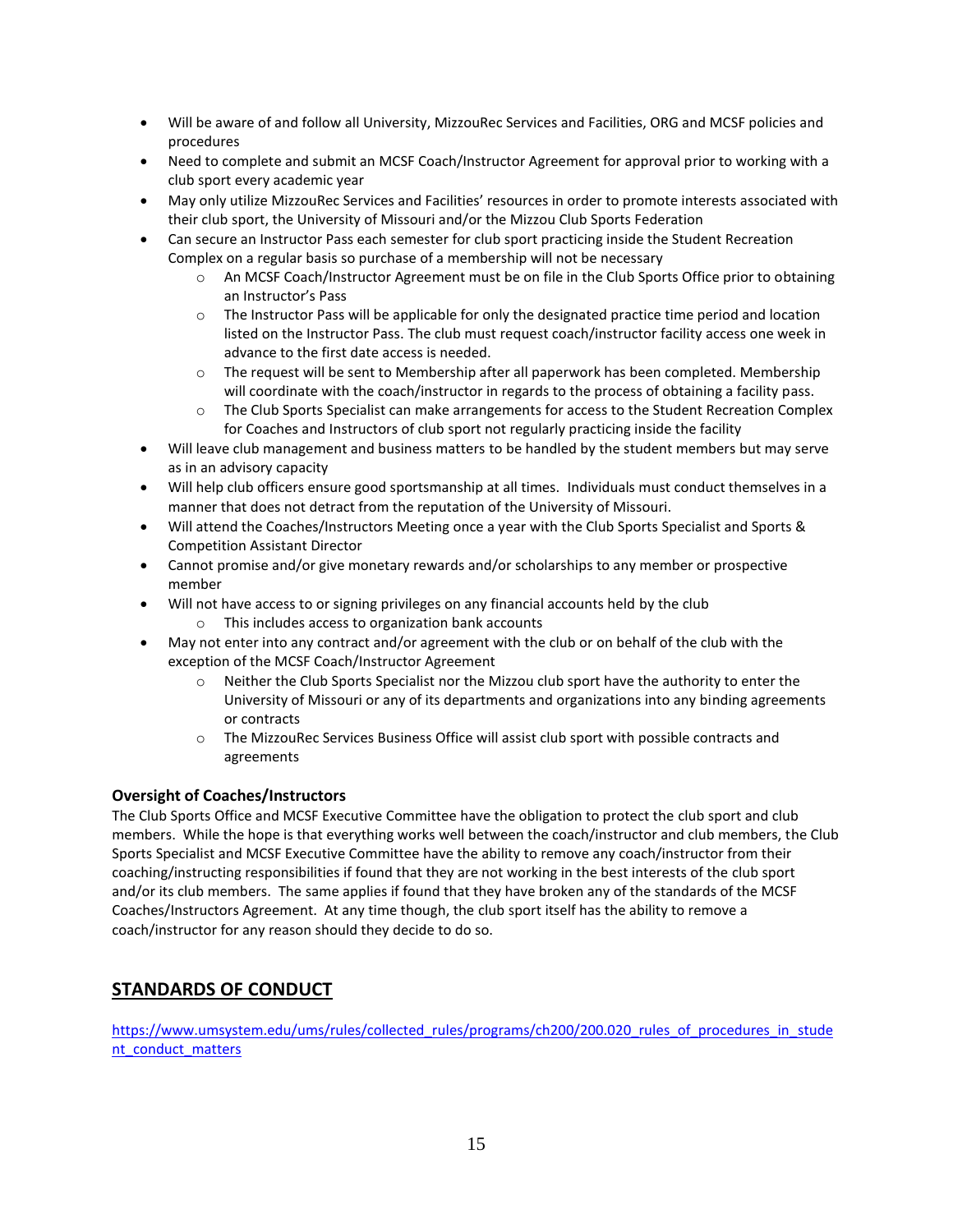### <span id="page-15-0"></span>**DISCIPLINE**

The discipline process of the MCSF has been developed to encourage club sport officers and members to not participate in behaviors that violate University, MCSF and/or ORG policies and procedures, as well as to assist clubs in learning from and how to correct these behaviors. During the disciplinary process, the Club Sports Specialist will serve as a liaison and advisor to all those involved in the disciplinary process.

#### **Potential Disciplinary Actions**

Possible disciplinary sanctions that may be placed against a club sport organization and/or individual club sport member(s) include but are not limited to:

- Probation
- Frozen funds
- Fines
- Loss of funding
- Community service
- Alcohol Awareness classes
- Lowering tier level
- Loss of privilege to use Mizzou name/logos
- Loss of University recognition
- Loss of ability to reserve facilities
- Loss of competition privileges
- Loss of travel privileges

#### **Participant/Team Conduct and Discipline Guide**

This guide (Appendix A) serves as a guide for Club Sports athlete and team conduct issues, offenses, and disciplinary follow-up procedures. These include, but are not limited to:

- Basic Student Org/Club Sports Requirements
- Practices
- Home events
- Away events
- Travel procedures

#### **Policies and Procedures for Student Organization Discipline DISCIPLINARY PROCESS**

An appeals process has also been established to ensure all Club Sports and members are treated fairly and reasonably. In order for a club to file an appeal the club must justify that the sanction was made on an error of evidence or the weight of the evidence does not support the sanction. Clubs may not appeal simply because they do not agree with the initial sanction.

- **Investigation of Infraction**
	- o Once a violation of University, MCSF and/or ORG policies has been discovered, an investigation will be done by the Club Sports staff to uncover any additional information that may be relevant and/or have potential impact on possible disciplinary actions.
	- $\circ$  This will include a meeting with club sport officers as well as possible meeting(s) with additional club sport members and conversations without outside parties.
	- o All information gathered will be provided to the MCSF Executive Committee for review. **If there is no active MCSF Executive Committee, the Club Sports staff may immediately determine what additional steps are required.**
- **MCSF Executive Committee Hearing**
	- o **If there is an active MCSF Committee**, they will then meet with the club sport officers and/or individual club sport member(s) to:
		- Review all information provided
		- Hear all account(s) of the violation(s)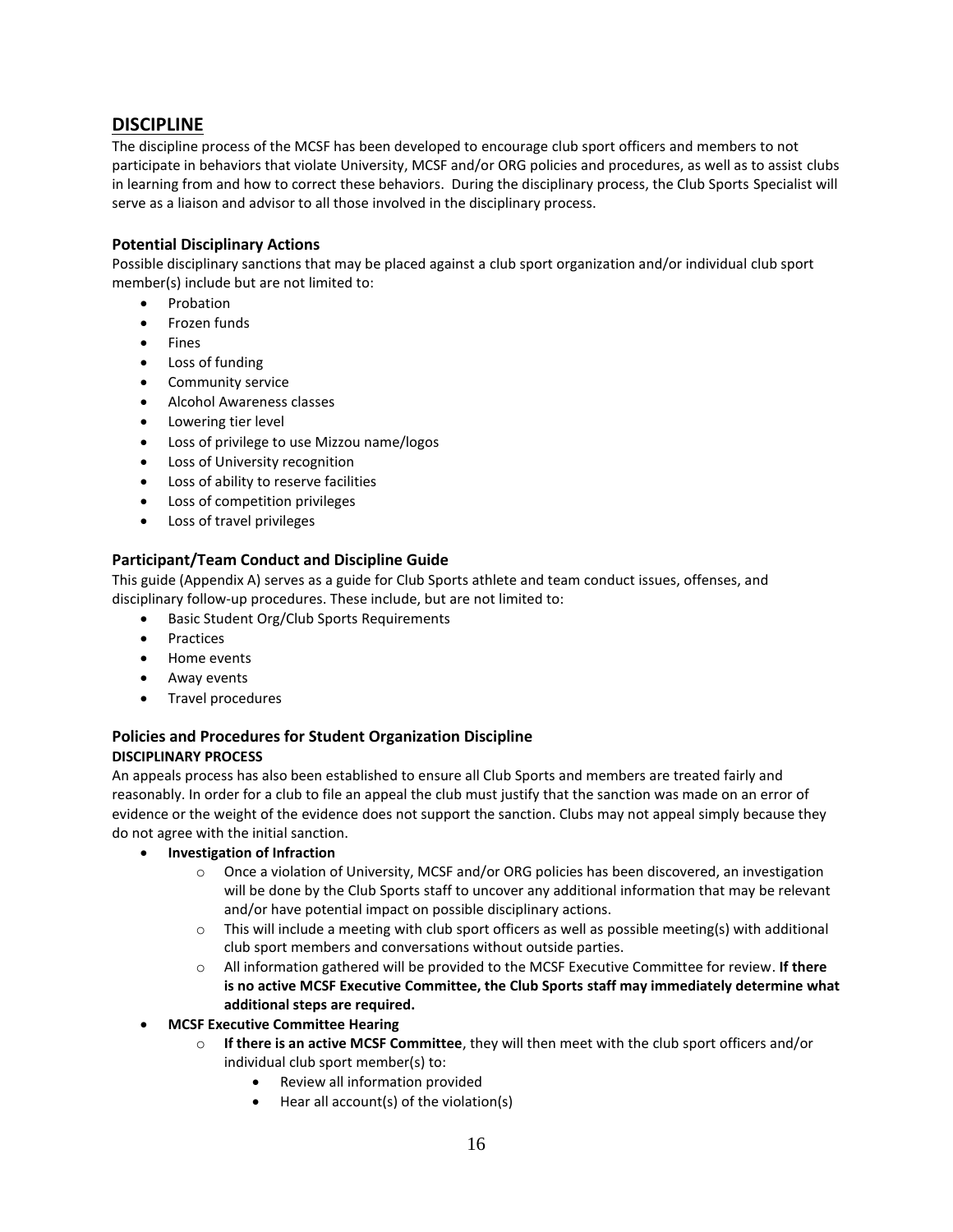- Provide answers to any potential questions from the MCSF Executive Committee
- Provide suggestions of possible sanctions viewed as fair by the club sport organization and/or individual club member(s).

#### • **Notification**

- o The MCSF Executive Committee and/or Club Sports staff will then deliberate on what, if any, sanctions may be placed against the club sport organization and/or individual club sport member(s).
- $\circ$  Upon a decision, the MCSF Executive Committee and/or Club Sports staff will draft a notification letter explaining the decision and email it to the club sport officers and/or individual club sport member(s).
	- A hard copy will also be placed in the club sport organization's mailbox.

#### • **Appeal 1 – MCSF Executive Committee Decision**

- $\circ$  Club sport organizations and/or individual club sport member(s) may choose to appeal the decision to the Sports & Competition Assistant Director.
- $\circ$  To appeal the decision, a typed appeal letter indicating the reasons for the appeal must be submitted to the Club Sports Specialist within one week from the date of the original notification letter.
- o The Club Sports Specialist will give the decision notification letter and appeal letter to the Sports & Competition Assistant Director for review.
- o By appealing the decision of the MCSF Executive Committee and/or Club Sports Specialist, the club sport organization and/or individual club sport member(s) acknowledge that the original decision may be:
	- Upheld without alternations, completely expunged, altered to lessen sanctions given or altered to increase and/or add additional sanctions to the original decision

#### • **Assistant Director Appeal Hearing**

- o Following the review of the decision, and the appeal letter from the club sport organization's and/or individual club sport member(s), the Sports & Competition will then meet with the club sport officers and/or individual club sport member(s) and the MCSF Executive Committee Chair/Club Sports Specialist to:
	- Hear their account(s) of the violation(s)
	- Provide answers to any potential questions and
	- Provide suggestions of possible sanctions viewed as fair by the club sport organization and/or individual club sport member(s).

#### • **Notification**

- $\circ$  Once the hearing has been completed, the Sports & Competition Assistant Director will then deliberate on what, if any, adjustments to the appeal sanctions may take place.
- $\circ$  Upon a decision, a letter will be drafted explaining the second appeal decision and email it to the club sport officers and/or individual sport club member(s).
	- A hard copy will also be placed in the club sport organization's mailbox.

#### **EXCEPTION TO DISCIPLINARY PROCESS**

- When a recommended sanction of revoking University recognition from a club sport organization is in question, the recommendation will be sent to the Office of Student Accountability
- Appeals of this type of sanction are handled through the Office of Student Accountability

# <span id="page-16-0"></span>**Reservations and Facilities**

Use of any facilities on the University of Missouri campus or owned by the University of Missouri, is a privilege to use, not a right to use by any recognized student organization of the University of Missouri.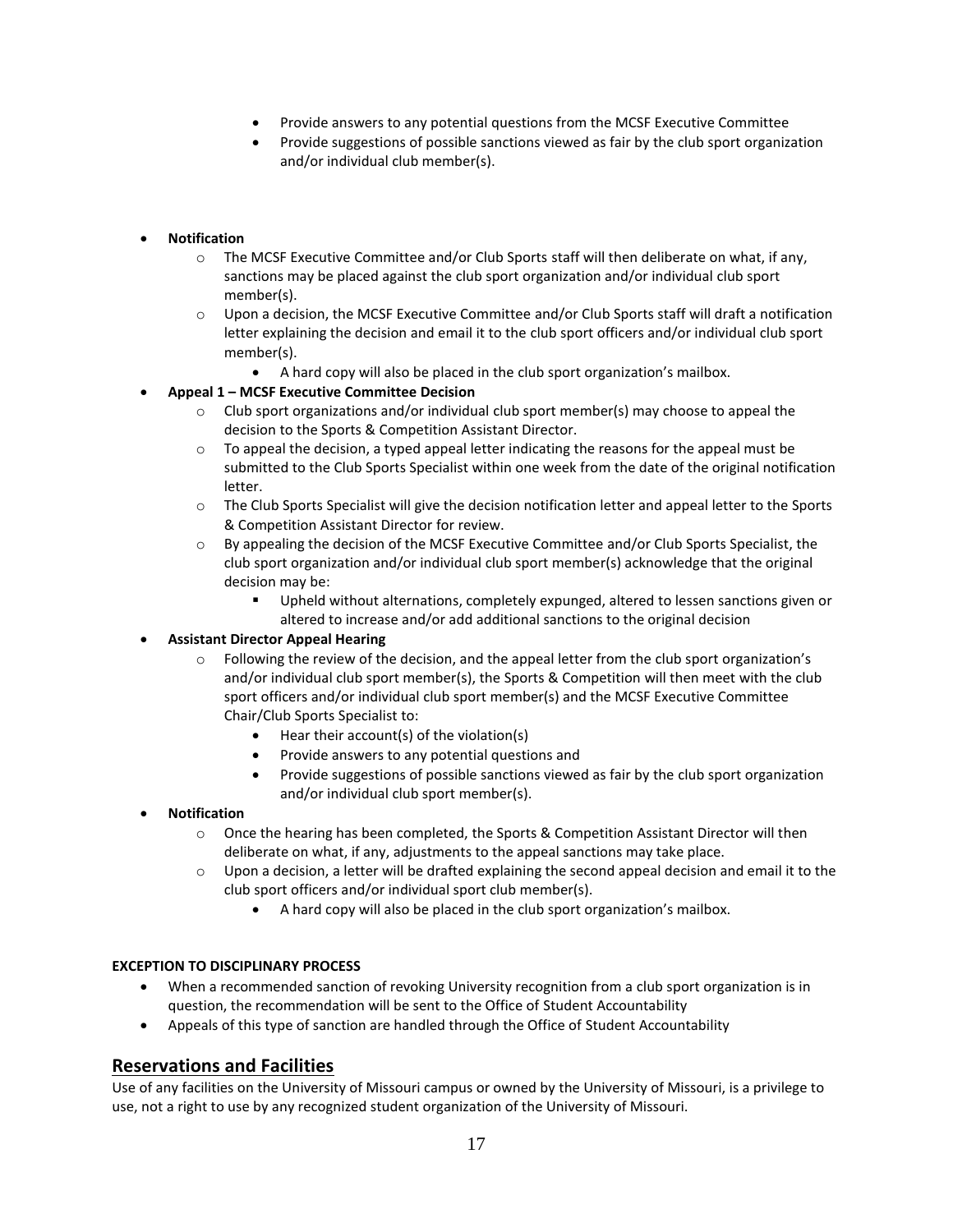#### **Reservation Procedures**

As a recognized student organization, the Club Sport student organizations have access to reserve classrooms, conference rooms, fields, courts, etc. without being charged although additional requirements such as lifeguards, may incur some fee. Free facility usage may not apply to all areas on the University of Missouri campus, but it does apply to the facilities maintained and operated by MizzouRec Services and Facilities with the exception of some Aquatic spaces.

#### **Reservation Process**

- All reservation requests must be made through Engage.
- Practice and Event space must be reserved no later than 14 business days prior to the scheduled event by having an approved submission of the Event Reservation Request form on Engage
	- o **NOTE: For practices, you will have to do a new reservation form every semester, it does not automatically carry over to the next semester.**
- The Club Sports Specialist will work with the Events Coordinator to confirm availability and will contact club with reservation confirmation
- Clubs should refer to the Event Rentals calendar on mizzourec.com to ensure that the desired space and time has not already been previously booked by another organization prior to submitting a request
	- o To check this availability please follow the following steps:
		- Go t[o https://ems.missouri.edu/EMSApp/](https://ems.missouri.edu/EMSApp/)
		- Find the day of the desired event date
		- Click on More Events next to this day
			- This will show all events scheduled (time and location)
		- **■** If date and time is available, the club may submit the request form on Engage
- Clubs will receive an email from the Club Sports Specialist once official confirmation from the Events Coordinator is received
- Clubs are responsible for double-checking the email because it is not guaranteed every date will be available for the duration of the reservation
- Any changes to this request should be communicated to the Club Sports Specialist

#### **Cancelations**

- All cancelations must be communicated during business hours
- All cancelations made outside of the given deadline will be subject to a cancellation fee
	- o Meetings
		- Two-hour notice within Club Sports business hours
	- o Practices
		- Two-hour notice or by 1pm the day scheduled
			- Whichever comes first
		- If clubs are not utilizing their reserved practice times and space and not communicating with Club Sports Specialist, practices will be suspended until club leadership has met with the Club Sports Specialist
	- o Events
		- 48 hours' notice.

#### <span id="page-17-0"></span>**General Policies**

Once your reservation is confirmed, it is the responsibility of the club officers to ensure that all of the following general policies are observed. If not adhered to by all club members, future reservation requests may be affected. Additional policies may apply to specific areas.

- Arrive prior to reservation start time to have doors unlocked if necessary
- Members must behave appropriately at all times
- Area must be cleaned and left as it was found before members leave
- Report broken and/or hazardous areas and/or equipment to Club Sports Staff or Facility Lead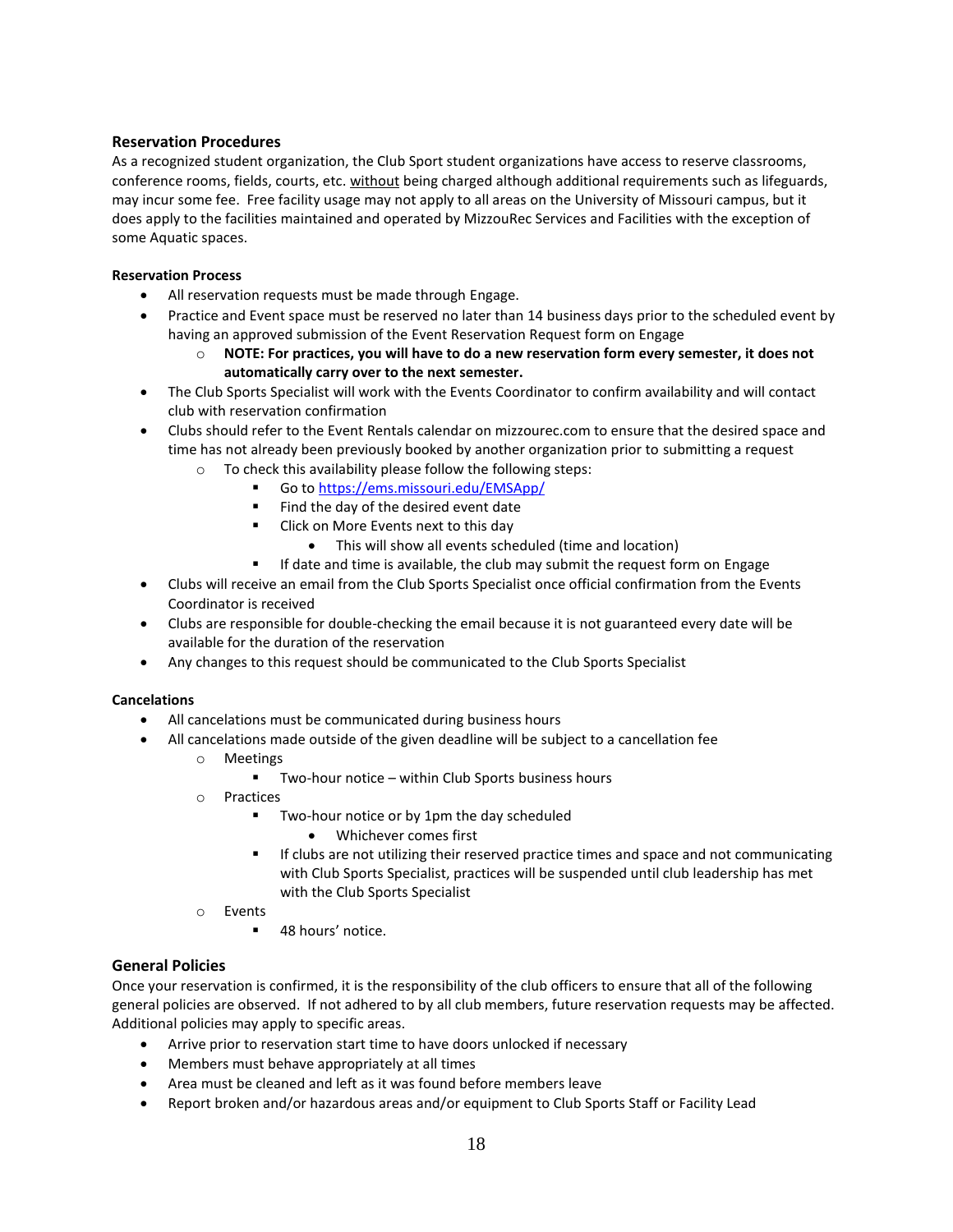- If reservation is no longer required, please notify the Club Sports Specialist as soon as possible or as stated above
- No alcohol and/or illegal substances at any time for any reason
- Shoes must be worn when walking throughout the Student Recreation Complex at all times
- All directives given by Club Sports Staff and Athletic Trainers must be adhered to, especially in the case of severe weather and field conditions

#### <span id="page-18-0"></span>**Student Recreation Complex Policies**

- Membership to the Student Recreation Complex is required to be allowed entrance into the facility
- Students wishing to use any outdoor spaces must meet the minimum membership requirements for Club Sports
- Membership in a club sport organization does not grant or guarantee access into the facility
- Coaches/Instructors needing access into the facility can get an Instructor's Pass from the Club Sports Specialist (See Club Sports Roles and Responsibilities)

#### <span id="page-18-1"></span>**Meeting Room Policies**

Available within the Student Recreation Complex are four meeting room areas.

- All Meeting Rooms Rules and Guidelines
	- $\circ$  All chairs, tables and projector screen are to be returned to original placing before club may leave
	- o No loud music/noise
	- o Lights are to be turned off when leaving
	- $\circ$  If requiring the use of the projector, please check A/V on the reservation from submitted. ■ Please communicate within reservation if Mac products will be used
	- o **No food allowed**
	- o To be used for club business only, not study groups or as a hangout

#### <span id="page-18-2"></span>**Outside Field Area Policies**

- **All Field Areas.** The following rules apply when reserving outdoor field areas: (Additional rules may apply for specific areas)
	- $\circ$  Field use is only available through the reservation process. Clubs may not utilize these spaces without have a confirmed reservation through Event Management.
	- o Do not drive on field/track areas at any time
	- o No motor vehicles on the grass at any time
	- o **Alcohol and drugs are prohibited. This goes for club members and spectators alike**
	- $\circ$  Dogs and pets are not allowed on turf fields. These animals are restricted to the perimeter of all grass fields. Supervision of pets and animals are consistent with the guidelines set forth by the city of Columbia.
	- o Members must clean areas of trash prior to leaving
	- $\circ$  Use outdoor restrooms available, not the surrounding trees or wilderness areas
	- o Water cooler available upon request
	- o Do not start fires of any kind within park/complex areas
	- o Reservations may be cancelled, delayed, or altered due to severe weather. This includes extreme heat/cold.
		- Activity will be delayed for 30 minutes for every lightning strike detected within 10 miles of the area
			- This delay period will restart for every lightning strike detected
			- Unless otherwise approved by Club Sports Specialist, delays lasting for more than one hour will result in a reservation cancelation and club activity will be prohibited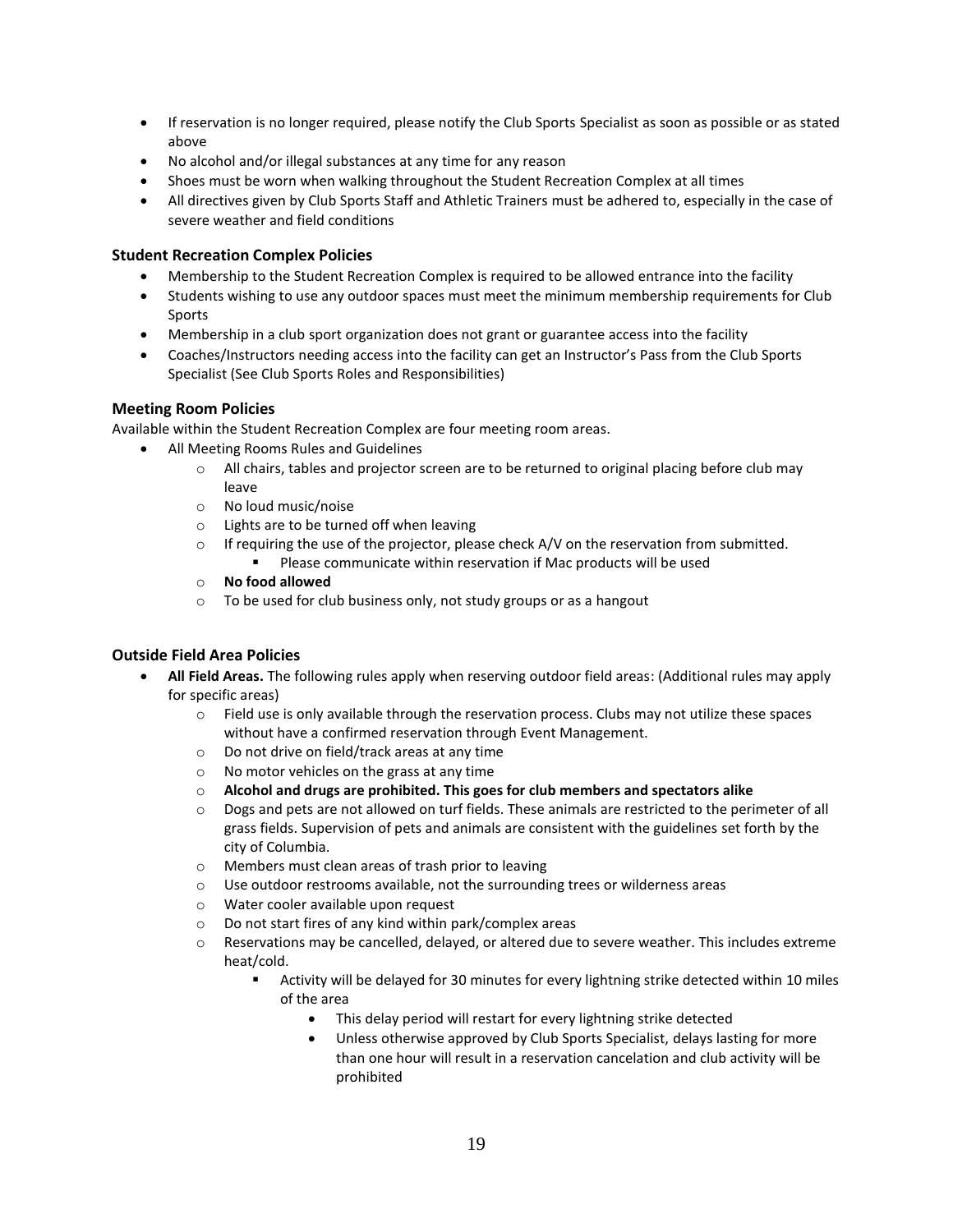- Adhere to any directions given by the Club Sports Staff and Athletic Trainer, especially in cases of severe weather or field conditions
- Activity will not be allowed under a Tornado/Severe Weather Warning issued by KOMU
- Practices/Events may be limited to one hour if the heat index is between 95 and 105 degrees
- Practices/Events may be canceled if the heat index is over 105 degrees
- o Do not line Stankowski Field with any item. (paint, tape, etc.)
	- o If lines are required for an event/competition, please contact the Club Sports Specialist to make arrangements

#### • **Hinkson Creek Outdoor Park**

- o When reserving Hinkson Creek Outdoor Park, the following regulations apply along with the General Policies:
	- Do not go around road barriers when closed
	- If flowing water is on bridge, do not cross.
		- Please be cautious on rainy days as area does flood easily
		- Reservations may be canceled at the discretion of Club Sports staff in the event of significant rain fall due to the flooding of Hinkson Creek and personal safety.
	- Be respectful of other groups and/or if Intramural Sports programs are utilizing the fields
		- Contact a Club Sports Staff member or Club Sports Specialist with problems/concerns
	- Use only the fields designated to your club by the Club Sports Staff on duty
	- Parking is secured by gated access and is available during scheduled reservations only.
		- This gate will only be opened during the scheduled reservation.
			- o It is the club's responsibility to ensure that all members that wish to have parking access are present and enter the parking space as a group.
			- o Members that plan to arrive late or leave early should park outside of the gated area.
	- The circle drive at the end of the parking lot is to remain clear for emergency vehicle use only.

#### • **Mizzou Tennis Complex and Epple Park**

- o When reserving Epple Field or the Tennis Courts, the following regulations apply along with the General Policies:
	- Do not use the indoor facilities of the Mizzou Tennis Complex as this is reserved for Tennis Complex members.
	- All parking must be done at Reactor lot located on the other side of the creek next to the complex.
	- Restrooms are available at the outdoor field house except during the freezing period of Mid-October – Mid March.
	- Be respectful of the Mizzou Tennis Complex members and its managers
		- Contact a Club Sports Staff member or Club Sports Specialist with problems/concerns

#### • **Stankowski Outdoor Recreation Complex**

- o When reserving the Stankowski Recreation Complex, the following regulations apply along with the General Policies:
	- Equipment must be put away in a neat and organized fashion
	- Pick up and throw away any trash in the area being used
	- Removal of snow from field is prohibited
	- **EXECT** Locker rooms may be available upon request to University of Missouri club members only. This should be requested through the reservation form if needed.
	- Report any problems/damages to Club Sports Lead and/or Club Sports Specialist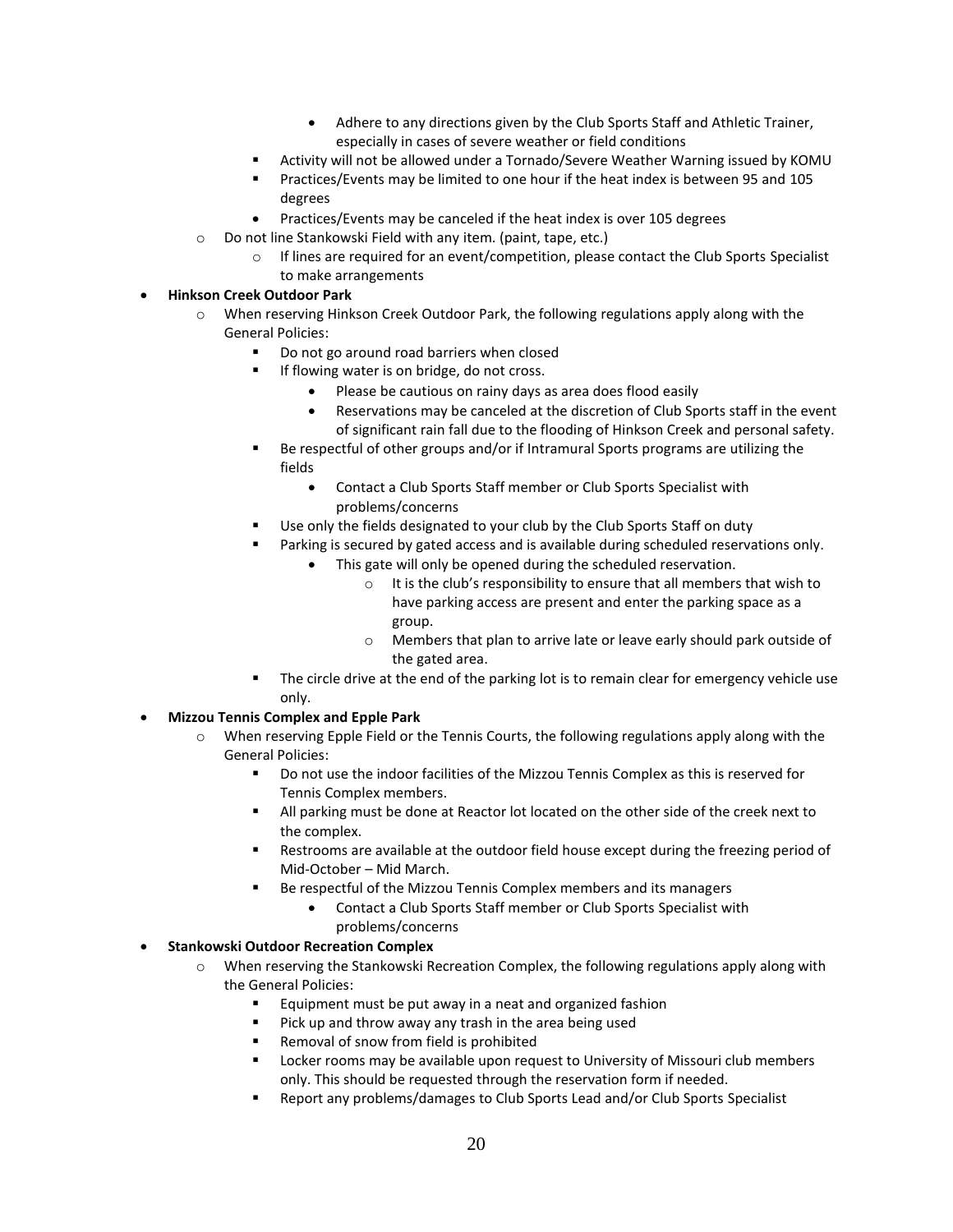- Stankowski Field Rules
	- The Following are Forbidden on the Field & Track
		- o Tobacco Products of All Kinds
			- Sunflower Seeds & All Food
		- o Gum & Gum Chewing
- Pets
- Roller Blades, Bicycles, Skateboards & Strollers
- **Metal Spikes**
- Glass bottles/containers of any kind
- Fence climbing or any activity that may damage the fence
- Sports and activities which require batting or throwing hard, unyielding equipment
	- Examples: Softball, Baseball, Cricket, Lacrosse, Golf, and Stickball
	- Exceptions are allowed when these activities are supervised under an approved club practice
		- o Clubs participating in these activities outside of an approved,
			- supervised practice will be asked to stop all activity
- Failure to Adhere to these Rules will Result in Loss of Privileges

# **HOSTING EVENTS ON CAMPUS (NON-MIZZOUREC PROPERTY)**

The following regulations apply to events held on University property and other locations reserved or controlled by a student organization. Additional details and helpful information may be found in the [Guidelines](https://mbook.missouri.edu/) for Recognized Student Organizations.

#### **<https://getinvolved.missouri.edu/manage-an-org/event-planning/>**

#### <span id="page-20-0"></span>**COMPETITIONS**

Club Sports Staff can assist with arranging travel plans as needed. It is necessary that clubs confirm that there are sufficient funds to cover all travel expenses prior to each club sponsored trip regardless if the trip is using University funding or not.

#### <span id="page-20-1"></span>**Competition Form Submission**

A competition form submission must be completed at least 7 days prior to the competition day for all competitions- home or away. The club must receive approval from the Club Sports Office for every club-sanctioned trip prior to departure. To receive approval, the following must be submitted to the Club Sports Office for all club sport sanctioned competitions.

- **Prior to ALL competitions (including Home on-campus, Home off-campus, and Away):**
	- o Competition Form
	- o Hold Harmless Form, Anti Hazing Agreement and MOI Consent to treat on file **for every competing member**
	- o Approval of the Competition Form
- **Prior to Home on-campus competitions (MizzouRec, Stankowski, Hinkson, Epple, Mizzou Tennis Complex):**
	- o Items listed above
	- o Meeting with Club Sports Specialist regarding Home on-campus competition details
		- This is the responsibility of the club to reach out to request a meeting at least 7 days from Home competition.
- **Prior to Home off-campus competitions (COSMO, Atkins, Washington Park Ice Rink, etc.):**
	- o Items listed above
	- o Submitted Drivers Agreement for each driver on Engage
		- Will need to upload copy of Driver's License and Auto Insurance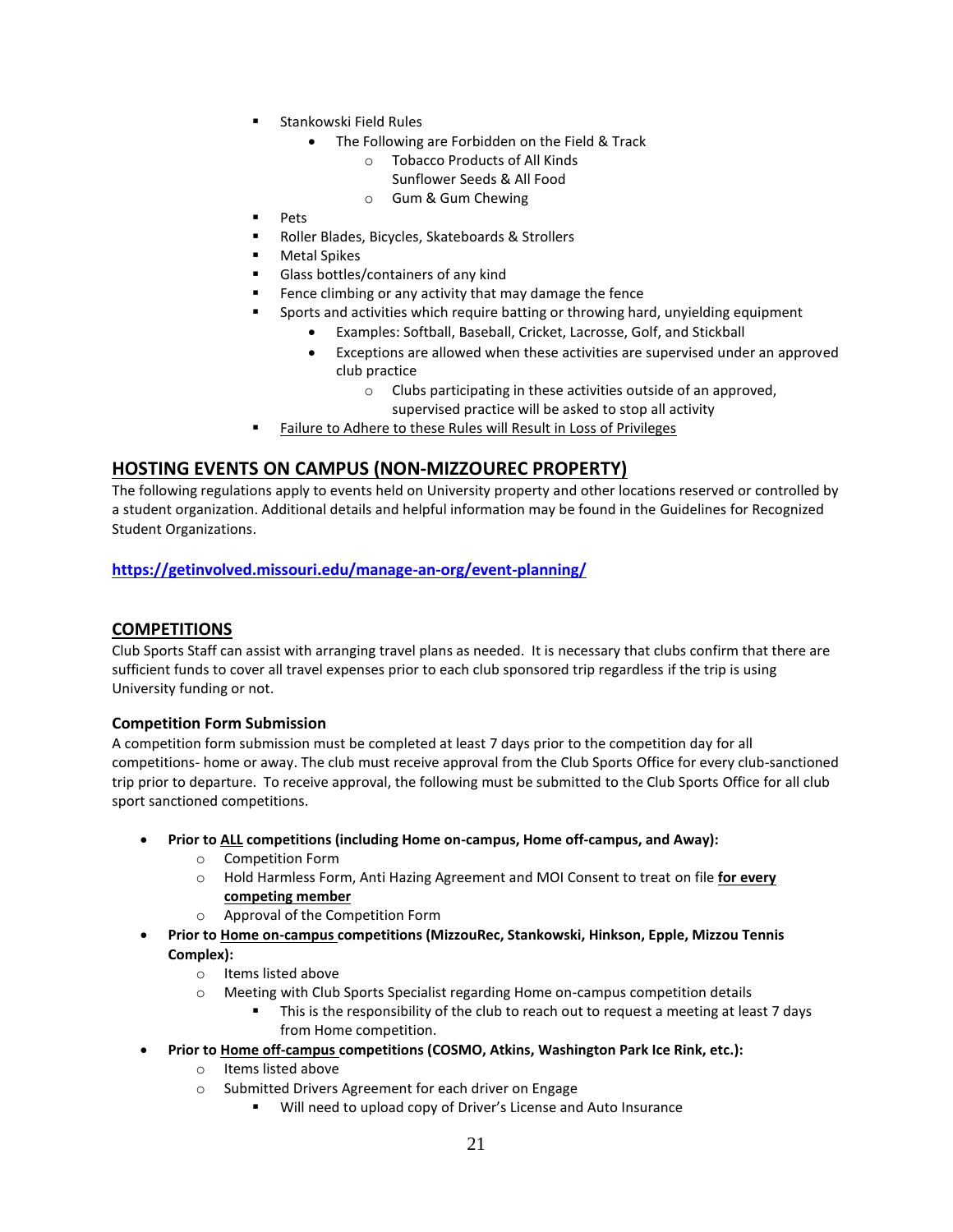o Auto Insurance submitted for vehicle owners

#### • **Prior to Away competitions:**

- o Items listed above
- o Submitted Drivers Agreement for each driver on Engage
	- Will need to upload copy of Driver's License and Auto Insurance
- o Auto Insurance submitted for vehicle owners

#### **Late or Incomplete Competition Information**

- Clubs will not be allowed to use any allocations or be granted competition days for any offense and every offense after
- Multiple offenses can lead to the club being on probation and suspended from practices and competitions
- Competition days will not count
- **Non-Approved competitions**
	- o Club sport sanctioned competitions held without all of the following items provided will not be funded using University funding, regardless if funding was allocated specifically for the trip as well as possible disciplinary actions may be placed against the club
	- o Clubs may not receive competition days for unauthorized travel
	- $\circ$  Travel with incomplete information will be considered as unauthorized travel

#### **Driver Regulations**

All drivers must be approved by the Club Sports Specialist prior to departure and must meet the following minimum requirements. Approval is contingent upon the driver meeting the below minimum requirements. Club Sport sponsored trips taken with drivers not approved by the Club Sports Specialist will not be funded using University funding, regardless if funding was allocated specifically for the trip.

- Vans are limited to a 10-passenger maximum capacity.
	- o Vehicles with a greater capacity have three times the roll over rate according to the National Highway Traffic Safety Administration
- Must be at least 18 years of age to drive personal vehicles and all vehicles smaller than a 10-Passenger van
- Copy of current Driver's License on file in Club Sports Office
- Signed Driver's Agreement on file in the Club Sports Office

# <span id="page-21-0"></span>**Travel Regulations for Off-Site Competitions**

Violations could result in disciplinary actions placed against the club.

- **Required Travel Regulations**
	- o No driving between the hours of 12:00 AM (Midnight) and 6:00 AM
		- Exception for emergency situations, prior arrangements with the Club Sports, or travel by charter bus that includes a designated driver
	- o No more passengers than the number of seat belts in the vehicle
	- o Do not drink and drive
	- o Ensure all passengers are seated and buckled prior to departure
	- o Obey all traffic signals, signs and federal and state driving laws
	- o No alcohol or illegal substances will be transported in vehicles
	- o All accidents and incidents must be documented appropriately and turned in to the Club Sports Specialist within 1 day after the club returns to Columbia
		- $\circ$  All major accidents and incidents should be reported to the Club Sports Specialist immediately
			- This includes traffic accidents/incidents that occur while traveling to and from an event regarding club business, practice, or competition
			- Failure to communicate accidents and/or incidents during club travel may result in a loss of travel privileges for the club
- **Recommended Travel Regulations**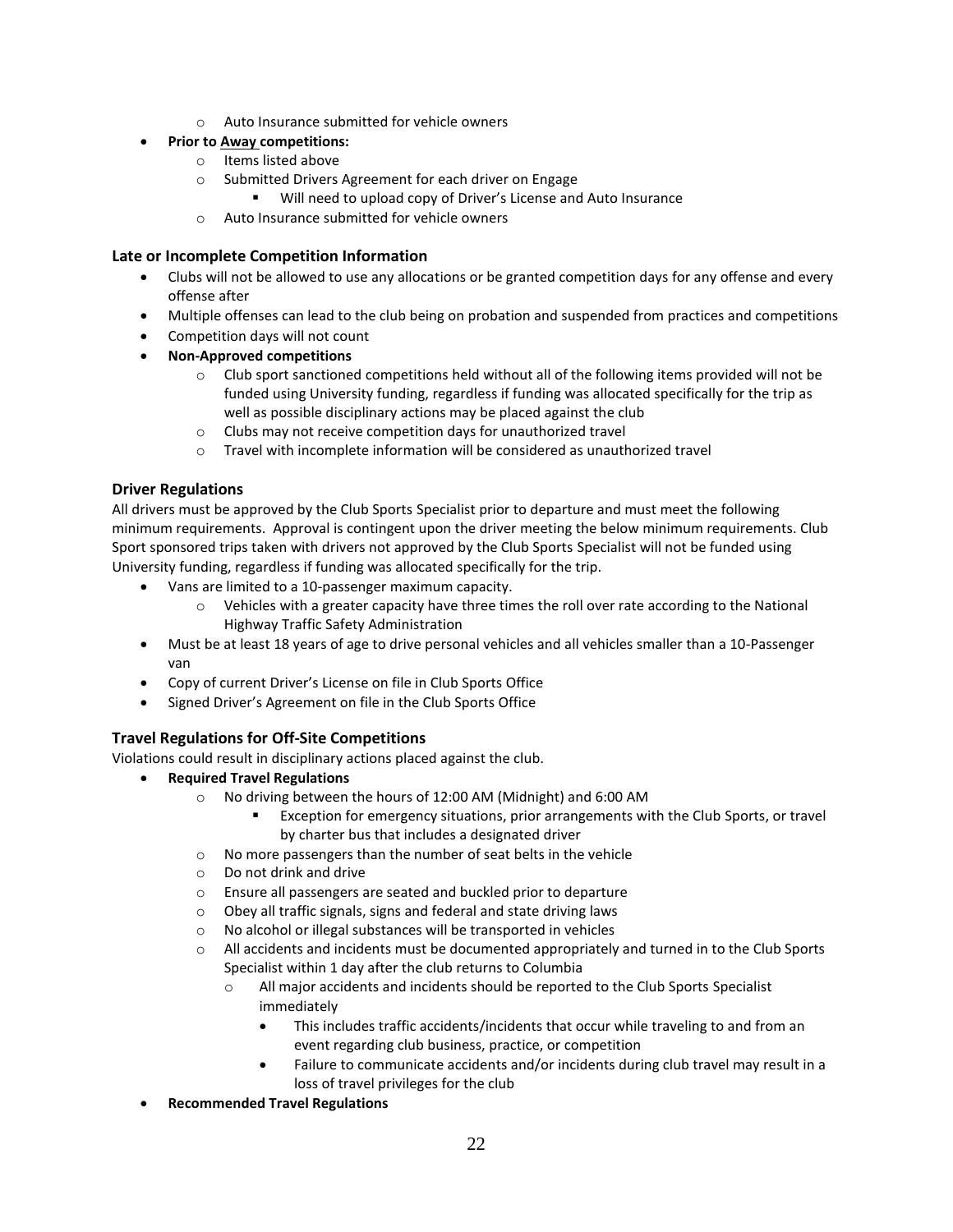- o No single driver should exceed 3 hours of consecutive driving
- o No single driver should exceed 6 hours of driving in a 24-hour day
- $\circ$  It is recommended that a club should not exceed 18 hours of driving in a 24-hour day

#### • **Non-Members**

- $\circ$  Because of the liability associated with driving, clubs are required to only travel with other University of Missouri club members
- **Charter Buses**
	- o For trips farther than 400 miles from Columbia, MO, it is recommended that club organizations use chartered buses if fiscally possible

#### • **Rental Vehicles**

- o For trips within 400 miles of Columbia, MO, it is recommended that clubs use rental vehicles if fiscally possible
- o Vehicle rental regulations include:
	- Drivers must be at least 21 to drive rental vehicles
		- This age is based on Enterprise policies. If a club is using a company other than Enterprise, they should check with the rental company
	- The use of a trailer is highly discouraged
		- Check to see policy on towing trailers with individual rental companies
		- Enterprise does not allow towing for their vehicles

#### • **Personal Vehicles**

- $\circ$  Unlike rented vehicles and charter buses, it is impossible to know the exact condition and maintenance history of each vehicle prior to departure
- $\circ$  Should personal vehicles be used, the vehicle owner's personal liability insurance will be responsible for covering any and all liability that may result from the use of the vehicle for the proposed club sport sponsored trip

#### • **Airplane**

- Clubs are allowed to travel by plane. If allocations are to be used, please contact the Club Sports Specialist prior to booking a flight.
- **Train**
	- Clubs may also travel by train if available. If allocations are to be used, please contact the Club Sports Specialist prior to purchasing train tickets.

# <span id="page-22-0"></span>**EQUIPMENT USE AND STORAGE FACILITIES**

#### **Storage**

All University of Missouri owned club sport equipment must be stored in University facilities or properties. Communicate to the Club Sports Specialist if additional storage space is needed.

#### **Student Recreation Complex Storage**

Even though the Student Recreation Complex is a large facility, storage space inside the Student Recreation Complex is limited. If a club sport wishes to house equipment in the facility, that sport club should contact the Club Sports Specialist to see if storage space is available. The type and size of equipment to be stored, as well as how many times the equipment will need to be accessed per week, should be provided to the Club Sports Specialist upon requesting storage space.

#### **Inventory**

Keeping an accurate inventory of equipment and purchases of the club is important in keeping costs down, minimizing theft risk, and ensuring that only safe equipment is used. The following must be adhered to: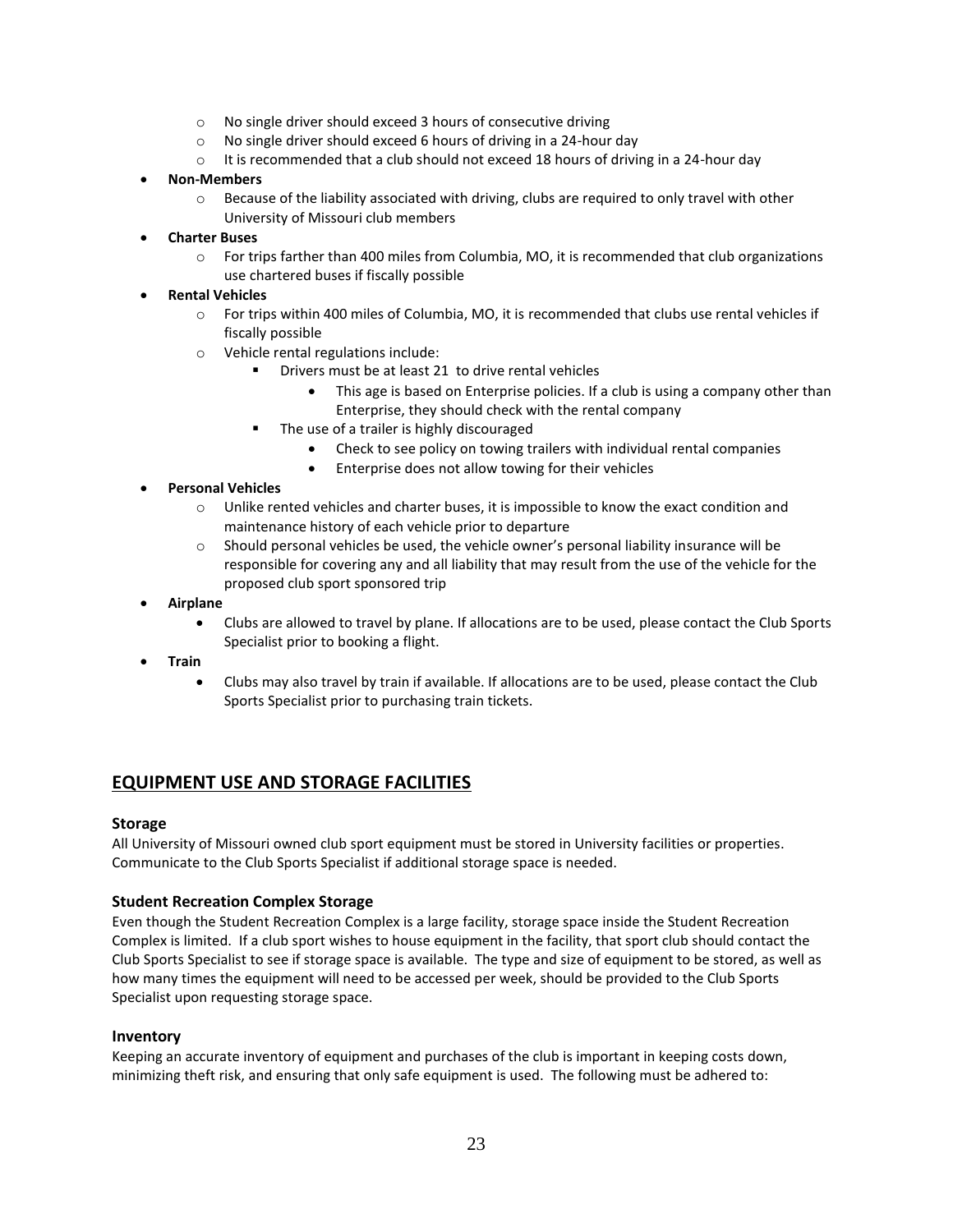- An equipment inventory record must be completed by the given date on the Club Sports Calendar each semester. The inventory record should include as much information about each piece of equipment as possible.
- At the designated time given the inventory record will be updated with the Club Sport Specialist, each club sport will make an appointment to meet with the Club Sports Specialist, at the beginning and end of each semester, to do a thorough visual review of all club sport equipment. This may require meeting outside the Student Recreation Complex at wherever the equipment is stored and serves to ensure that all equipment is safe and adequately maintained.
- The Risk Manager of each club is responsible for performing regular evaluations of club equipment and report any equipment deemed unsafe to the Club Sports Office immediately. This will be useful documentation for future replacement requests.
- Lost or stolen equipment should be reported immediately to the Club Sports Specialist. It is the club's responsibility for replacing any lost, stolen, or damaged equipment.
- Facility/storage space used by clubs are to be kept neat and organized at all times. Clubs are subject to fines if cleanliness standards are not met.

#### **Purchasing/Acquiring Equipment**

- Club sports are NOT allowed to purchase or acquire equipment that is not manufactured, certified or licensed by a national governing body or official manufacturer.
	- $\circ$  Home-made or make-shift equipment is NOT allowed to be purchased, created or home manufactured by club sport and their club sport members
	- $\circ$  Exceptions are allowed if equipment needed is not available through a licensed manufacturer at the Club Sport Specialist's approval
- Club equipment should be disposed of properly. Equipment purchased with allocations is considered to be University property and must go through University Surplus Property Management for disposal. The club must notify the Club Sports Specialist of any University property that needs to be thrown away or salvaged.

#### **Donated Equipment**

All used items donated to a club sport must be approved by the Club Sports Specialist before acceptance.

- Those desiring a tax deduction for a donated item (equipment, boat, etc.) must follow these procedures before the item can be accepted:
	- o The donor indicates in writing his/her desire to donate the item
	- o The value of the item (including any shipping costs) must be noted in the letter which is to be addressed to the Sports & Competition Assistant Director
	- $\circ$  If the Sports & Competition Assistant Director approves of the donation, a recommendation to accept the gift will be forwarded to the appropriate office
	- $\circ$  When approval is granted, the donor is notified and the item officially accepted
	- o The donation is then listed on the club's inventory
	- $\circ$  All donated items become the property of The University of Missouri for use by the designated club
- Those donors who do not wish to make their donation tax deductible may simply give the item to the club sport after receiving approval from the Club Sports Specialist
	- o The donor indicates in writing his/her desire to donate the item

#### Equipment Checkout

- Only officers are allowed to access club equipment
- These officers must communicate to the Specialist when they would like to access the club equipment outside regularly scheduled practice times.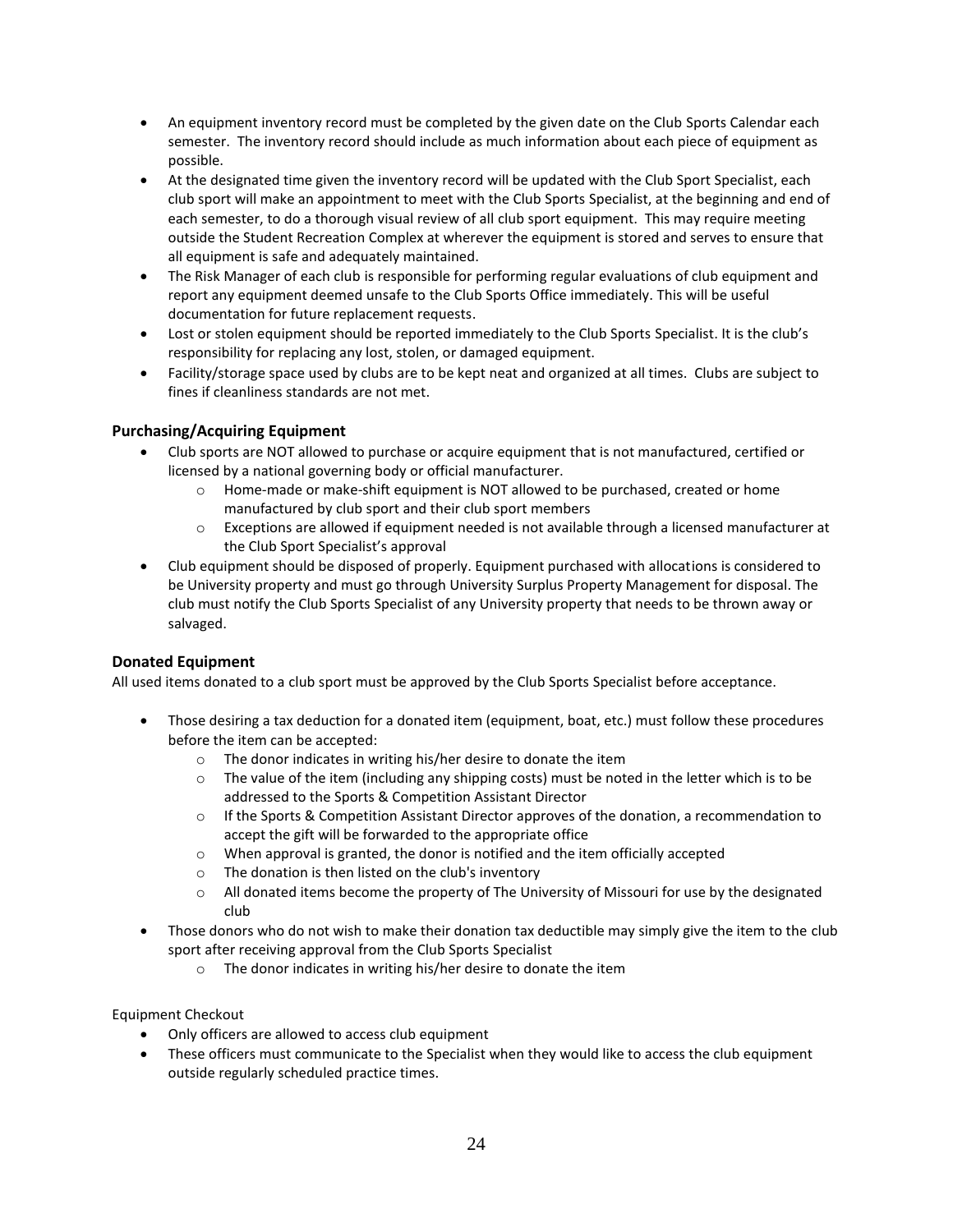# <span id="page-24-0"></span>**RISK MANAGEMENT**

Club Sports encompass risks to the members that participate in them. For this reason, it is important that each club sport organization take as many precautions as possible when it comes to the safety of its members, opponents, and spectators. Preventative actions are necessary no matter what activity is taking place. All steps taken are important in that each precaution helps maintain the safety of all involved at club sport sponsored events.

**ATTENTION: The University of Missouri and MizzouRec Services and Facilities is not responsible for any property loss, injury or costs associated with injury incurred by participants while involved in any club sport in the Mizzou Club Sports Program.**

#### <span id="page-24-1"></span>**List of Requirements**

The following risk management rules are required by all Club Sports:

- Have updated Risk Management manual on file with the Club Sports Office
- Have a designated Risk Manager officer position
- Signed Hold Harmless and Anti-Hazing Agreements for all persons participating in club activities
	- o This must be done prior to participation of any kind
	- $\circ$  All visiting clubs and individuals must sign the Visiting Hold Harmless prior to participation
- Signed Missouri Orthopaedic Institute consent to treat form
- Submit Accident/Incident reports for all injuries/incidents that take place during club events
- Contact the Club Sports Specialist as soon as possible following a serious injury/incident
- Have minimum of 2 members currently certified in First Aid and Adult CPR
- Inspect fields and facilities prior to all sponsored events
- Have club's official roster which includes emergency contact for each club member present at all club sports sponsored events
- Have a first aid kit present at all club sport sponsored events
	- o All clubs are provided a first aid kit by Club Sports at their request.
	- o It is the responsibility of the Risk Manager to work with the Club Sports Specialist to restock this kit when necessary.
- Adhere to any directions given by the Club Sports Staff especially in the case of severe weather and field conditions
- Knowledge of AED locations in SRC, Stankowski Field House, and Tennis Complex next to Epple Field. (AED must be brought out for practices/events at Hinkson Field)

#### <span id="page-24-2"></span>**List of Recommended Precautions**

- Encourage all club members to have personal health insurance coverage
- Student Health Insurance is available through the Student Health Center
	- o 573-882-7481
	- o [http://studenthealth.missouri.edu](http://studenthealth.missouri.edu/)
	- o **NOTE:** Not all policies include coverage of Club Sports and Intramural participation. Additional coverage may be necessary.
- The Mizzou Club Sports Federation can provide **secondary** insurance coverage for Club Sports student members.
	- $\circ$  The plans cover catastrophic injuries that occur during play or practice of a Club Sports game, contest or match. Participants are covered while traveling as defined in the applicable Basic and/or Catastrophic policy.
	- $\circ$  In the event of an injury, the Club Sports Insurance policy will cover expenses after the club member's primary insurance has paid. The secondary policy has a \$1000 deductible for the Basic accident insurance. The \$1000 may be paid by the individual or by the primary insurance carrier. Catastrophic insurance covers incidents over \$30,000.
	- o Basic Accident Medical Insurance Plan Highlights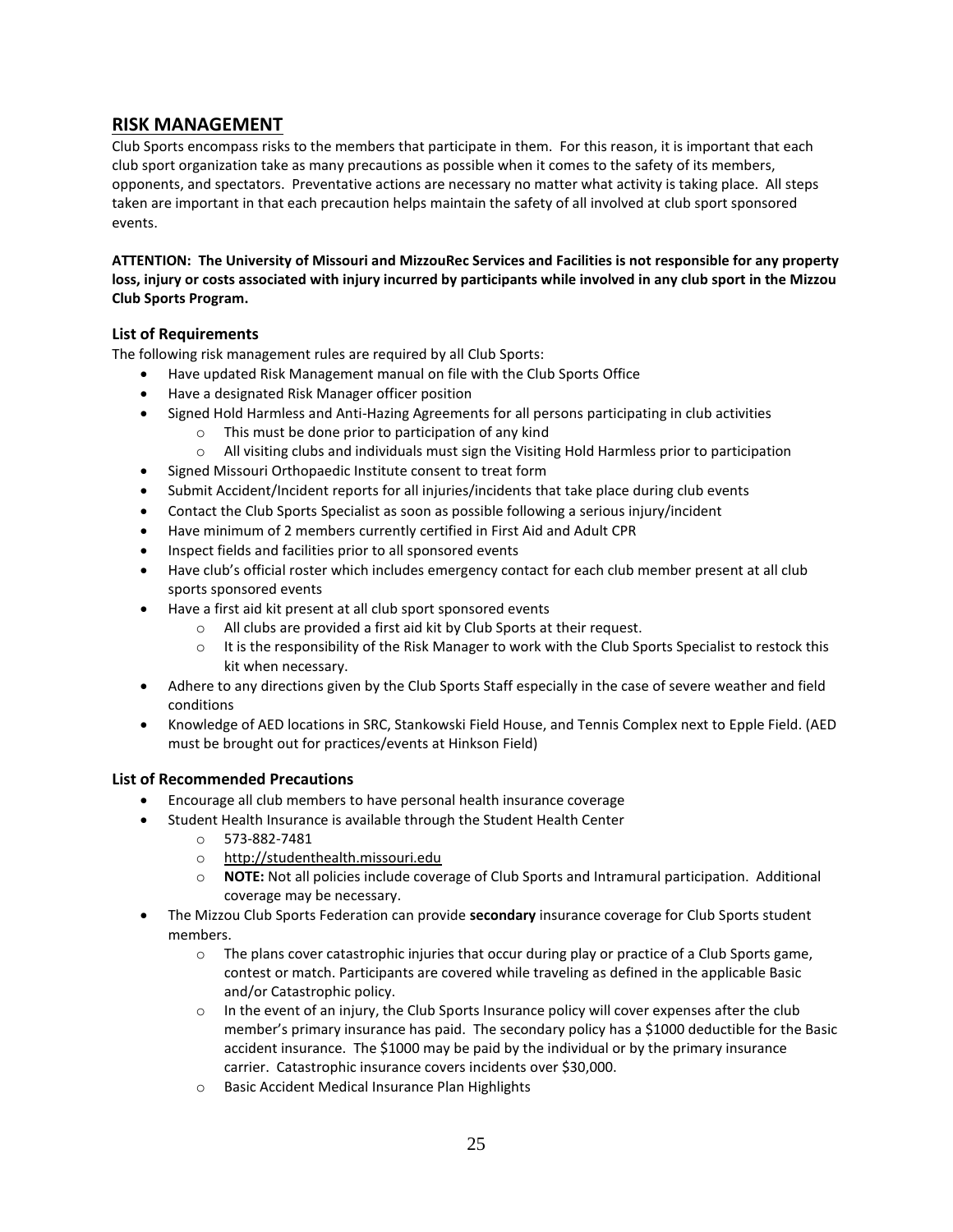- A Medical/Dental benefit of \$30,000 per person per covered accidental injury. Benefits are payable for covered expenses which exceed the deductible and/or for expenses not recoverable from any other insurance policy, service contractor worker's compensation coverage. Benefits are payable for expenses incurred within TWO years from the date of injury.
- o Catastrophic Injury Insurance Plan Highlights
	- **EXIMER Medical, Dental and Rehabilitation Benefits with a MAXIMUM of \$5,000,000.** Monthly Benefits payable if totally or partially disabled. A Covered Accident Deductible (as selected by school), for medical, dental or rehabilitation expenses which must be incurred within TWO years from the date of injury. \$10,000 Accidental Death & Dismemberment Benefit. Benefits are payable for covered expenses which exceed the deductible and/or for expenses not recoverable from any other valid and collectible insurance or similar benefit program. Additional Benefits for Total Disability.
	- $\circ$  Club member must have a primary insurance provider for the MCSF secondary insurance coverage to take effect.
- Check to see if associated national governing body offers supplemental accident and liability insurance

#### <span id="page-25-0"></span>**MizzouRec Emergency Action Plans**

- Club Sports using Recreation Services and Facilities indoor and outdoor facilities will follow the MizzouRec Services and Facilities' Emergency Action Plan (EAP) when implemented by Facility and Club Sports staff
- Club members should remain calm, follow instructions, act quickly and assist others in need when following the EAP
- Each member of Team Mizzou (MizzouRec Services student employees) has a role in following the EAP and will guide patrons to the correct assembly point via the safest and quickest way possible

#### <span id="page-25-1"></span>**Individual Club Sports Emergency Actions Plans**

- Every club sport is encouraged to have an Emergency Action Plan.
- All Emergency Action Plans should be reviewed and updated once per year, generally in the Fall academic semester (Also known as Risk Management Manual)
- All club members should be familiar with the contents of their specific EAP
- Examples of the MizzouRec Services and Facilities' are available in the Club Sports Office
- Emergency Actions Plans should be able to answer questions such as:
	- o What happens if there is an accident during club travel?
	- o What happens if there is a minor injury: shallow lacerations, bruises, etc.?
	- $\circ$  What happens is there is a major injury: broken bone, head or breathing injury, etc.
	- o What happens if a severe weather warning is issued?
- Suggested items to include are:
	- o Emergency Contact Phone Numbers
	- o Evacuation Plans
	- $\circ$  Location(s) of nearest first aid kits, AEDs, fire extinguishers, hospitals, etc.
- Campus and Area Contacts
	- Police (Emergency), Fire, and Ambulance Services 911
	- MU Police 573-882-7201 ▪ Missouri Orthopaedic Institute 573-882-2663 ■ Columbia Regional Hospital 573-875-9000 ■ University Hospital & Clinics Emergency Response 573-882-4141 ■ Student Health Center 573-882-7481 ■ Environmental Health & Safety (EHS) 573-882-7018 ■ Poison Control 573-882-1000 ▪ MU Counseling Center 573-882-6601 ■ University Auto Leasing Office 573-882-4511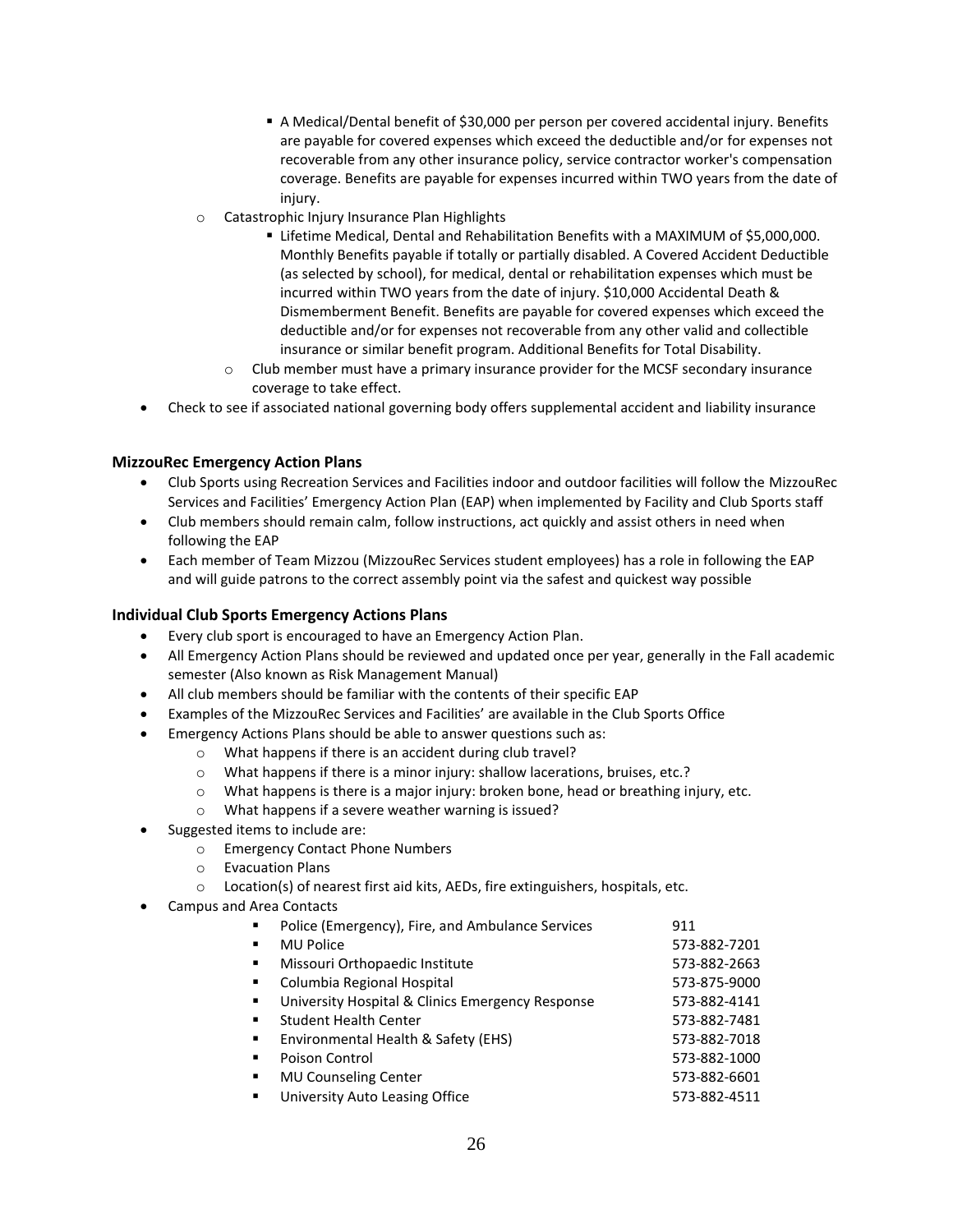#### **Hold Harmless Forms and Anti-Hazing Pledges**

- All club members and potential members are required to sign and submit Hold Harmless Forms and Anti-Hazing Pledges prior to participating in club sport sponsored tryouts, practices, and events
- The terms of both the Hold Harmless and Anti-Hazing Pledge must be signed and submitted at least once per academic year

#### **MOI Consent to Treat**

- All club members and potential members are required to sign and submit Hold Harmless Forms and Anti-Hazing Pledges prior to participating in club sport sponsored tryouts, practices, and events
- The terms of both the MOI Consent to Treat must be signed and submitted at least once per academic year

#### **Accident/Incident Reports**

- For liability purposes for the University as well as club members, accident and incident reports must be submitted to the Club Sports Office following all injuries and incidents
- Reports are due into the Club Sports Office by the end of the next business day.
- If Club Sports Leads/Frontlines are present, please notify them and they will complete the report
- If accident/incident occurs off-campus, paperwork must be submitted before athletes can seek treatment from athletic trainer
- **In the event of an accident/injury**:
	- o Contact the Athletic Trainer on site if applicable
	- o Provide First Aid/CPR to injured person(s) **if certified**
	- o If an emergency, have someone contact 911. Do not hesitate to contact 911 if needed.
	- o Contact the Sports & Competition Assistant Director as soon as possible if 911 is contacted
	- $\circ$  Complete Accident Report form by coming into the Club Sports Office as soon after the injury as possible and submit to the Club Sports Office by the end of the next business day
	- $\circ$  If out of town, submit by the end of the next business day after returning to Columbia
- **In the event of an incident:**
	- $\circ$  Report theft, vandalism and violence to the local police department or, if on the MU campus, make a report to the MUPD. Typically, Incident Reports will be used for anything other than an injury.
	- o Should club members, opponents, spectators or others engage in a physical altercation, do not attempt to intervene. Call police if necessary.
		- Attempting to separate individuals could lead to further harm. Personal safety should always come first.
	- $\circ$  If an emergency and/or in all instances of the police being contacted, contact the Sports & Competition Assistant Director as soon as possible
	- o Complete Incident Report Form for all instances of theft, vandalism, violence, unsafe facilities, etc. and submit to the Club Sports Office by the end of the next business day
	- $\circ$  If out of town, submit by the end of the next business day after returning to Columbia
- **Contacting Club Sports staff Following Serious Accident/Incident**
	- $\circ$  All club sport organizations must make the Club Sports Specialist and Sports & Competition Assistant Director aware of all serious injuries and/or incidents especially when any club members, opponents, and/or spectators are sent to the hospital or whenever the police have been called in to assist immediately
	- $\circ$  If Club Sports Staff are present, they will communicate to the Club Sports Specialist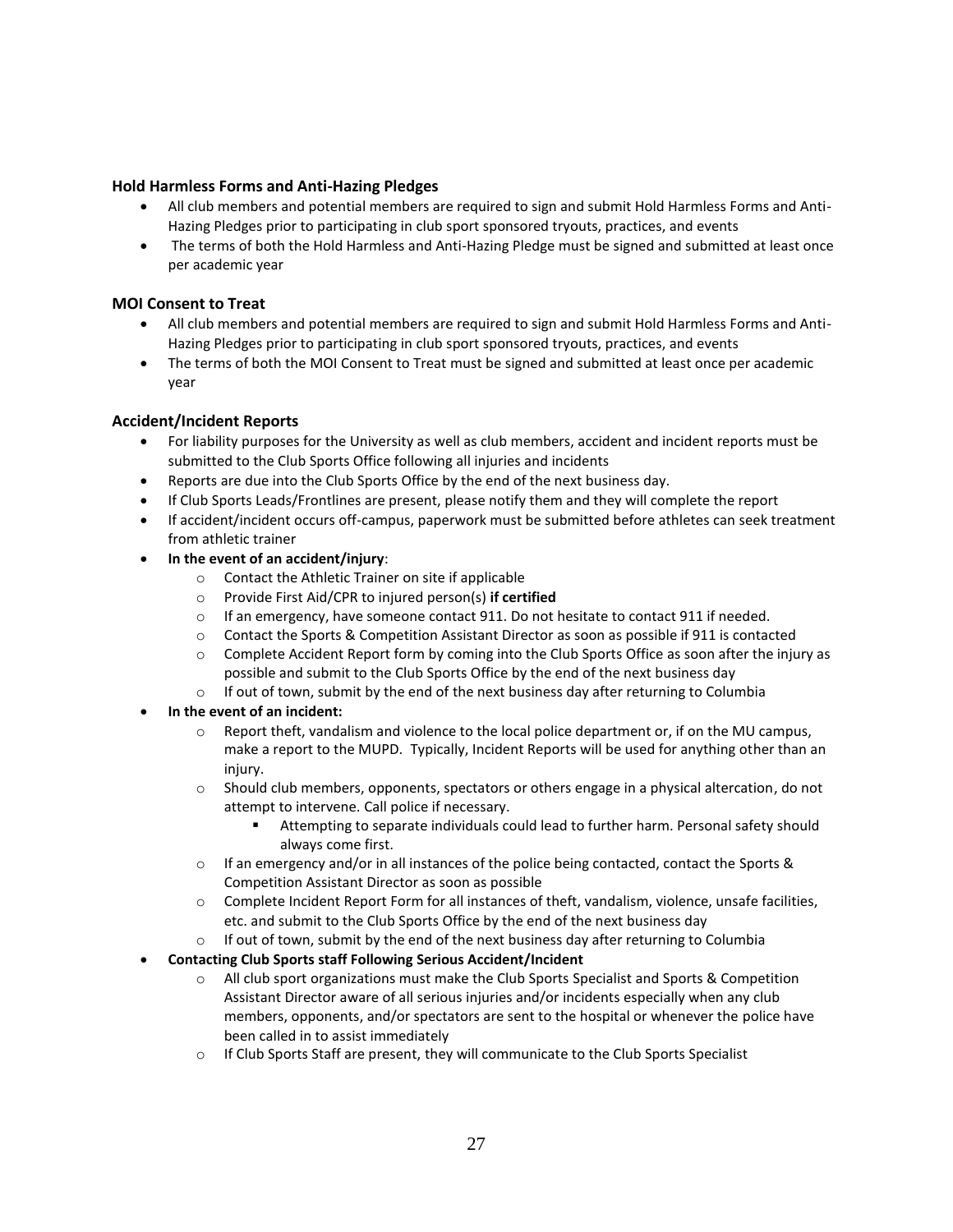- $\circ$  It is the responsibility of the Risk Manager to communicate any serious incidents/accidents to the Club Sports staff. In the event the Risk Manager is not available, it is the responsibility of the President to communicate.
- **First Aid/CPR and Sports Safety Certifications**
	- o At least 2 clubs member must be certified at all times; one being the Club Risk Manager
	- o At least 1 certified member must be present at club sport sponsored events
	- o Copies of certification card must be on file in the Club Sports Office
	- $\circ$  Certification classes will be held at the Student Recreation Complex; dates and times will be provided by the Club Sports Specialist
	- o Non-American Red Cross certifications may be reviewed and accepted on a case-by-case basis
	- $\circ$  No practice or events will be approved if proof if 2 certifications are not on file by the deadline given to report these certifications
- **Field/Facility Inspection**
	- $\circ$  Fields and facilities must be inspected prior to every club sport sponsored event
	- $\circ$  Hazards should be reported to the Club Sports staff member present, or if off campus or out of town, the area facilities manager

#### • **Emergency Contact Information**

- o Every club sport is required to have all club members' emergency contact information available at all club sports sponsored event
- $\circ$  All information should be kept with club officers only and should not be given out to anyone except necessary medical staff, police officers and Club Sports Staff
- o This responsibility falls to the Risk Manager to collect, and store
- **First Aid Kits**
	- o Every club sport may be provided a first aid kit at their request
	- o At the end of each spring semester, all first aid kits must be returned to the Club Sports Office so they can be stored and restocked
	- $\circ$  Club officers can come to the Club Sports Office during open office hours throughout the semester to restock as needed
	- $\circ$  Should first aid kits be needed during the summer or during the Winter break, the club sport organization will need to make arrangements with the Club Sports Office to pick one up

# <span id="page-27-0"></span>**CLUB FUNDING**

All Club Sports operate a budget each year. Whether it is privately raised funds from dues or funding from the University, each club is accountable for every dollar earned and every dollar spent.

#### **Funding Sources**

Although club sports organizations are eligible to receive funding through the University via the MCSF, each club should strive to become financially independent. Funding for club sports typically come from the following sources:

- Membership dues
- Fundraising activities
- Student fee allocation from MCSF (through the budget allocation process).

Athletic scholarships are not awarded by MizzouRec Services and Facilities for Club Sport participation.

#### **Misuse of Organization Funding**

Regardless if funding was generated through fundraisers or through University funding, all organization funding should be used in order to achieve the organization's goals. Funds cannot be used for private or individual uses such as personal lunches and trips. The Club Treasurer should be aware of all income and expenses and must report the information to the Club President. Misuse of funding should be reported to the Club Sports Specialist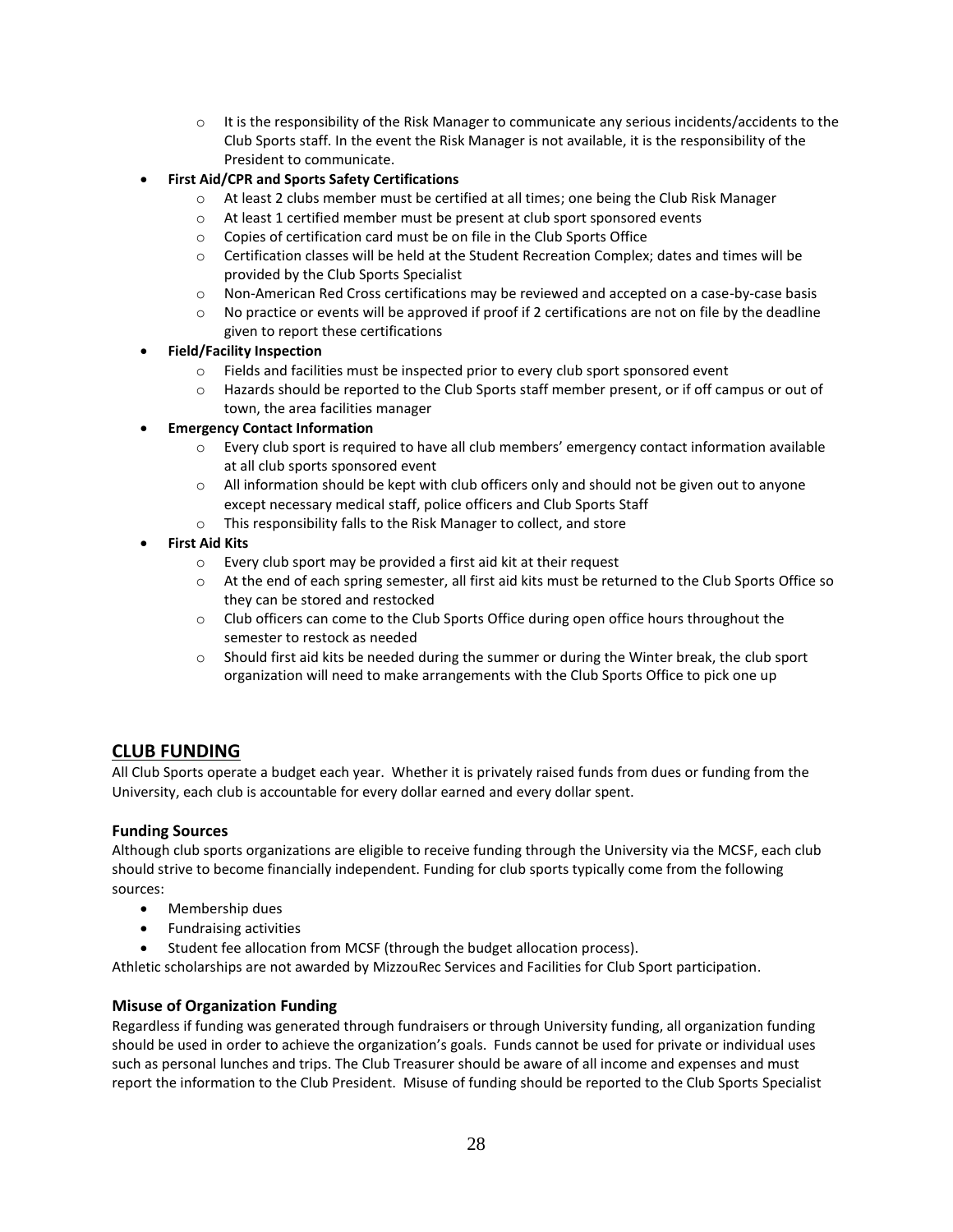immediately. Club funds should always be used to benefit the club. Any use of funds that limits this benefit to a few individuals rather than the organization is considered a misuse of funds.

#### **Membership Dues**

Membership dues amounts vary depending on what the needs are for each organization. The amounts and deadlines are chosen by the club officers based on the number of members, what other forms of income are in place as well as variables such as competition schedules, travel expenditures, equipment needs, etc. Specifics involving the process of determining club dues amount, payment methods, and the reimbursement process should all be included in the club's constitution. Dues may not be collected on University property according to the University's Guidelines for Recognized Student Organizations policy.

#### **Fundraising**

Most all club sports participate in some form of fundraising whether it be selling t-shirts, hosting tournaments or sending out solicitation letters. Fundraising is mandatory to be eligible to receive funding from the University. When fundraising, all club sports must stay in compliance with the following policies:

- Follow all Guidelines for Recognized Student Organizations policies
- Get prior approval from the Club Sports Specialist prior to hosting fundraiser
- Alcohol cannot be present at any club sport fundraiser
- Follow all applicable federal and state laws
- Fundraiser Report must be submitted within **one** of event completion with attached documentation (deposit receipt) proving revenue was collected for fundraising amounts to be counted towards total fundraising amounts for tier classification applications
- Only the profit of each fundraiser will count towards fundraising total

#### **Pre-Approved Fundraising Events**

Clubs must still ask permission before participating in these events. However, these events are typically approved through the program.

- Profit Sharing
- Merchandise and Apparel Sales
- Membership Dues
- Games and Tournaments
- Canning (asking for money without selling a tangible product or service) through the Student Union
	- $\circ$  Clubs must apply through Student Org and the event must be approved and staffed by a Student Union employee
	- $\circ$  Clubs may also apply through the city of Columbia to collect funds off-campus

#### **Donations and Sponsorships**

- **All Sponsorships must be approved by the Sports & Competition Assistant Director**
- Sponsors and sponsorships are a great way of fundraising for a club sport. Most businesses designate a portion of their budget specifically for sponsorships and donations.

#### **MCSF Executive Committee Funds**

- Clubs may apply for additional funds held through the Executive Committee. These funds are to be requested for unforeseen club expenses.
- These expenses include but are not limited to:
	- o National championships
	- o Equipment
	- $\circ$  Clubs that do not receive allocations may apply for these funds as long as they have maintained a good standing status with the University and MCSF and have been active for at least one academic semester.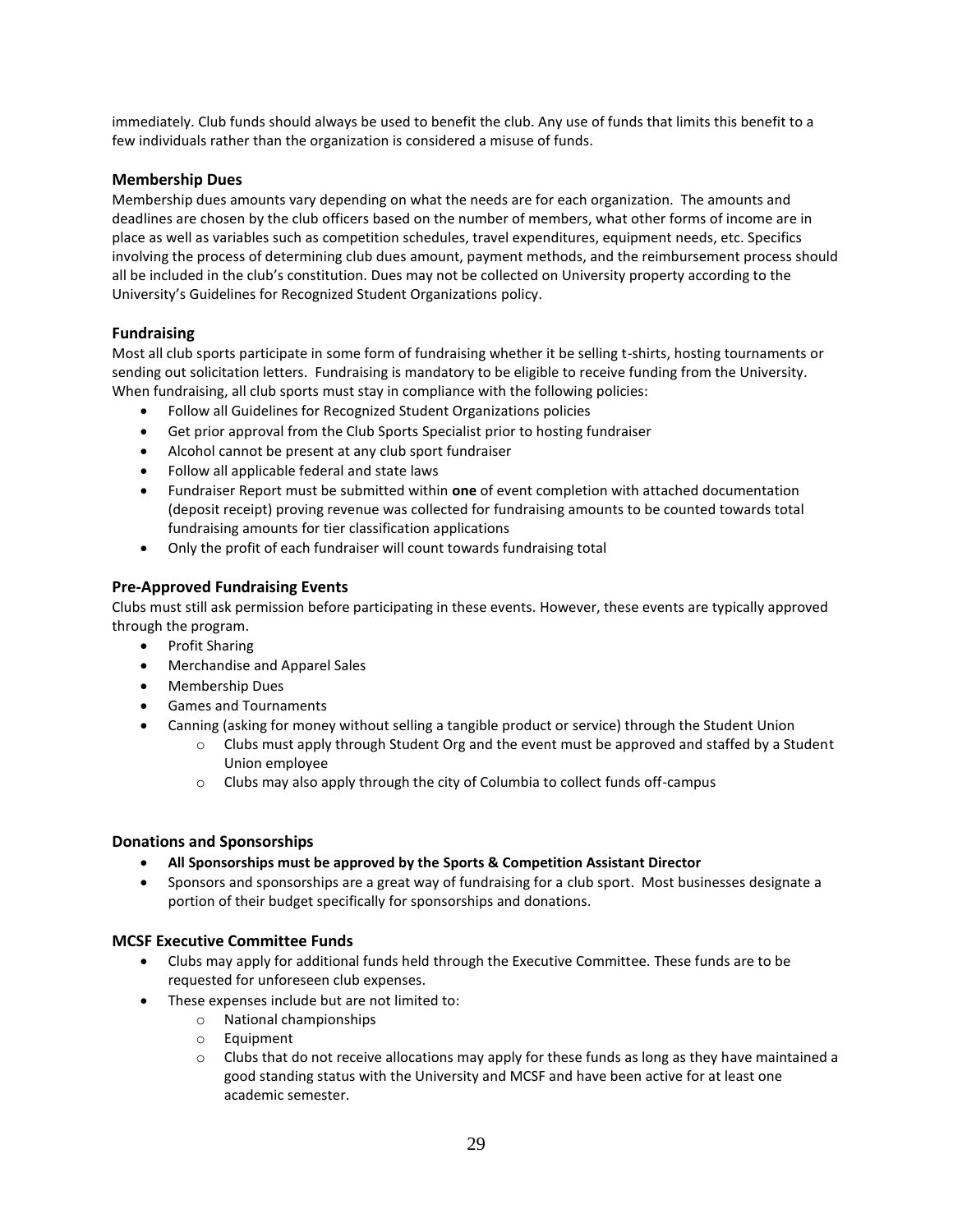- Can only be requested for regional/national competition per the discretion of the Club Sports professional staff
- The Club Sports general fund balance is subject to fluctuate throughout the year depending on the amount of club requests, amount awarded to clubs, and club penalties during the fiscal year
- All club penalties are deposited back into the Club Sports general fund account

#### **Tax ID or Employee Identification Number (EIN)**

• Every club has a Tax ID or EIN. These are similar to social security numbers, but instead they are for groups of individuals. It establishes your group as a separate business entity for the IRS. Contact US Bank to acquire this information for the Club account. New clubs should contact the Club Sports Business Manager for assistance in obtaining a Tax ID number.

#### **Tax Exempt Status**

- All student organizations are separate legal entities from the University of Missouri, and are therefore not eligible to claim the University's tax exempt status. Your group can apply for 501 (c) (3) tax exemption, but ORG does not recommend it. Many groups come to us each year and let us know that they would like to become non-profits. Very few actually benefit from completing the process. It requires a lengthy application and significant fee (\$450-\$850 depending on gross receipts) in addition to raising your profile with the IRS. Depending on each clubs situation, the drawbacks can outweigh the benefits.
- Clubs that wish to file a tax exempt status should consult with the Sports & Competition Assistant Director
- This process is labor intensive and expensive but it can beneficial to clubs that bring in \$10,000 or more a year

#### **Cash**

• The use of cash is strongly discouraged. Clubs should not accept cash as payment. They should not withdraw cash from their bank account. They should not pay for any services or items with cash. The reason for this is there is no paper trail with cash. Cash transactions cannot be tracked and can lead to complications when budgeting or handling a refund. In the rare instance where cash is being handled a receipt should always be written or recorded.

#### **Budget Allocation Process**

Clubs are required to submit a Budget Request to ensure that the clubs have a financial plan for the use of University funds. These requests are also used to ensure that University funds are managed and spent appropriately. All requests are to be submitted through Engage by the given deadline. Typed or handwritten requests will not be accepted.

#### • **Preparing/Submitting Budget Request**

- $\circ$  Club sport officers review the budgetary needs of the club, create the budget request and then submit the Budget Request on the given deadline provided on the Club Sports Calendar
	- A 10% penalty will be taken off the total possible amount of allocation for all late requests

#### • **Review/Presentation**

- o The MCSF Executive Committee, **when active**, reviews the submitted documentation
- $\circ$  The MCSF Executive Committee may require a club to formally present their budget requests and/or full organization budget (IE: Revenue and Expenditures) to the committee.
- o Budgets that do not included proper documentation or incorrect information will be denied. Details and reasoning for this decision will be communicated to the club. The club will then have the opportunity to correct the listed mistakes and submit for a Budget Appeal.
- **Allocation**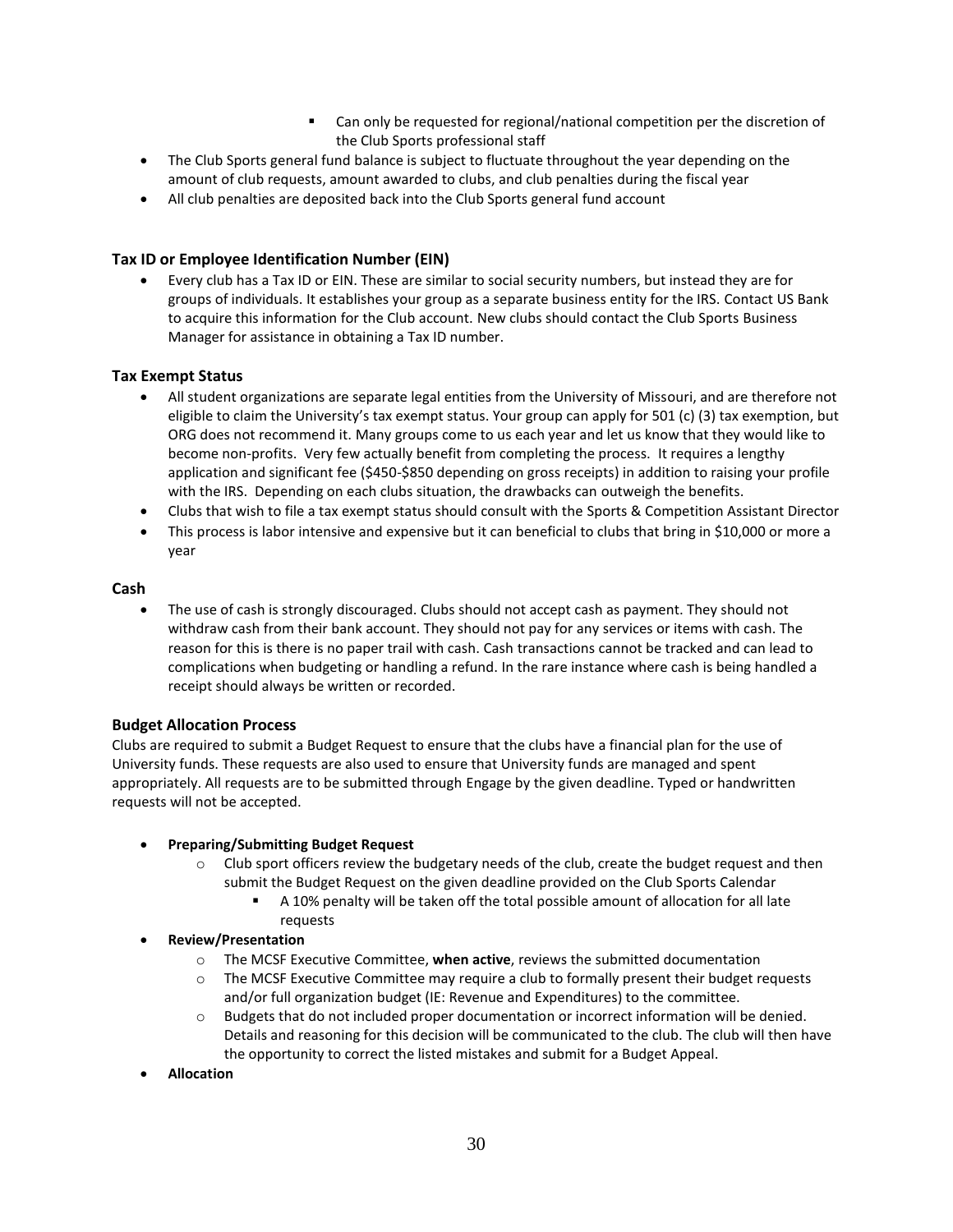- o The MCSF Executive Committee, **when active**, then allocates funding requested based on the total funding available and amount requested for all approved requests
- o Any applicable reductions are then assessed to arrive at the final allocation figures (See below)
- **Appeals**
	- $\circ$  If the club sport officers wish to appeal their allocation, they must correct and submit their club's budget appeal by the given deadline on the Club Sports Calendar
- **Review**
	- o The MCSF Executive Committee, **when active**, will then review the budget appeal and new documentation
- **Allocation**
	- o The MCSF Executive Committee**, when active**, will then decide if additional funding will be allocated to those club sports who submitted appeals

#### **General Budget Request Information**

- Maximum allocation eligibility (tier cap) varies depending on tier level and fundraising totals
- Funding must be used for the purpose it was allocated for
- Reallocation of funding for purposes other then what the funding was originally approved for must be approved by the Sports & Competition Assistant Director
- Only clubs that are eligible to receive University funding should complete a Budget Request
	- o Tier 5 clubs do not need to complete this
	- o Please communicate with the Club Sports Specialist and the Business Manager to obtain clarification of your club's status and need for request
- Only University funds (allocations) need to be budgeted in the request. This request should not include financial plans for US Bank club funds.

#### <span id="page-30-0"></span>**Types of Budgeted Expenses**

#### • **Travel Expenses**

- $\circ$  Travel is when a club is planning to take a trip in order to attend a game, match, regatta, tournament, conference or an event that relates to the club's purpose
- o Appropriate items to request for travel include:
	- Registration fees, Vehicle Rentals or Mileage, Airfare and/or Lodging
- o MCSF will not fund for:
	- Expenses for advisors or instructors/coaches
	- Mileage on rental vehicles
	- Home games/practices
	- **Meal expenses**
- **General Expenses**
	- $\circ$  The general expense portion of the budget is used for resources that the club may need throughout the year
	- o Appropriate items to request include:
		- National/League membership dues, Rentals, Supplies
	- o MCSF will not fund for:
		- Food
		- Honorariums
		- Personalized items
		- No shorts, socks, leotards, etc. (sanitary issues)
		- Items not staying with club
		- Advertising and Copy Service/Printing (Exception: Club Banners)
		- Office supplies and Postage
		- Requests for space/fields able to be arranged by MizzouRec Services
		- Gifts and Scholarships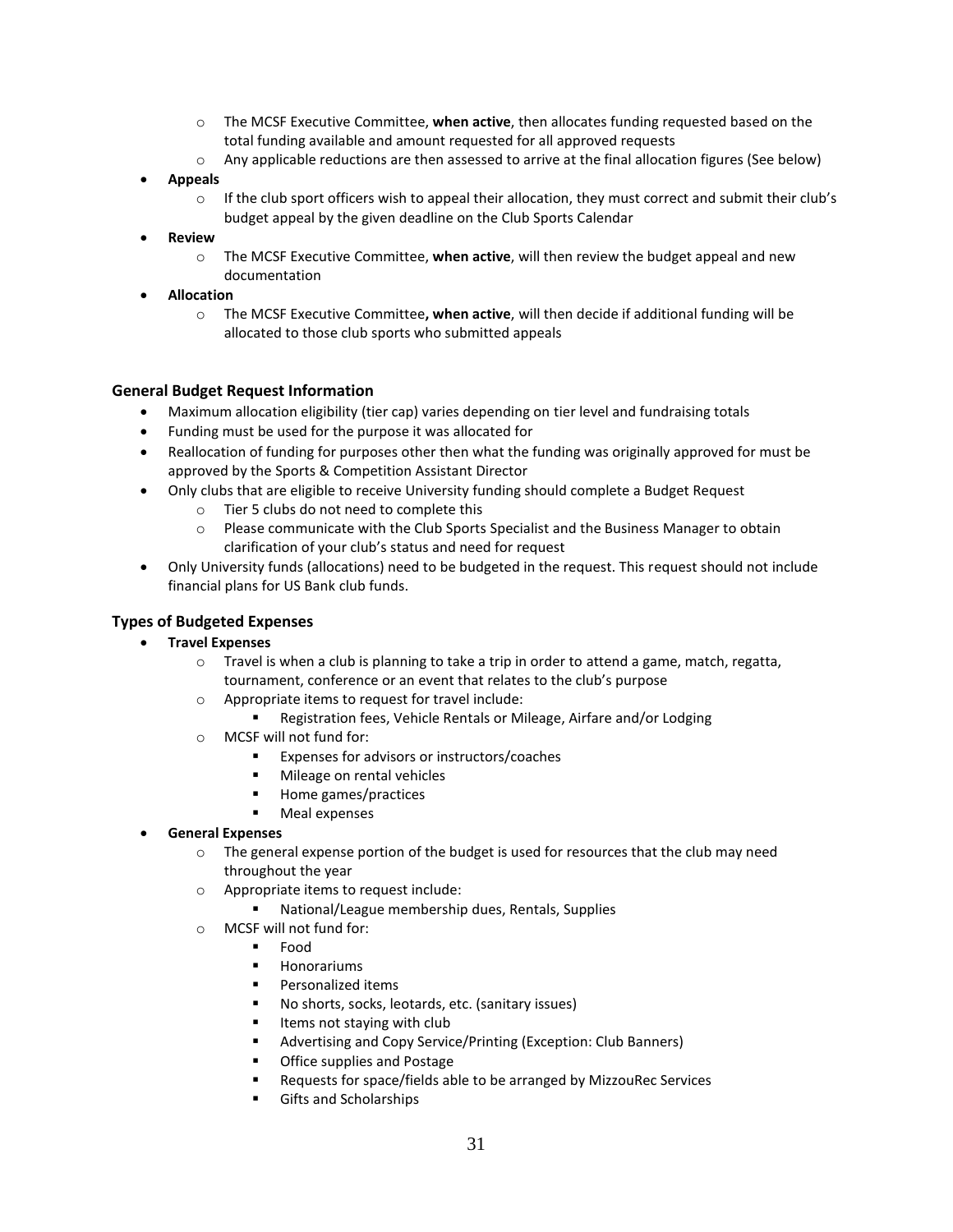- First Aid Kits
- Individual player or coach/instructor fees
- Non-Essential Equipment
- **Tier Caps**
	- $\circ$  Tier caps are the maximum amount of funding a club is allocated per academic year.
	- o Determined based on 2 criteria:
		- Tier level
			- Each tier level has an overall maximum tier cap
				- o Tier Level 1-4 determined by total university allocations
				- $\circ$  Tier Level 5 = Not eligible for funding
			- o Tier cap amounts are subject to change yearly depending on the number of clubs in each tier and the fundraised amount collected by each club
		- **Total Fundraising Amount** 
			- Each club sport's tier cap shall not exceed the total amount the club fundraised throughout the previous calendar year and up to the overall maximum tier cap allowed per tier level
				- o IE: Tier Level 1 club raised \$10,000 total. Funding cap will be \$7,500 as maximum tier cap is \$7,500.
				- o IE: Tier Level 1 club raised \$6,000 total. Funding cap will be \$6,000.
			- The maximum tier cap amount is **not** the amount of funding the club sport is guaranteed to receive
			- Every fundraiser the club completes must have a corresponding Fundraiser Report through Engage online forms in the MizzouRec portal
			- The time period runs August  $1<sup>st</sup>$  May 31<sup>st</sup> to submit Fundraising Reports for the following academic Tier Level year

#### • **Budget Criteria**

- o Allocations will also be based upon the following criteria:
	- Penalties occurred during the academic year
	- Only when necessary, subjective determinations of funding may be based on:
		- Club's actual need
		- Inventory accountability
		- Attendance and responsibility to MCSF
		- Compliance with University policies
		- Fundraising efforts
		- Dues charged to members
		- Previous accomplishments/record

#### • **MCSF Executive Committee Priorities**

o With limited funding available for all Club Sports the MCSF Executive Committee created guidelines and a priority to use when allocating funding

- o Priority List for Allocations (Most Important Least Important)
	- **Facility Rentals**
	- Association Memberships/Dues
	- Entry Fees
	- **Travel** 
		- Rule of 5 (5 people per room/car)
	- Non-Capital Items for Competition (IE: Balls, Chalk, Officials, etc.)
- o Items requested with excessive costs may be reduced or not funded entirely
- IE: Asking for \$100 balls when \$30 balls will do
- o Previous semester's budgets will be considered
- o Individual Entry Fees
	- Allocated based on roster and competition numbers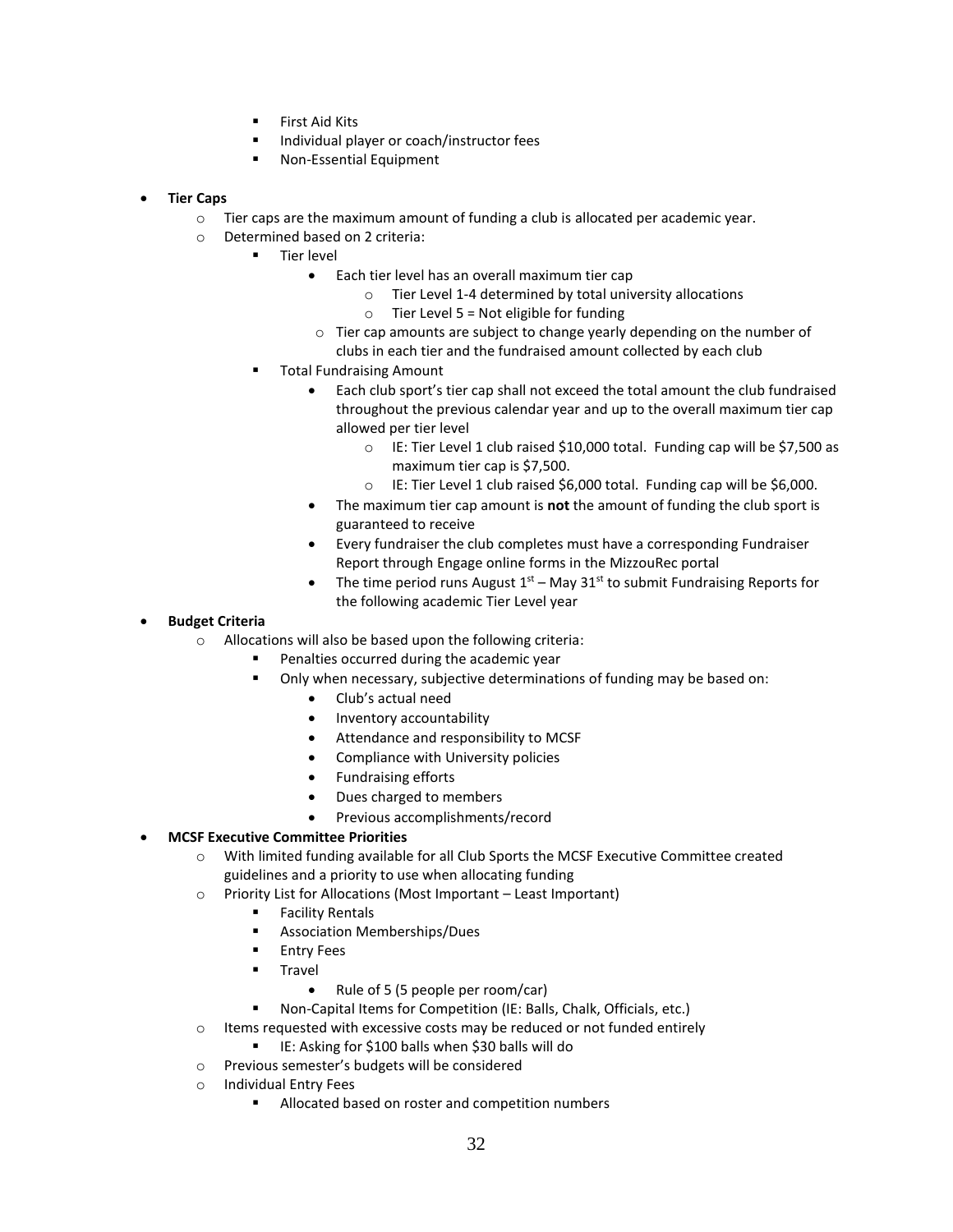#### <span id="page-32-0"></span>**Budget Request Documentation**

#### • **Documentation to Be Submitted**

The following are the items that appear often in budget requests. Please note that not all items are required in every budget request. All Budget Requests are to be completed and submitted electronically through Engage.

#### o **Budget Request Form (MANDATORY)**

- Must be submitted complete and typed, with documentation
- Available online on the Engage MizzouRec Portal under Files
- Submitted as an electronic document under Forms on Engage

#### o **Hotels/Lodging**

- **Acceptable Documentation** 
	- Hotel website printout with # of rooms, room rates and overall total
	- Previous year's hotel receipts/folios with # of rooms, room rates and overall total
- o **Mileage**
	- Acceptable Documentation
		- Google Maps printout showing mileage

#### o **Vehicle Rentals**

- Acceptable Documentation
	- Website printout with type of vehicles, destination, # of vehicles, vehicle rates, overall total
	- Quote from rental company with type of vehicle, destination, # of vehicles, vehicles rates, overall total

#### o **Registration Fees (Entry Fees)**

- **Acceptable Documentation** 
	- Flyer with date, place, fee amount
	- Email/Letter/Fax from a credible source, such as a tournament official or representative, with date, place, and fee amount
	- Previous year's tournament flyer with date, place and fee amount ONLY when no current tournament information has been posted
- o **National/Local Organization Dues**
	- **Acceptable Documentation** 
		- Letter/Email/Fax from organization official with organization name, and dues amount
		- Receipt showing payment of previous years dues
			- o Must be for current year

#### o **Facility Rentals**

- **Acceptable Documentation** 
	- Quote/Email/Fax from facility with name and place of facility, # of times reserved, price per reservation, overall total
	- Past year's reservation with name and place of facility, # of times reserved, price per reservation, overall total

#### <span id="page-32-1"></span>**Budgeted Fund Penalties**

- **Reduction/Penalty Policy (Appendix B)**
	- $\circ$  Club sports can avoid having the following reductions assessed to their allocation by submitting the required forms on time, attending the required meetings and ensuring all members participating in club practices/competitions are on the official club roster in the Club Sports Office and have signed the University Hold Harmless form: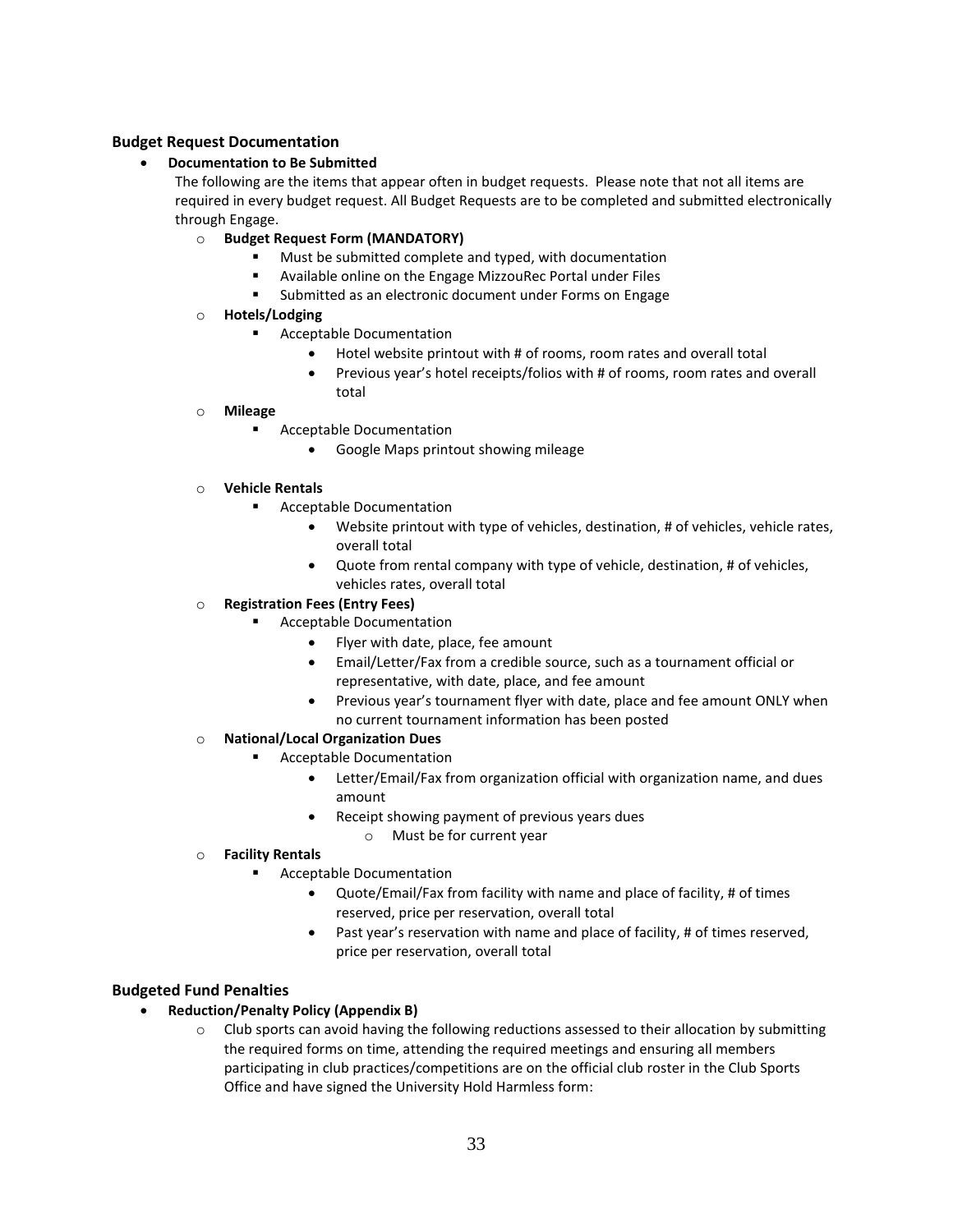- $\circ$  All monies accrued from current allocation penalties will be placed back into the Club Sports general fund
- o Reduction Penalties:
	- **Missed Meetings/Practices** 
		- All missed meetings and late forms are a \$25 reduction per occurrence from the club's current allocation
			- $\circ$  Clubs that have a \$0 allocation balance will have activities suspended
		- All no show or late cancelation of practices will result in a \$22.30/hour fine
	- **Monthly Meeting / New Club Orientation / Officer Trainings** 
		- First offense will be a \$25 penalty and warning. Second offense will be a \$25 penalty and practice suspension. Third offense will be a \$25 penalty and will be referred to the Executive Committee for possible dismissal from Club Sports.
	- **Forms**
		- Late Tier Applications will be a 10% reduction in the following year's allocation
		- Late Budget Requests will be a 10% reduction in the following semester's allocation
		- Late Fundraising Reports will be a 10% reduction on the fundraised amount being reported
		- Late Travel Forms will be a \$25 reduction from the club's current allocation
		- Clubs with no allocations that do not meet the above requirements will have all activities suspended.

#### **Accessing Allocations**

#### • **General Purchasing Guidelines**

- $\circ$  The reimbursement process can take 3-4 weeks. Multiple club purchases in a small span of time can cause the club to run low on US Bank funds while waiting for reimbursements to process.
- $\circ$  Be sure to allow adequate time between when requesting to purchase items from the Sports & Competition Assistant Director and when the item is needed
- $\circ$  All purchases and reimbursements must be approved by the Sports & Competition Assistant Director
- o If reimbursement route is required, speak with Sports & Competition Assistant Director prior to making purchase or sending payment (See Reimbursements)
	- Keep receipts for all purchases as only original receipts will be accepted
	- **.** All reimbursements requests and documents must be submitted to the Club Sports within 30 days of purchase
	- Multiple reimbursement requests for one trip is not allowed (I.E. reimbursing the club one week after the trip, then club member requests reimbursement 3 weeks after trip. Must be submitted at the same time)
	- **•** Personal reimbursement will require individuals to give personal information, including their social security number, to the Business Office in order to set up a new account
- o All equipment purchases made from University accounts become the property of the University All equipment must be marked so as to identify it as University property
	- Marking should include Mizzou, or MU and Club name. IE: Soccer Balls: Mizzou Men's Club Soccer or MU Club Men's Soccer

#### <span id="page-33-0"></span>**Reimbursements**

Reimbursement items are those for which a club sport has been approved funding but the club pays the money up-front and is reimbursed for expenses later with club allocations. Prior approval is still required before purchasing. This is to ensure items purchased are eligible for reimbursement later. For each of the following types of reimbursements the club will need to attach the necessary documents, which are also listed next to each type of reimbursement.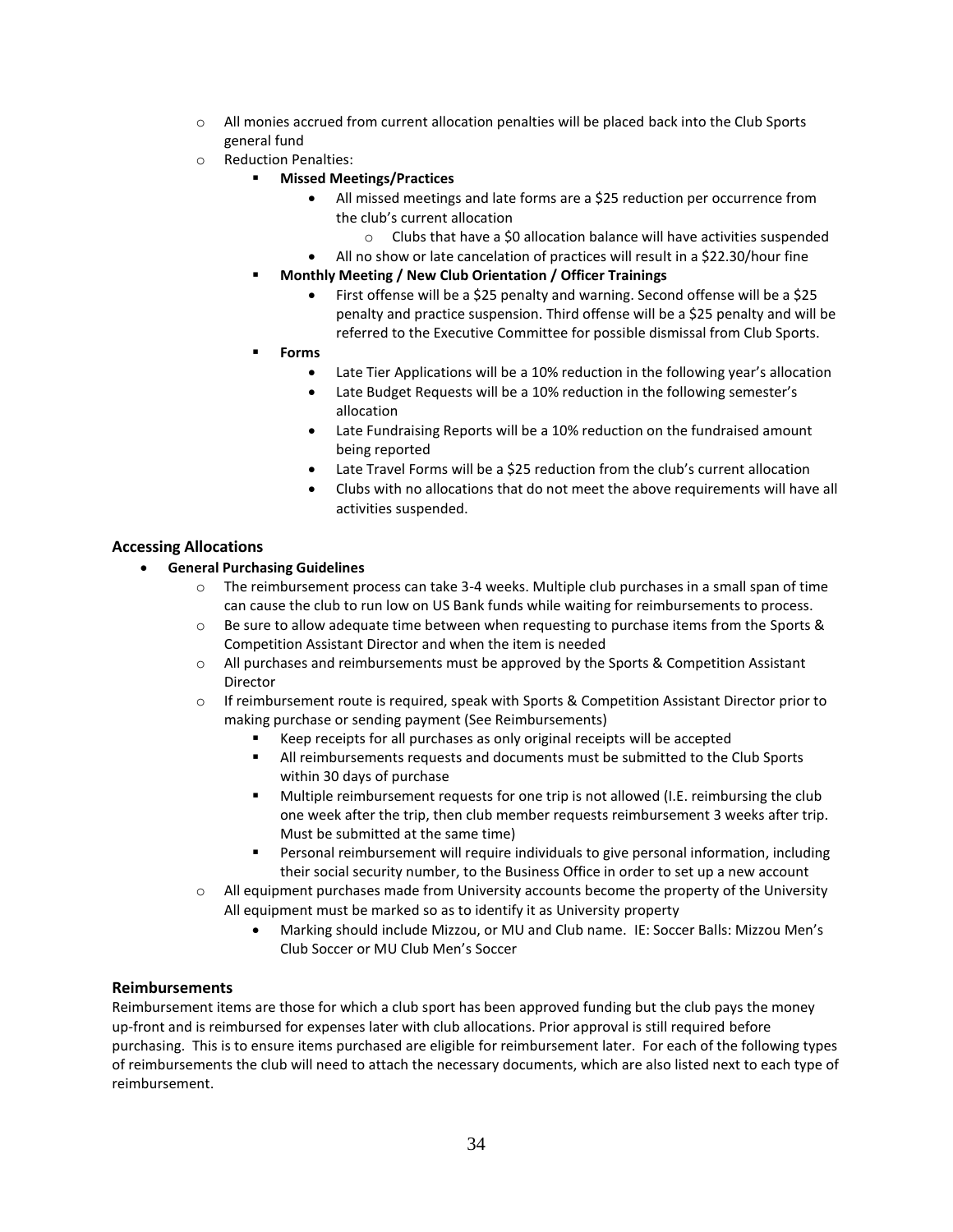#### • **General**

- o CLUBS DO NOT REIMBURSE MEMBERS! Only the Business Office will reimburse allocated funds to club members directly.
	- Reimbursement from the club-to-club members leaves room for potential misuse of club funds. The club should consult the Sports & Competition Assistant Director if they feel there is a need for the club to reimburse one of its members directly.
- o Reimbursement can take a **MINIMUM of 3 weeks**. Plan ahead and budget accordingly.
- $\circ$  A Competition Form must be submitted prior to club trip in order to be eligible for reimbursement. If the above form is not submitted, the club will not be reimbursed for any expenses incurred.
- $\circ$  Students who work for the university will be direct deposited all reimbursements
- **Mileage**
	- o Club members will be reimbursed for mileage at \$0.49 per mile when personal vehicles are involved in club travel
		- Since the reimbursement covers wear and tear, only the vehicle owners listed will receive mileage reimbursement
	- o Mileage is intended to cover "wear and tear" on personal vehicles
	- o Gas receipts are not necessary to reimburse for mileage
		- EXCEPTION: Boat gas reimbursements do require actual receipts
	- $\circ$  For reimbursement, a Travel Expense Form must be signed and initialed (see below).

#### • **Travel Expense Form**

- o A Travel Expense Form is to be completed by the Club Sports Business Manager
- $\circ$  The club/individual(s) seeking reimbursement will then sign and initial the Travel Expense Form to show that they are in agreement with the amount to be reimbursed and the reason
- o Only items listed on the Travel Form will be eligible for reimbursement
- **Hotel Folio**
	- $\circ$  Always request an itemized hotel receipt (folio) upon check out and turn into the Club Sports Business Manager
	- $\circ$  When an individual is seeking lodging reimbursement, the hotel folio must be in their name IE: Whoever will be paying for the room, their name needs to be on the hotel folio
	- $\circ$  "Zero" balance must be shown to indicate that payment has occurred and how it was paid for
	- $\circ$  When making reservations, check to see if a direct billing is possible (see below)

#### • **Direct Billing**

- $\circ$  When possible, have the Business Office set up direct billing with a hotel or rental company Direct billing allows the Business Office to pay the hotel or rental company directly
	-
- $\circ$  Allow at least one month prior to or as far in advance of the club trip to set up a direct billing
- **Air Travel**
	- $\circ$  The Business Office can purchase tickets using money allocated to the club
	- $\circ$  It is the responsibility of the club to ensure that they have enough funding available to cover the cost of the airfare
	- o Contact the Sports & Competition Assistant Director if the club would like the Business Office to purchase airline tickets for the club

#### • **Bank Statement**

- o A bank statement is needed to show all proof of purchases (I.e., lodging, equipment, entry fees)
- o Only the club member's name will need to appear on the statement
- o White or black out the account number
- $\circ$  If the club member's name does not appear on the statement, bring it in to the Club Sports Business Specialist and write the member's name at the top. He/she will initial to acknowledge that the bank statement is the individual seeking reimbursement.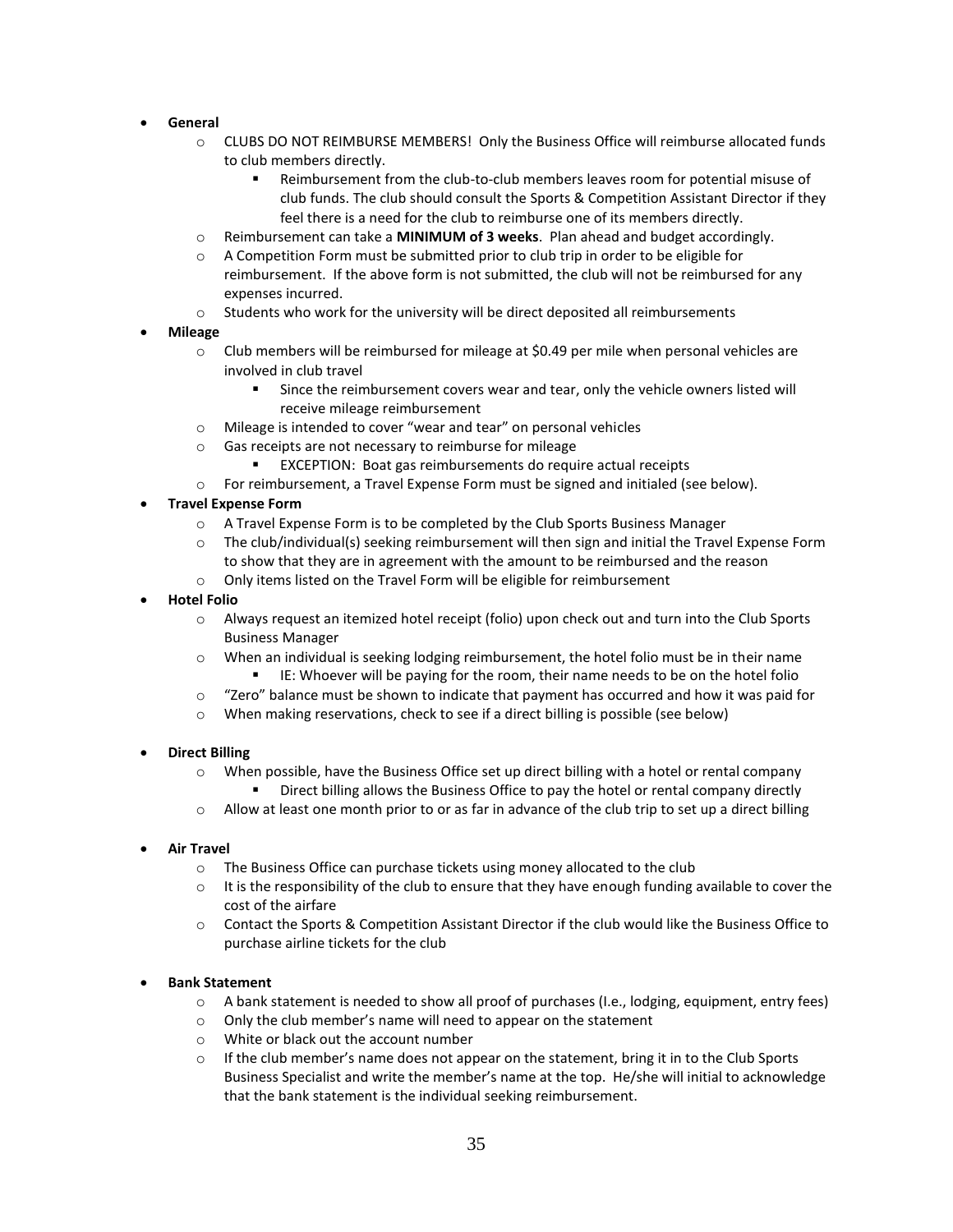#### • **Contracts**

- O Clubs and their club members should NEVER sign into any agreement. **Student Organizations do not have the authority to enter the University into a binding agreement.**
- O Contracts are only necessary when renting a facility, other rental space, or equipment
- O When renting equipment, please try to use A-1 Rentals, Lindsey Rentals, or US Rents It as the University has contracts set up with these companies
- O Inform the facility/company ahead of time that a contract is necessary
- O Contract must be in place before the event(s) has occurred
- O The Business Office will complete the contract as well as obtain any necessary signatures
- O If the usage time or total cost is unknown, the contract will be filled out "not to exceed 'X' amount"
- O When renting equipment, a requisition must be completed by the Business Office and then Accounting will issue a Purchase Order
- O When renting a facility or rental space, an agreement must be set up by the Business Office. The vendor will have to sign two copies of the agreement and both must be returned to the Business Office.
- O The Sports & Competition Assistant Director will notify the Business Office when an agreement or requisition needs to completed
- O If you have any questions, please see the Sports & Competition Assistant Director or the Business **Office**

#### <span id="page-35-0"></span>**Bank Accounts**

Club Sports are allowed to have one bank account at the US Bank located in the Student Center. In order to open an account, the organization must obtain a Tax Identification Number from the IRS. See Club Sports Business Manager for more information.

#### • **Bank Account Regulations**

- o Organizations may not have more than one bank account
- $\circ$  Organizations may not have accounts at other financial institutions other than the US Bank at the Student Center
- o The Club President and Club Treasurer must be signers on the account
	- These are the only members that are allowed to access US Bank club funds
		- o Other members may not use the debit card, write checks, etc.
- o During officer transition, current/prospective presidents and treasures should meet with US Bank representatives to arrange account signee transfers
- o An approval letter signed by the Sports & Competition Assistant Director is needed for all changes to the signers on the account

#### <span id="page-35-1"></span>**TIER LEVELS**

When a club sport joins the MCSF, they are assigned a Tier Level for the time period of July  $1^{st}$  – June 30<sup>th</sup> of each academic year. Tier levels break clubs down primarily by membership size and activity level. Each Spring academic semester, clubs may apply for one of any of the tier levels that they qualify for (See Tier Application Process below).

#### **Tier Level Requirements**

The Tier Level Requirements are those minimum requirements that must be met in order to qualify for a specific tier level:

- <span id="page-35-2"></span>• **Tier Level 1**
	- o **National Organization**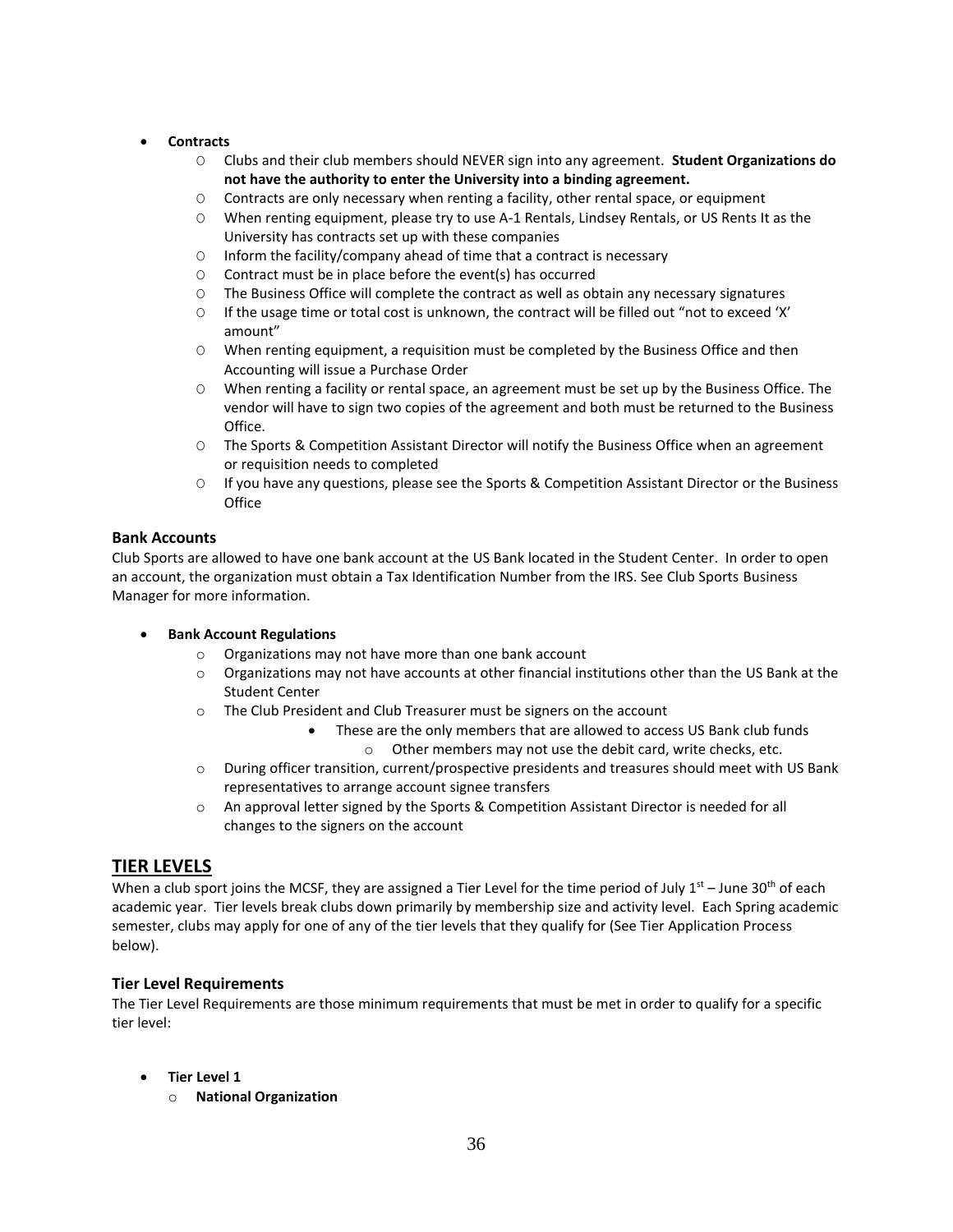- Club must have a national organization available and be a current member of a national governing body associated with their sport
- IE: USA Rugby, US Lacrosse, NIRSA
- o **National Championship**
	- Club must have a national championship or tournament available for the club sport to attend
	- IE: NIRSA National Collegiate Soccer Sport Club Championship
- o **Local Organization**
	- Club must have a local organization available and be a current member of a local governing body associated with their sport
	- IE: Great Rivers Lacrosse Conference

#### o **Membership**

■ Minimum average of 10 active members on the official club roster in the Club Sports Office

#### o **Competition**

- Club must have participated in at least 18 total days of actual competition between August  $1<sup>st</sup>$  – May 31<sup>st</sup> of the current academic year
	- Travel days do not count towards total
		- o Only the actual day of competition will be counted. Travel to and from events will not count towards days of competition

#### o **General**

Club must be in compliance with all MCSF policies and procedures including submitting required forms, information and attending all MCSF meetings and functions

#### o **Allocation Eligibility**

- Maximum tier cap is \$4,000 for the fiscal year running July  $1<sup>st</sup>$  June 30<sup>th</sup>
	- o Because of limited MCSF funding, tier caps are subject to change based on the number of clubs that are approved within each tier

|        | <b>National</b><br>Organization | Collegiate<br><b>National</b><br>Championship | <b>Membership</b>           | Local<br><b>Organization</b> | Level of<br><b>Competition</b> | General                                               | <b>Allocation</b><br>Eligibility |
|--------|---------------------------------|-----------------------------------------------|-----------------------------|------------------------------|--------------------------------|-------------------------------------------------------|----------------------------------|
| Tier 1 | Yes                             | Yes                                           | 10 Active<br><b>Members</b> | Yes                          | 18 Total Days                  | Must follow<br><b>MCSF</b> policies<br>and procedures | up to \$4,000                    |

#### <span id="page-36-0"></span>• **Tier Level 2**

#### o **National Organization**

- Club must have a national organization available and be a current member of a national governing body associated with their sport
- IE: USA Rugby, US Lacrosse, NIRSA

#### o **Membership**

Minimum average of 10 active members on the official club roster in the Club Sports Office

#### o **Competition**

- $\blacksquare$  Club must have participated in at least 12 total days between August 1st May 31st of the current academic year. Travel days do not count towards total.
- o **General**
	- Club must be in compliance with all MCSF policies and procedures including submitting required forms, information and attending all MCSF meetings and functions

#### o **Allocation Eligibility**

- Maximum tier cap is \$2,000 for the fiscal year running July  $1<sup>st</sup>$  June 30<sup>th</sup>
	- Because of limited MCSF funding, tier caps are subject to change based on the number of clubs that are approved within each tier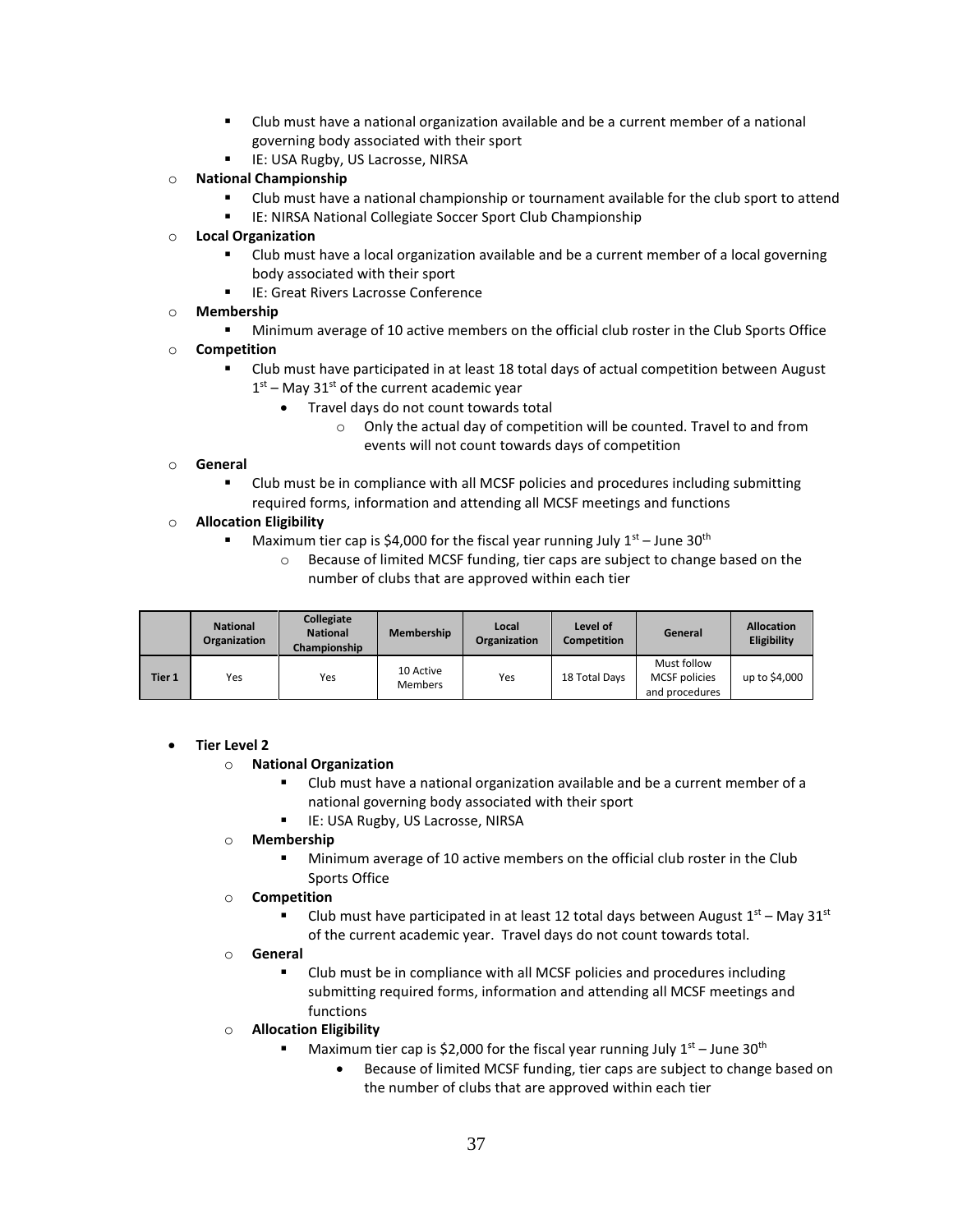|        | <b>National</b><br>Organization | Collegiate<br><b>National</b><br>Championship | Membership           | Local<br>Organization | Level of<br><b>Competition</b> | General                                               | <b>Allocation</b><br>Eligibility |
|--------|---------------------------------|-----------------------------------------------|----------------------|-----------------------|--------------------------------|-------------------------------------------------------|----------------------------------|
| Tier 2 | Yes                             | No                                            | 10 Active<br>Members | No                    | 12 Total Days                  | Must follow<br><b>MCSF</b> policies<br>and procedures | up to \$2,000                    |

#### <span id="page-37-0"></span>• **Tier Level 3**

#### o **Membership**

Minimum average of 10 active members on the official club roster in the Club Sports Office

#### o **Competition**

Club must have participated in at least 8 total days of actual competition between August  $1<sup>st</sup>$  – May 31<sup>st</sup> of the current academic year. Travel days do not count towards total.

#### o **General**

■ Club must be in compliance with all MCSF policies and procedures including submitting required forms, information and attending all MCSF meetings and functions

#### o **Allocation Eligibility**

- **■** Maximum tier cap is \$1,000 for the fiscal year running July  $1^{st}$  June 30<sup>th</sup>.
	- Because of limited MCSF funding, tier caps are subject to change based on the number of clubs that are approved within each tier

|        | <b>National</b><br>Organization | Collegiate<br><b>National</b><br>Championship | <b>Membership</b>           | Local<br>Organization | Level of<br>Competition | General                                               | <b>Allocation</b><br>Eligibility |
|--------|---------------------------------|-----------------------------------------------|-----------------------------|-----------------------|-------------------------|-------------------------------------------------------|----------------------------------|
| Tier 3 | No                              | No                                            | 10 Active<br><b>Members</b> | No                    | 8 Total Days            | Must follow<br><b>MCSF</b> policies<br>and procedures | up to \$1,000                    |

#### <span id="page-37-1"></span>• **Tier Level 4**

#### o **Membership**

■ Minimum average of 10 active members on the official club roster in the Club Sports Office

#### o **Competition/Participation**

**EXECULE MANUST LET** Club must have participated in at least 5 competition days between August  $1^{st}$  -May  $31^{st}$  of the current academic year. Travel days do not count towards total.

#### o **General**

■ Club must be in compliance with all MCSF policies and procedures including submitting required forms, information and attending all MCSF meetings and functions

#### o **Allocation Eligibility**

- **■** Maximum tier cap is \$500 for the fiscal year running July  $1^{st}$  June 30<sup>th</sup>.
	- Because of limited MCSF funding, tier caps are subject to change based on the number of clubs that are approved within each tier

|        | <b>National</b><br>Organization | Collegiate<br><b>National</b><br>Championship | Membership                  | Local<br>Organization | Level of<br>Competition | General                                                | <b>Allocation</b><br>Eligibility |
|--------|---------------------------------|-----------------------------------------------|-----------------------------|-----------------------|-------------------------|--------------------------------------------------------|----------------------------------|
| Tier 4 | No                              | No                                            | 10 Active<br><b>Members</b> | No                    | 5 Total Days            | Must follow<br><b>MCSF</b> policies<br>and procedures. | up to \$500                      |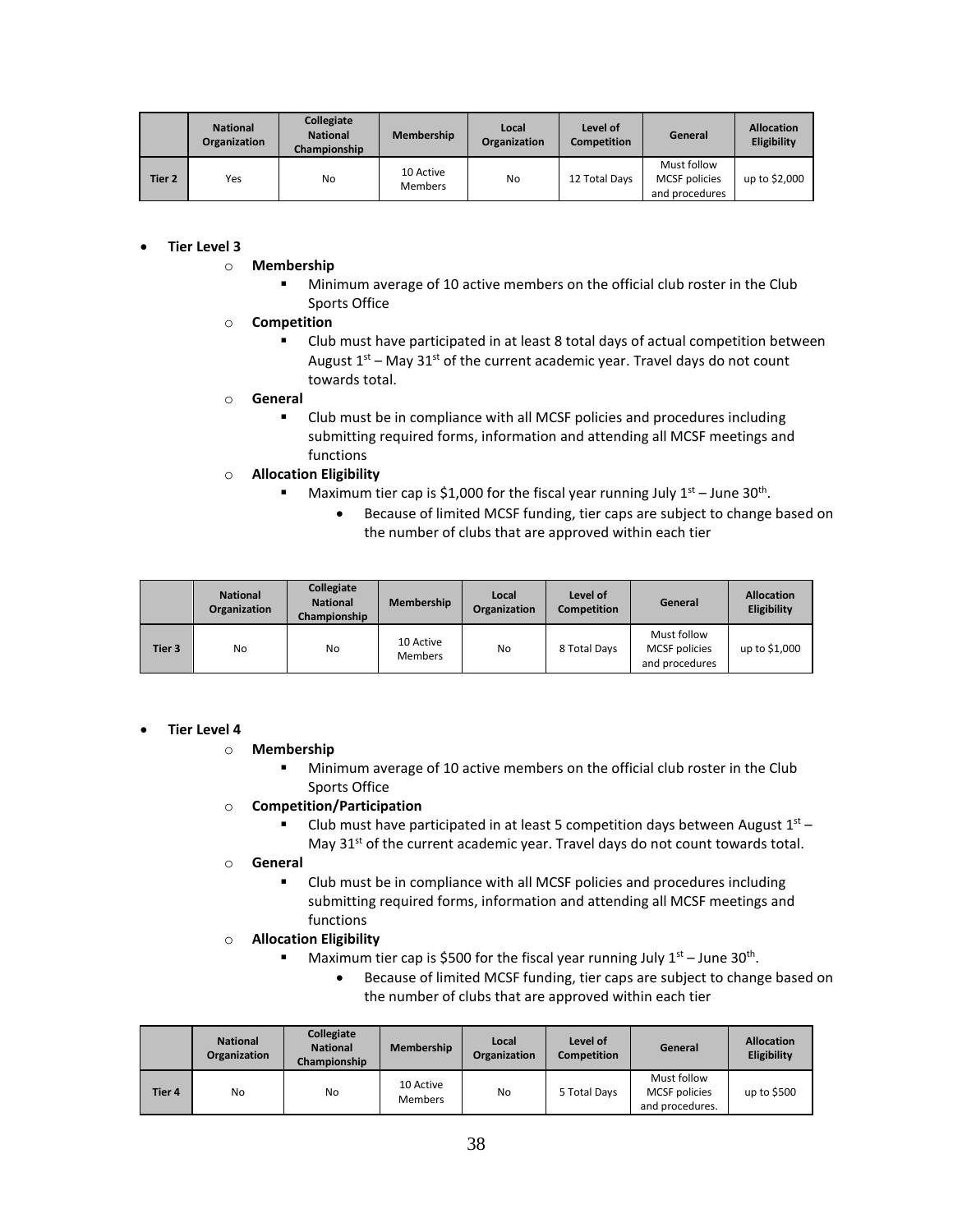#### <span id="page-38-0"></span>• **Tier Level 5**

Tier Level 5 represents those clubs new to the MCSF and still under probation (See Club Probationary Period below) as well as those that do not meet the minimum requirements for Tiers  $1 - 4$ .

- o **General**
	- Club must be in compliance with all MCSF policies and procedures including submitting required forms, information and attending all MCSF meetings and functions
- o **Allocation Eligibility**
	- Not eligible for funding
- o **Clubs should at least meet Tier 4 requirements to be considered active**
	- Clubs that do not meet Tier 4 status are to meet with Club Sports staff to develop an action plan for the following year to increase the clubs tier status
	- If any club remains a Tier 5 for two consecutive years, their status as a club sport will be reviewed, and possibly revoked

#### **On-Campus vs. Off-Campus Expectations**

Although the distinction between on and off-campus clubs will not impact the amount of funding they will receive, clubs will be broken up by where they practice/compete. There are different expectations for both types of clubs. On-Campus clubs are permitted to practice on MizzouRec property free of charge and thus, should have higher expectations than those clubs who are charged to practice/compete off-campus.

- On Campus
	- o Roster checks at practice to ensure Hold Harmless forms are filled out
	- o Storage spaces are kept clean and organized
	- o Facility space is used efficiently during allotted practice time
	- o Events are scheduled efficiently and clubs assist with setup and breakdown
- Off Campus
	- o Semester long practice schedule is kept on file with Club Sports office
	- o Semester long game schedule is kept on file with Club Sports office
	- o Clubs maintain constant communication about operations off-campus

#### **New Club Probationary Period**

Every new club sport to the Mizzou Club Sports Federation is required to participate in a probationary period lasting no less than one semester beginning from the time they are recognized as a club sport student organization. During this probationary period these club sports are not eligible to receive University funding, however they can apply for a higher tier level (See Tier Application Process below).

This probationary period is mandatory to show that the club is functioning in an organized manner, following the club constitution and bylaws and that it has maintained or improved membership numbers. In short, each club must show that it can function smoothly without receiving financial aid from the University. Once the club has successfully completed the minimum probationary period, they will be eligible to request and receive University funding following the allocation policies and procedures of the Mizzou Club Sports Federation.

#### <span id="page-38-1"></span>**Transition from ORG to Club Sports**

- 1. ORG shares any information received (via application process) from prospective organizations wishing to become Club Sports with Mizzou Club Sports Federation (MCSF)
	- ORG also shares information received from any high-risk organizations with RIM, Sports & Competition Assistant Director is copied
- 2. A risk review is conducted by RIM (this is an e-mail sent from ORG/Coordinator for Student Organizations to RIM – see attached "RE: Prospective Organization…" for an example)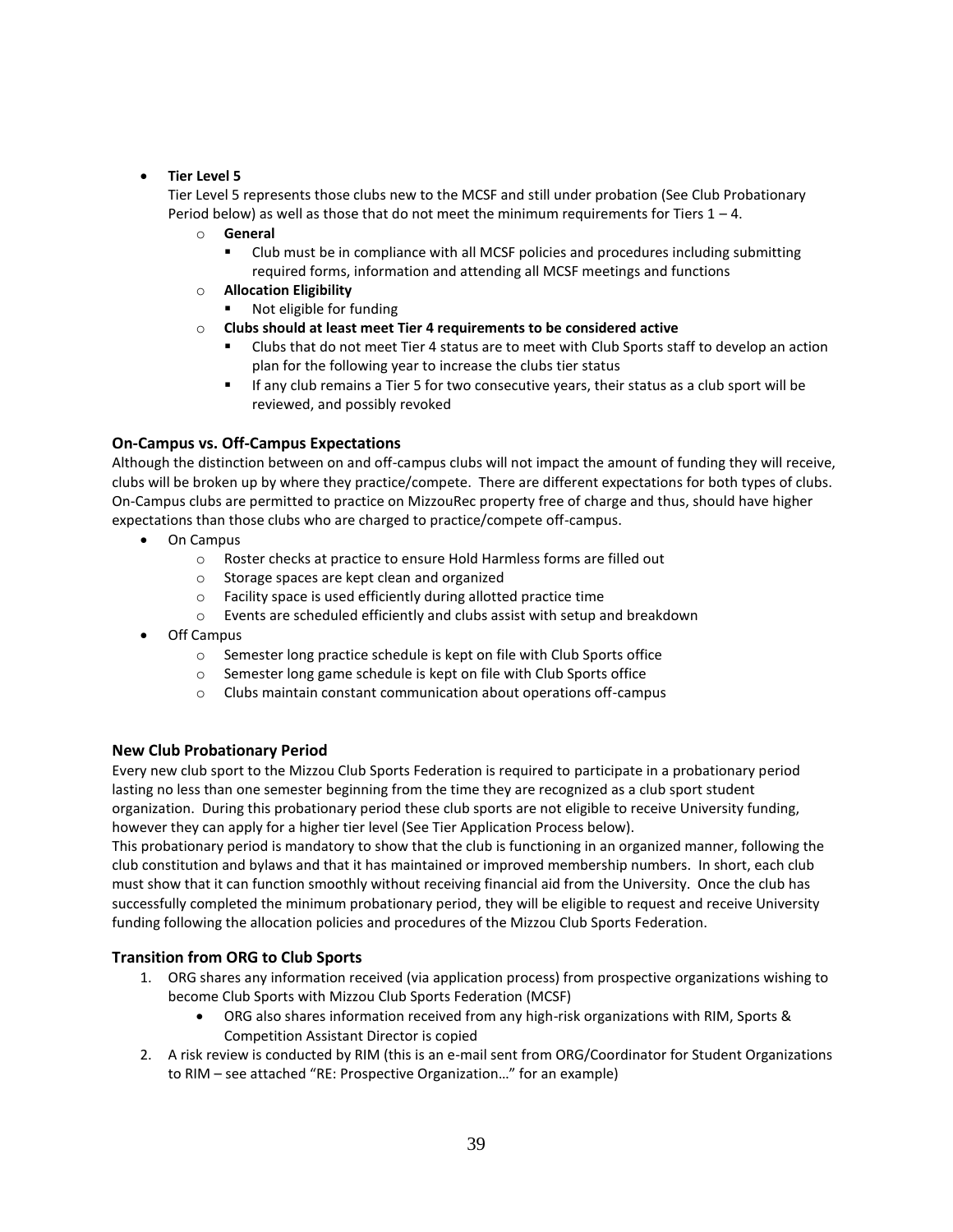- 3. ORG works with the organization, MCSF, and RIM to determine if the Club Sports category (which the organization has requested) is the best option for the organization
- 4. Findings from step 3 are shared with the organization and an application is completed or additional information is added to an already submitted application
	- If RIM and MCSF agree that the Club Sports category is not the most appropriate, ORG will encourage the organization to select "Recreational" or another applicable RSO category
	- The prospective organization has the right to submit their application as a Club Sport despite any recommendations/encouragement they have otherwise received
- 5. SA Committee makes a recommendation based on the above
	- The student's application, in addition to RIM and MCSF's recommendations, are shared with the committee. In the past, the committee has not recommended an organization for recognition as a Club Sport without explicit permission and vetting from MCSF and RIM.
	- Conditional approvals to recommend organizations have happened in the past. The organization is responsible for meeting all of these conditions before they can receive recognition.

#### <span id="page-39-0"></span>**Tier Application Process**

Each Spring academic semester, all club sports must apply for a tier level by the given deadline on the Club Sports Calendar. Clubs will need to provide documented proof to show that they qualify for the tier level they are applying for. The process will be as follows:

- **Preparing/Submitting Tier Application** (See Documentation to Be Submitted below)
	- $\circ$  It is imperative that club officers preparing the Tier Application ask questions and have their application reviewed by a member of the MCSF Executive Committee or the Club Sports Office for missing documentation prior to submitting the application
- **Review**
	- o The MCSF Executive Committee and/or Club Sports Staff will review the documentation provided
- **Placement**
	- $\circ$  Those clubs that qualify for the tier level they applied for will be placed in that tier level
	- $\circ$  Those clubs that do not qualify for the tier level they applied for, will be placed in the highest tier level that they do qualify for
	- $\circ$  Those clubs that do not submit an application or submit a late application will be placed in Tier Level 5
	- $\circ$  Clubs entering the MCSF after the submission deadline will automatically be placed in Tier Level 5 to begin their probationary period until the club becomes eligible to apply for a new Tier Level.
		- Club sports that have completed at least half of their year-long probation period will be allowed to submit a Tier Application during the next Spring semester given that their probation period ends prior to July  $1<sup>st</sup>$ 
			- IE: Club Sport A's probation period is February 1, 2016 Fe. Club Sport A can submit a Tier Application during the Spring 2010 semester as their probation period ends prior to July 1st.
			- IE: Club Sport B's probation period is November 1, 2009 November 1, 2010. Club Sport B cannot submit a Tier Application until the Spring 2011 semester as their probation period ends after July  $1<sup>st</sup>$ .

#### • **Notification**

o Every club will be notified which tier level they have been placed in.

#### <span id="page-39-1"></span>**Tier Application Documentation**

The following are the items that must be included to submit a complete Tier Application.

- **Tier Classification Summary Form**
	- o Must be submitted complete and typed, with documentation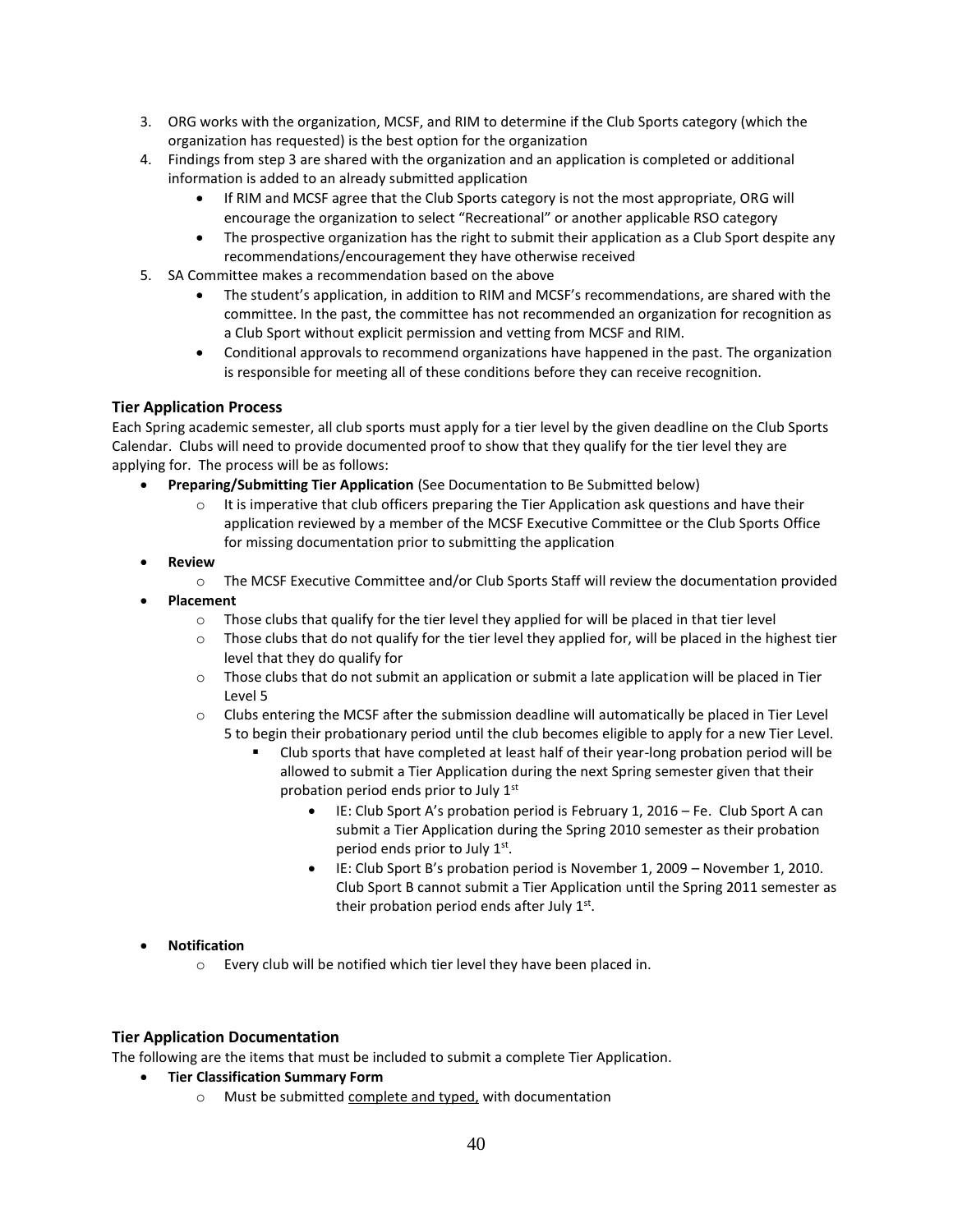- o Available on the MizzouRec Engage Portal
- **National Organization** (Applies to Tier Level 1 and Tier Level 2 Only)
	- o Must be a current member
	- o Acceptable forms of documentation
		- Membership Card
		- Confirmation email/letter from national governing body
		- Copy of a paid invoice of dues from national organization
- **National Championship** (Applies to Tier Level 1 Only)
	- o Must show championship information (IE: Date, place, etc…)
	- $\circ$  Documentation provided is preferred to be for that year's championship, however previous year's championship information is acceptable ONLY if the prior is not available.
	- o Acceptable forms of documentation
		- Website screenshot
		- **Flyer**
		- Email printout
	- **Local Organization** (Applies to Tier Level 1 Only)
		- o Must be a current member
			- o Acceptable forms of documentation
				- Membership Card
				- Confirmation email/letter for local governing body
				- Copy of a paid invoice of dues from local organization
- **Membership**
	- o Those on individual club Engage portal rosters will determine the official roster
	- $\circ$  Individuals need to be on Engage roster as well as have Hold-Harmless Agreement/Anti-Hazing Agreement submitted on Engage
- **Competition/Participation**
	- $\circ$  Clubs applying for Tier Levels 1, 2 and 3 must have completed the minimum number of days required by their tier level between August  $1^\text{st}$  – May 31 $^\text{st}$  of the current academic year
	- $\circ$  Clubs applying for Tier Level 4 must have competed in at least 5 competitions between August 1st  $-$  May 31<sup>st</sup> of the current academic year
	- o Travel days do not count towards total
	- o Acceptable forms of documentation Competition
		- League schedules from league website with dates and scores
		- Game schedules from opponent websites with dates and scores
		- Confirmation email/letter from Club Sports Office showing total days from submitted Travel Forms
		- Confirmations of reservations for home competitions

#### • **Extra Competition Day Request**

- $\circ$  This form is used for clubs that have multiple events in one day or if an event was cancelled
- o Must be requested within the same month the event/game was held
- $\circ$  At least 4 club members must attend event/game unless event restricts participation numbers to be below 4
- $\circ$  Additional ways to achieve extra competition days include Philanthropy and Athletic Achievement
- $\circ$  Philanthropy If a team participates with 100% of their roster in a philanthropic event, they will be rewarded an Extra Competition Day
- o Athletic Achievement If individuals or teams record a level of high athletic achievement that sets them above other Universities on the regional/national level, they may be rewarded an Extra Competition Day (case-by-case scenario)
- **Fundraising**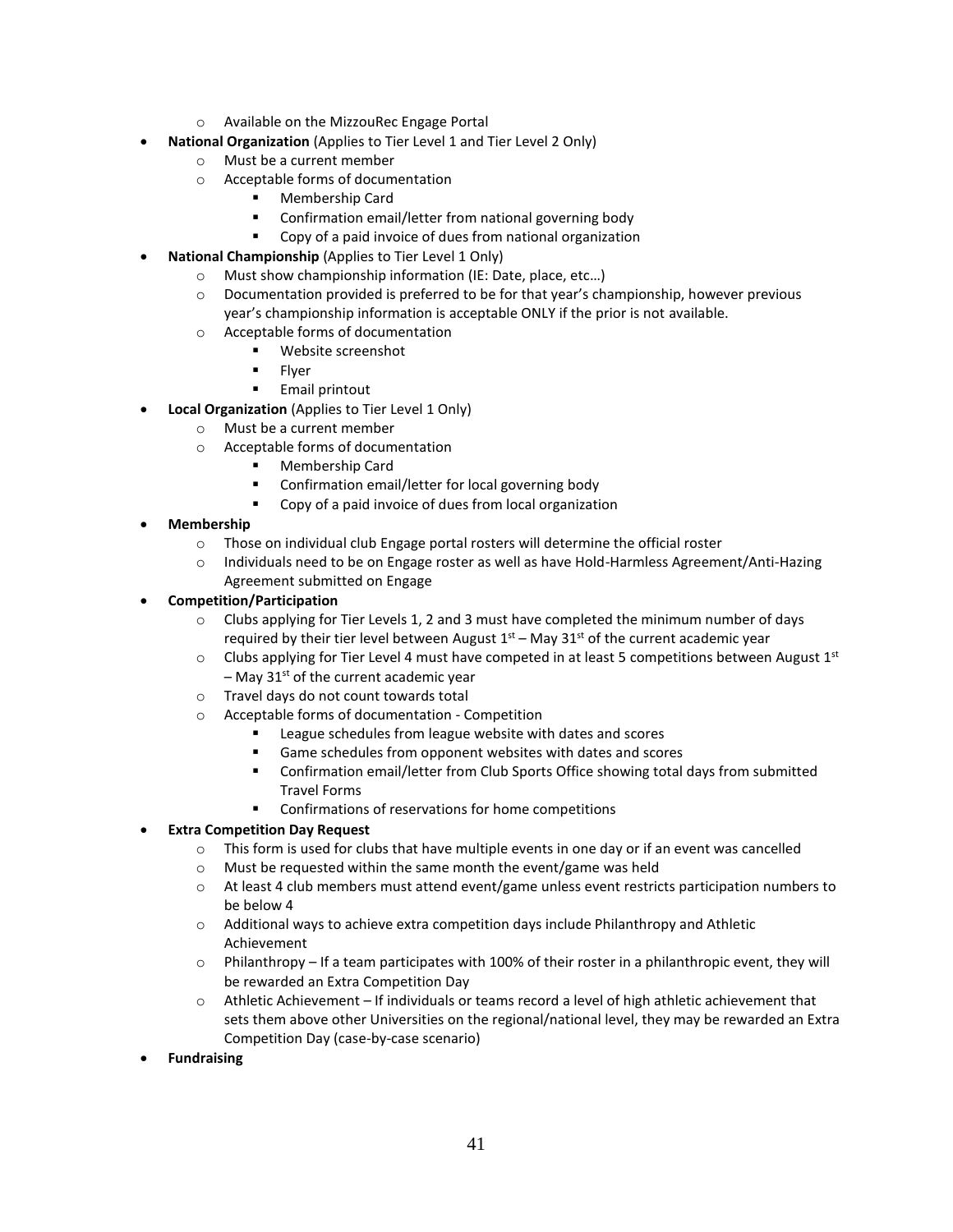- $\circ$  The official fundraising total for each club sport on file in the Club Sports Office based on submitted Fundraising Reports during the August  $1<sup>st</sup>$  – May 31<sup>st</sup> of the previous year will be used to determine the club sport's tier cap
- o Fundraising can include player dues, donations, profit shares, fundraiser events, etc.

# <span id="page-41-0"></span>**LOGOS AND MARKETING MATERIALS**

#### **Use of the University Names/Marks/Logos**

In order for the University to maintain and protect its brand, all University departments and recognized student organizations are required to obtain prior approval to use any of the marks or names of the University in any commercial or non-commercial venture, including giveaways, fundraising activities and internal use. Recognized student organizations are also required to purchase emblematic merchandise from officially licensed vendors (licensees) of the University. Please visit the Licensing and Trademarks website at: for a list of licensees and licensed Columbia screen printers. Art approval forms, definitions for royalty waivers along with answers to many questions are located on the site.

For more information contact: MU Office of Licensing and Trademarks, 319 Jesse Hall, (573) 882-7256 or visit their website a[t http://licensing.missouri.edu/.](http://licensing.missouri.edu/)

#### **Club Names**

Clubs will go by official names given by Licensing and Trademark… "Mizzou Gender Club Sport" (Gender if applicable)

#### **Merchandise**

Only game wear is permitted to NOT include club on it. This includes any apparel only worn during in game or in competition play. Game wear includes and is limited to

- -Jerseys
- -Helmets
- -Gloves

-Shorts

-Warm up gear (that is only worn before games)

Any other type of apparel/merchandise must include "Club".

#### **MCSF Marketing and Logo approval process:**

The following should be completed **prior** to production of clothing/marketing:

- Visit licensing.missouri.edu and select Guidelines for Student Organizations.
	- $\circ$  Approved vendors list: these vendors have approval to print Mizzou markings and approved logos. If you have a vendor that is not on the list, they will need to apply for a one-time licensing fee.
	- o Guideline references with photos of generally approved University Markings: there are links to supplemental materials to help determine do's and don'ts when designing your apparel and logos
- Complete the Marketing and Logo Approval Request Form on the MizzouRec Engage portal under Forms→Marketing and Logo Approval Request. You will be required to upload an image of the design/logo as well as note what the purpose of the design/logo will be (i.e. fundraising, marketing, club apparent, other). Await for approval on Engage, then go to step 3.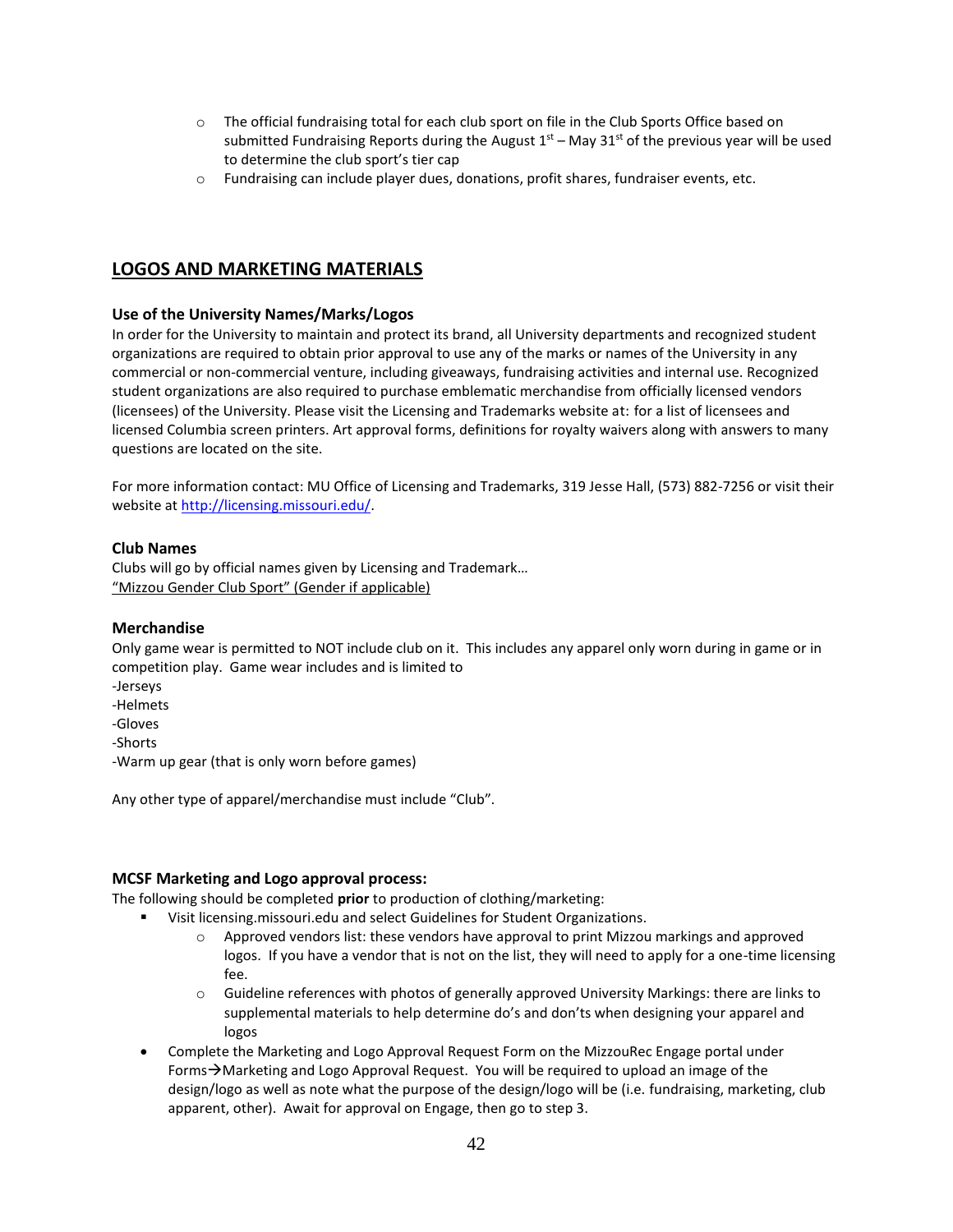• Have your vendor visit licensing.missouri.edu and submit a Product Request Form, which can be found on the under quick links. Once the vendor receives approval from licensing and trademarks, they are good to begin production of the item(s).

#### *Please understand if these steps are not taken, legal actions could be taken by the University.*

#### **Flyers on Campus**

- Recognized Student Orgs are allowed to post flyers on campus
- Clubs wishing to post flyers should first submit the flyer to the Marketing and Logo Request form on MCSF's Engage
- Once approved the club should contact Student Unions to communicate where they would like to post these flyers for general University space
- Clubs wishing to post in a specific University building should contact that building directly
- Only flyers approved by Club Sports and the University are acceptable to post

#### **Posting Materials on University Property**

#### **(Campus policy approved by the Chancellor's Staff on June 10, 1982).**

The purpose of this policy statement is to set forth the guidelines governing the posting of announcements of interest to the University community. It is expected that good taste, judgment and courtesy will be used in the use of University grounds and facilities. Limited space is available for this purpose. With regard to this need, the following guidelines are provided:

**1.** All posters, signs or other articles shall be placed on appropriate bulletin boards or areas designated for this purpose. The sponsoring organization must be identified on all posters and materials.

**2.** All exterior bulletin boards are considered free bulletin boards for appropriate use. However, priority of space will be given to University sponsored activities. Use of interior bulletin boards should be coordinated with the appropriate department or building coordinator, or items may be removed.

**3.** All posters, signs or other articles should be posted in a timely manner, i.e. one week prior to the event or the beginning of ticket sales. Items posted also should be removed by the person or group posting.

**4.** Bulletin boards in residence halls are provided only for official notices and announcements. All materials posted should be approved by the residence hall coordinator.

**5.** No posters, signs or other articles shall be pasted, nailed, taped, stapled or otherwise attached to any part of the interior or exterior (including windows and doors) of University buildings or light posts, telephone poles, trees, trash receptacles or automobile windshields, except as approved by Business Services. This includes residence halls, except as approved by the Office of Residential Life, and the Missouri Student Unions, except as approved by the Office of the Missouri Student Unions.

**6.** Chalking of sidewalks or buildings is not permitted.

**7.** Groups or individuals making use of bulletin boards are responsible for posting articles in accordance with these guidelines.

**8.** Violation of these regulations may be considered acts of vandalism and will be subject to appropriate agency.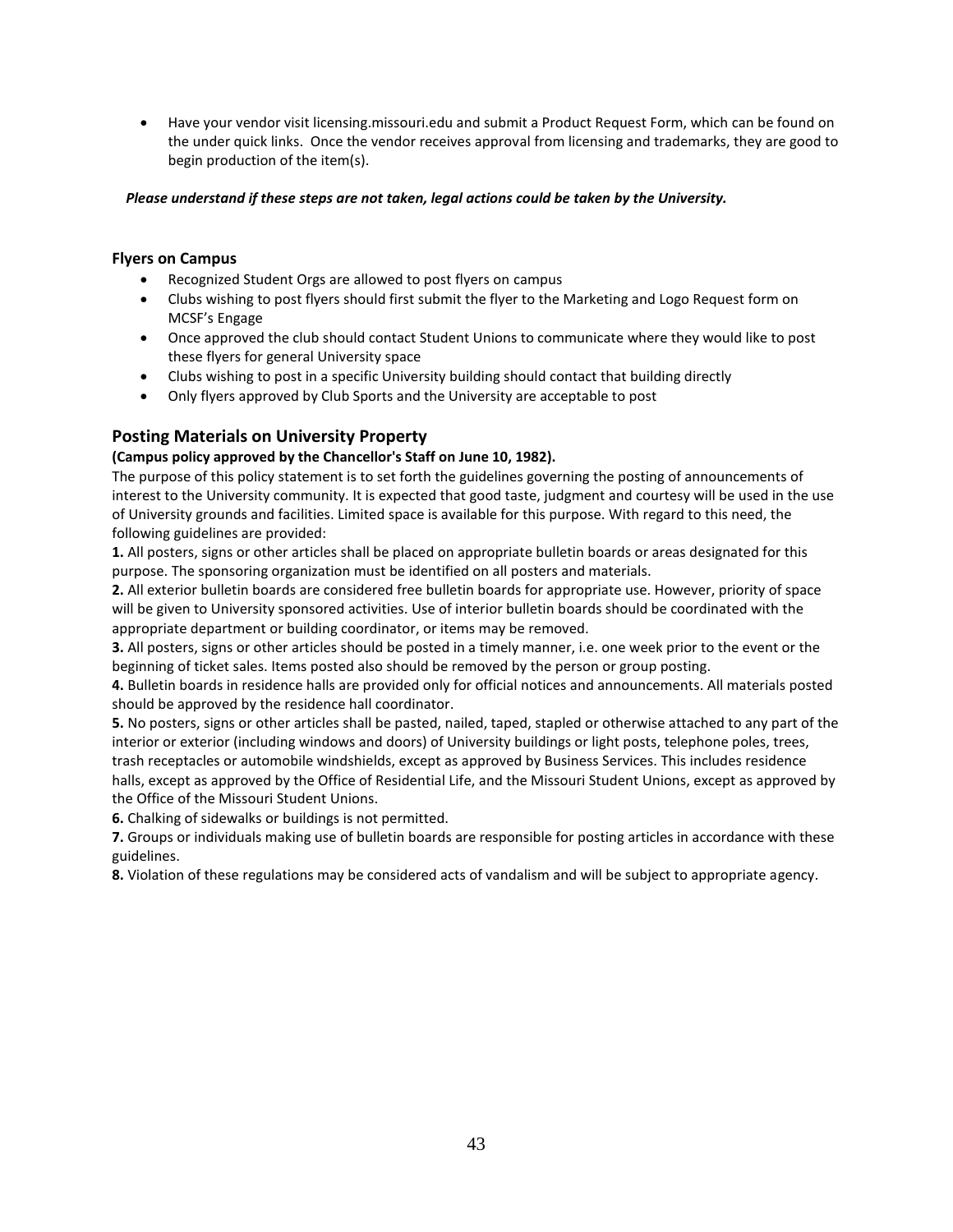

# **Club Sports**

# <span id="page-43-0"></span>**Appendix A: Participant Conduct & Discipline Guide**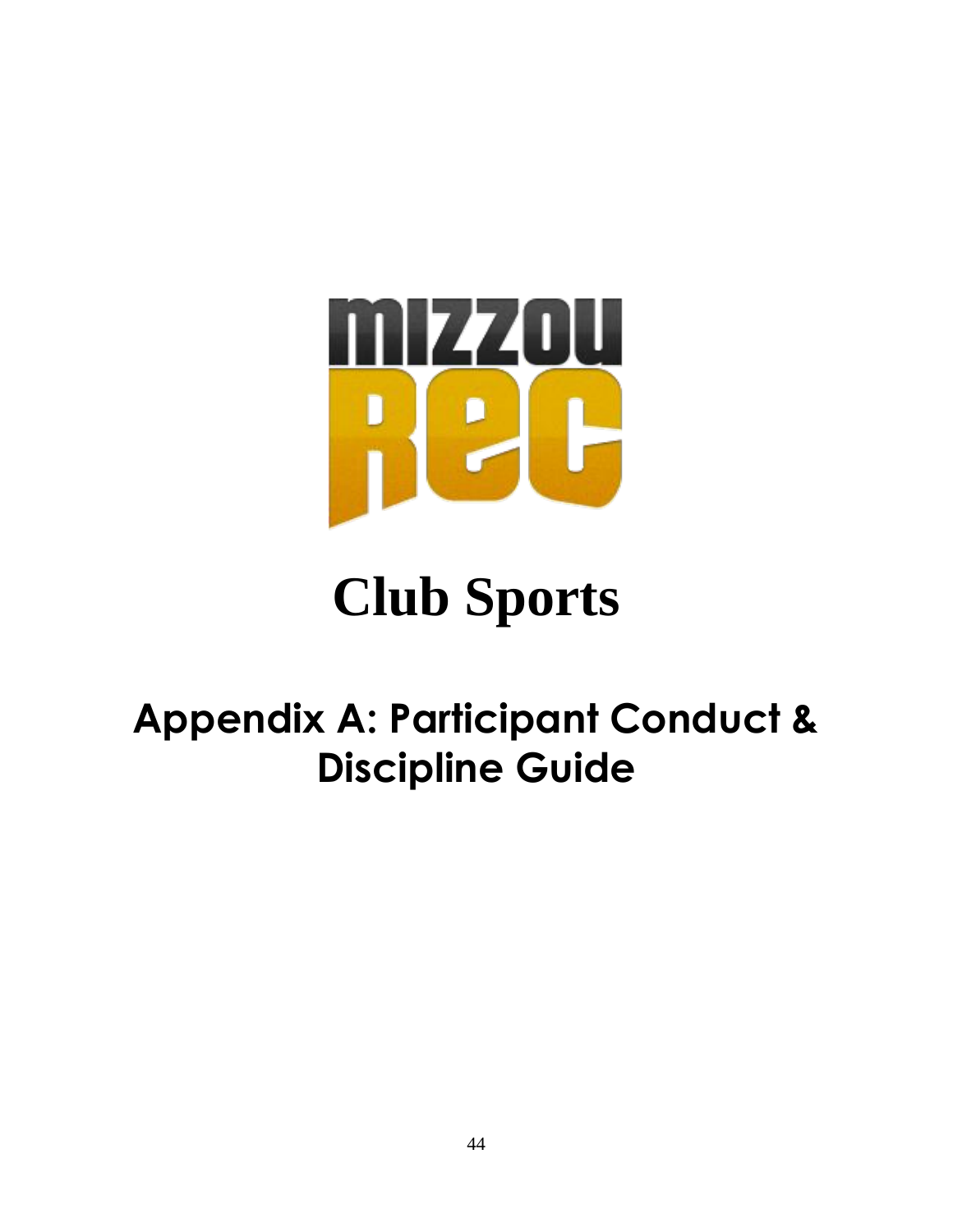This document serves as a guide for Club Sports athlete and team conduct issues, offenses, and disciplinary follow-up procedures. These include, but are not limited to:

- Basic Student Org/Club Sports requirements
- Practices
- Home events
- Away events
- Travel procedures

Listed below are offenses and the level of follow-up recommended for the incident that occurred. **All offenses/incidents are subject to review and final decisions will be made by Sports & Competition Professional Staff members.**

# <span id="page-44-0"></span>**Level 1:**

# **Type of Incidents/Offenses:**

- Failure to fill out required forms on time
	- o Example: Competition Forms, Allocation Requests, Event Reservations
- Failure to inform Club Sports staff of a need to cancel practices at least 2 hours ahead of time
- Failure to have minimum of 10 people in attendance for a practice

# **Follow-up required:**

- Club Sports Business Manager, Club Sports Specialist, and/or Sports & Competition Assistant Director will meet with club officer(s) to discuss policies and procedures
- Failure to submit required forms on time could result in non-approval for Competition Days, inability to seek reimbursement from allocations, inability to reserve requested space
- For clubs practicing with less than 10 members, a meeting with Sports  $&$  Competition staff will be necessary to conclude whether or not such practices are developmentally beneficial to club, as well as fiscally responsible for the Club Sports program.
- Multiple Level 1 offenses could result in allocation fines, affect ability to move up Tiers, loss of practice time

# <span id="page-44-1"></span>**Level 2**

# **Type of Incidents/Offenses:**

- Ejections and negative sportsmanship reports from Club Sports Staff and/or representatives from host institution during away events
- Unapproved travel
- Traveling without required number of approved drivers
- Inappropriate social media presence
- Failure to adhere to guidelines included in club's constitution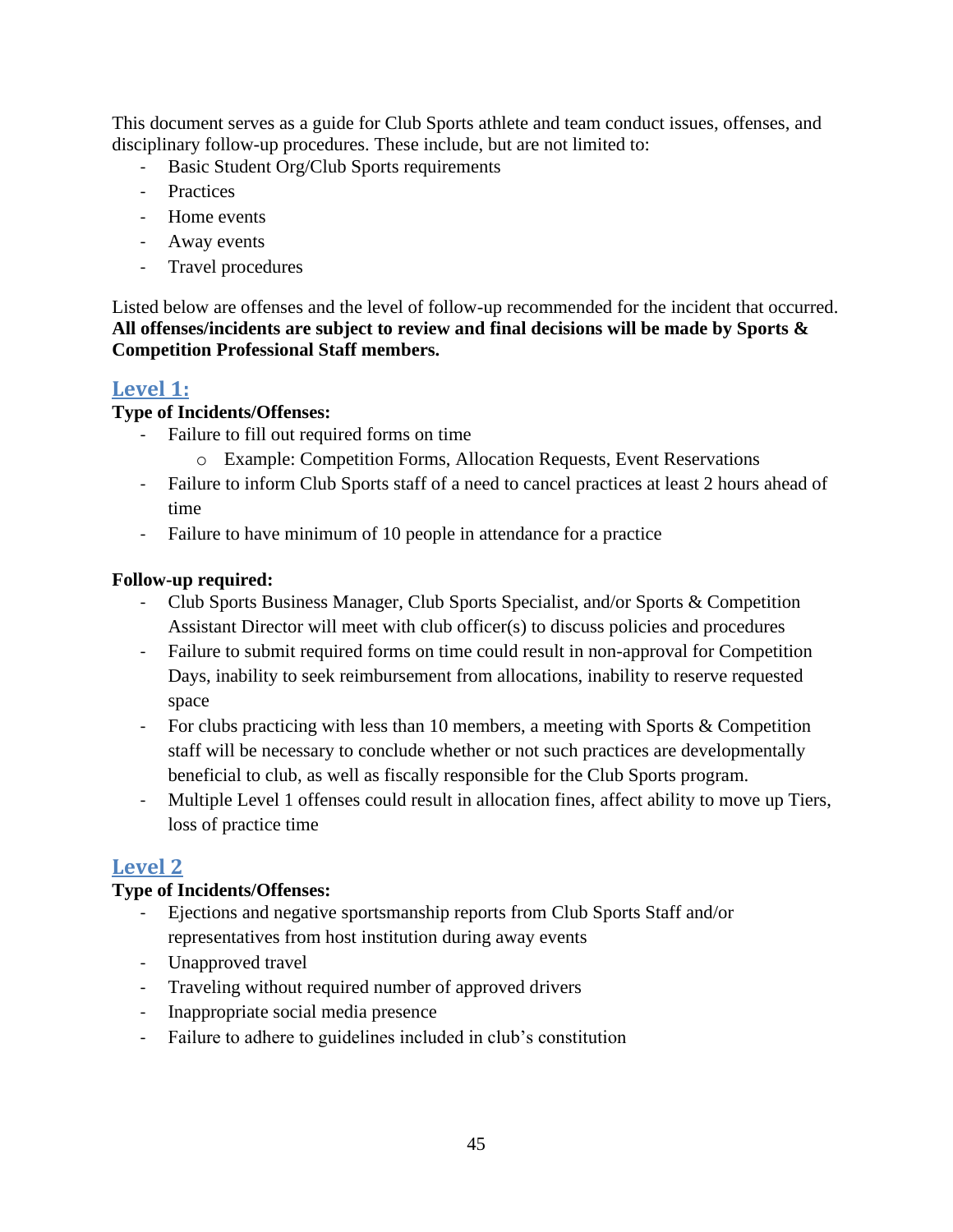# **Follow-up required:**

- Club Officers will need to meet with Sports & Competition professional staff members to discuss the incident(s), and when active, the MCSF Executive Committee
- When there is an active MCSF Executive Committee, they will convene after meeting with the officers and make recommendations to Sports & Competition professional staff
- Level 2 individual offenses may result in suspension from practice and/or competition
- Level 2 team offenses may result in removal of reservations, temporary club suspension, loss of allocations, drop in Tier status
- Multiple Levels 2 offenses could result in a report being filed with Student [Accountability & Support.](https://accountability.missouri.edu/)

# <span id="page-45-0"></span>**Level 3**

# **Type of Incidents/Offenses:**

- Ejections and negative sportsmanship reports from Club Sports Staff and/or representatives from host institution during away events due to comments and/or gestures made that fall in the category of Title IX offenses. Racist, homophobic, sexist, and other similar remarks will be classified as Level 3 offenses and handled appropriately. Additional reports may be filed to the [Office for Civil Rights & Title IX](https://civilrights.missouri.edu/) and/or Student [Accountability & Support.](https://accountability.missouri.edu/)
- Fighting of any kind. This can be a punch, swing, or strike that connects or does not connect. An additional report may be filed to **Student Accountability & Support.**
- A non-Mizzou affiliate participating with the club
- Individuals participating with clubs without having filled out a Hold Harmless Waiver
- Use of alcohol and/or illegal drugs during club events and travel
- Damage of hotel property, host institution property
- Destruction of MizzouRec property

# **Follow-up required:**

- Club Sports athletes and/or teams will be suspended immediately pending necessary investigations and meetings.
- A meeting with the Sports & Competition Assistant Director is always necessary for Level 3 offenses. If the situation is reported to the Office for Civil Rights & Title IX or Student Accountability & Support, the Sports & Competition staff will not unsuspend or meet with the offending participant/cub until their investigation ends.
- Level 3 offenses may result in MizzouRec Services & Facilities suspensions, temporary individual/club suspension, loss of allocation, loss of Club Sports status, probation